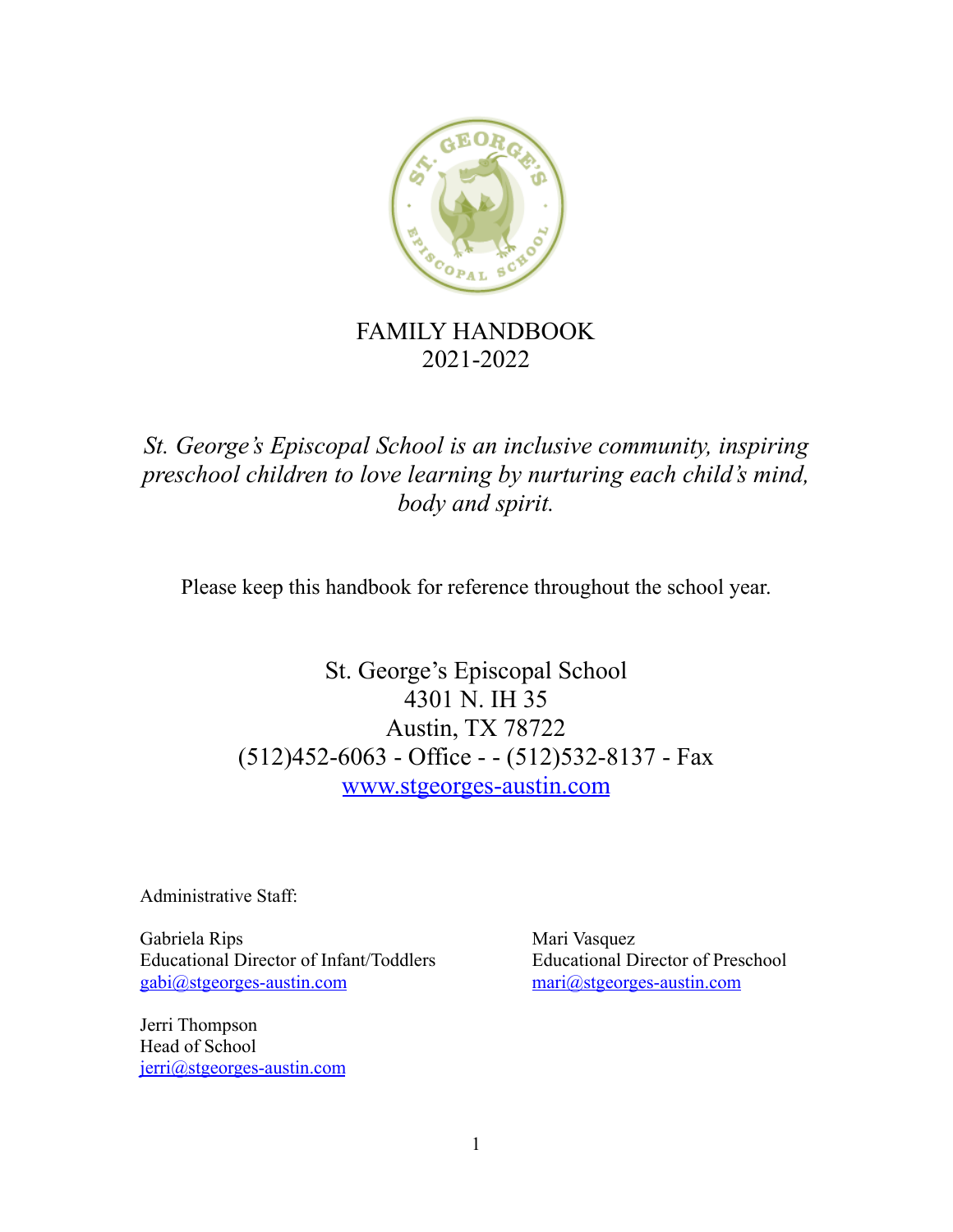| <b>Important Information about the School's Operation</b>          | 5        |
|--------------------------------------------------------------------|----------|
| <b>Statement of Mission and Philosophy</b>                         | 5        |
| <b>Goals and Objectives</b>                                        | 5        |
| <b>Organizational Structure</b>                                    | 5        |
| <b>Licensing Authority</b>                                         | 6        |
| <b>Accreditation</b>                                               | 7        |
| <b>Liability Insurance</b>                                         | 7        |
| <b>II. Important Information about Enrollment</b>                  | 7        |
| Registration                                                       | 7        |
| Waitlist                                                           | 8        |
| <b>Enrollment Requirements</b>                                     | 8        |
| <b>Enrollment Forms</b>                                            | 8        |
| <b>Student Medical Form</b>                                        | 9        |
| <b>Confidential Information Form</b>                               | 9        |
| <b>Guidance and Discipline Form</b>                                | 9        |
| <b>Family Handbook Acknowledgment</b>                              | 9        |
| <b>Hours of Operation</b>                                          | 10       |
| <b>Classroom Divisions and Groupings</b>                           | 10       |
| <b>School Year Calendar</b>                                        | 11       |
| <b>School Closing</b>                                              | 11       |
| <b>Tuition</b>                                                     | 11       |
| <b>Financial Assistance</b>                                        | 12       |
| Withdrawal                                                         | 12       |
| <b>Grievance Procedures</b>                                        | 13       |
| III. Important Information about Staff and Delivery of Instruction | 13       |
| <b>Teacher Qualifications and Training</b>                         | 13       |
| Curriculum                                                         | 14       |
| Infants (Red and Green Room):                                      | 15       |
| Toddlers (Purple and Orange Rooms):                                | 16       |
| Preschool (Yellow, Pink, Blue, and Rainbow Rooms):                 | 16       |
| Fun Zone:<br>Early Birds:                                          | 17<br>17 |
| Outdoor Playground:                                                | 17       |
| Religion                                                           | 17       |
|                                                                    |          |
| <b>Toilet Learning and Toilet Training</b>                         | 18       |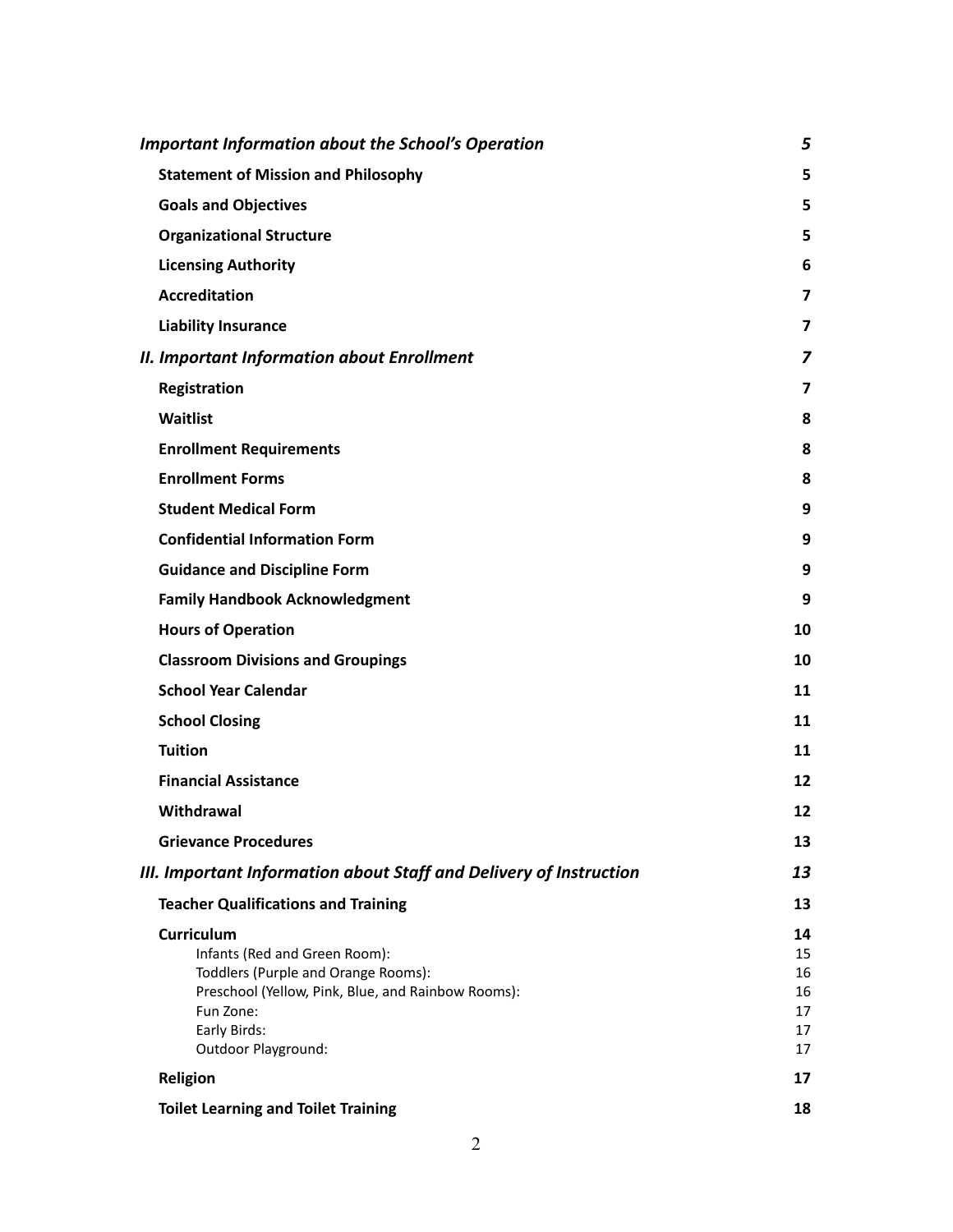| <b>Daily Schedules</b>                                            | 19 |
|-------------------------------------------------------------------|----|
| <b>Nap</b>                                                        | 19 |
| <b>Screen Time</b>                                                | 19 |
| Supervision                                                       | 19 |
| <b>Guidance and Discipline</b>                                    | 20 |
| <b>Biting</b>                                                     | 21 |
| <b>Children Who Need Special Accommodations</b>                   | 22 |
| <b>Dismissal</b>                                                  | 23 |
| <b>IV. Important Information about Communication with Parents</b> | 24 |
| <b>Parent Orientation</b>                                         | 24 |
| <b>Communication</b>                                              | 24 |
| <b>Parent Resources</b>                                           | 25 |
| <b>Drop Off and Pick Up</b>                                       | 25 |
| <b>Saying "Goodbye" (separation)</b>                              | 25 |
| <b>Parent Visitation</b>                                          | 26 |
| <b>School Attire</b>                                              | 26 |
| <b>Assessment / Parent Conferences</b>                            | 26 |
| <b>Parties and Celebrations</b>                                   | 27 |
| <b>Birthday Book Program</b>                                      | 28 |
| <b>Enrichment Opportunities</b>                                   | 28 |
| <b>Parent Involvement and Special Events</b>                      | 28 |
| Parent, Teachers, Friends Committee (PTF)                         | 28 |
| <b>School Traditions</b>                                          | 29 |
| <b>Fundraising</b>                                                | 29 |
| <b>Policy Regarding Holiday Camp</b>                              | 30 |
| <b>Policy Regarding Child Custody Matters</b>                     | 30 |
| V. Important Information about Health, Safety and Nutrition       | 31 |
| <b>Snacks</b>                                                     | 31 |
| <b>Water Bottles</b>                                              | 31 |
| Lunch                                                             | 31 |
| <b>Severe Allergies</b>                                           | 32 |
| <b>Health</b>                                                     | 32 |
| <b>Medication</b>                                                 | 34 |
| <b>Special Medical Devices</b>                                    | 34 |
| 3                                                                 |    |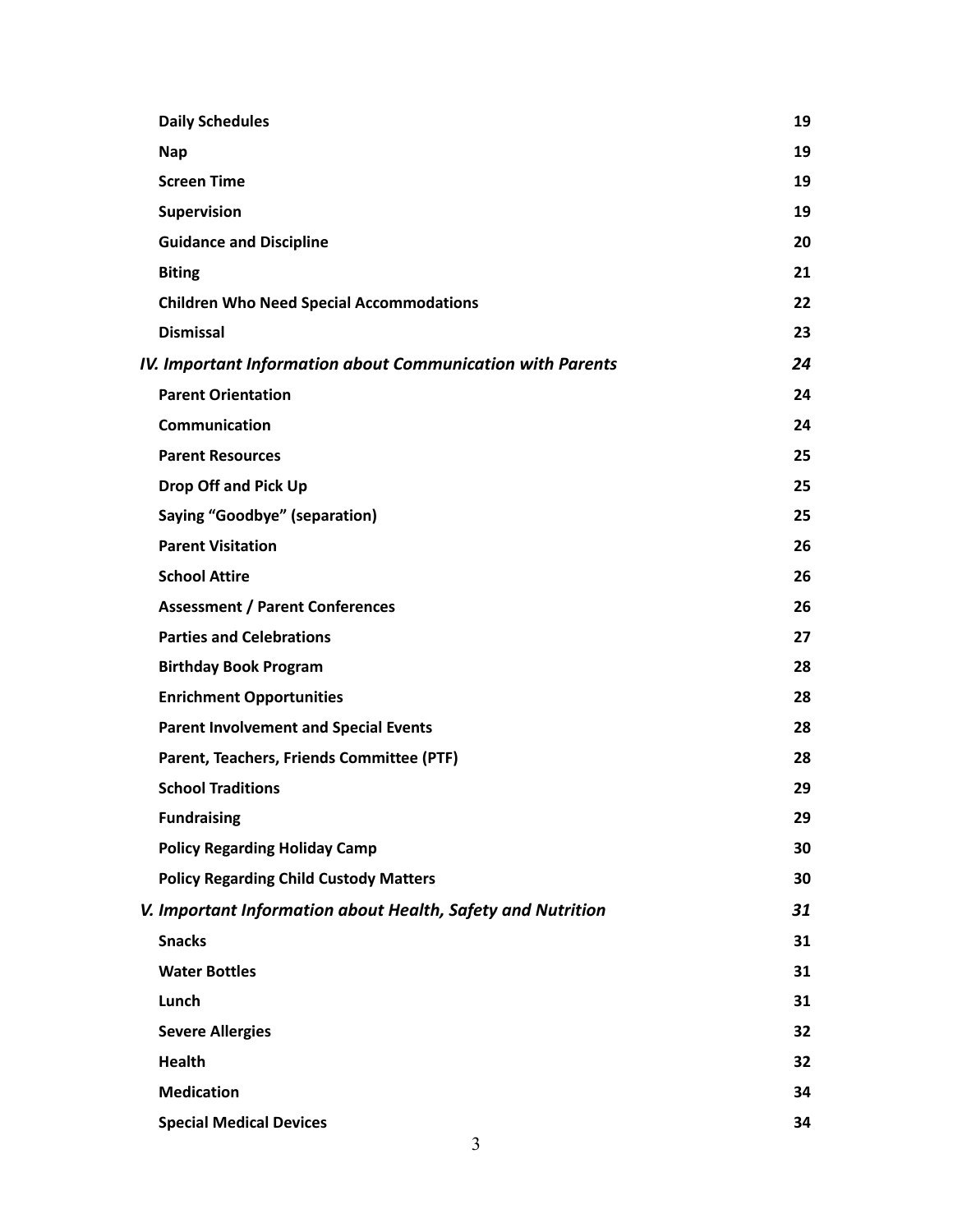| <b>Sunscreen/Ointments/Teething Gels/Bug Repellents</b> | 34 |
|---------------------------------------------------------|----|
| <b>Hand washing</b>                                     | 35 |
| <b>Safety</b>                                           | 35 |
| <b>Eco-friendly environment</b>                         | 38 |
| <b>Universal Precautions</b>                            | 38 |
| <b>Pest Control</b>                                     | 38 |
| <b>Live Pets and Animals</b>                            | 38 |
| <b>Child Abuse and Neglect</b>                          | 38 |
| III. Frequently Asked Questions                         | 39 |
| IV. Family Handbook Acknowledgement                     | 1  |
|                                                         |    |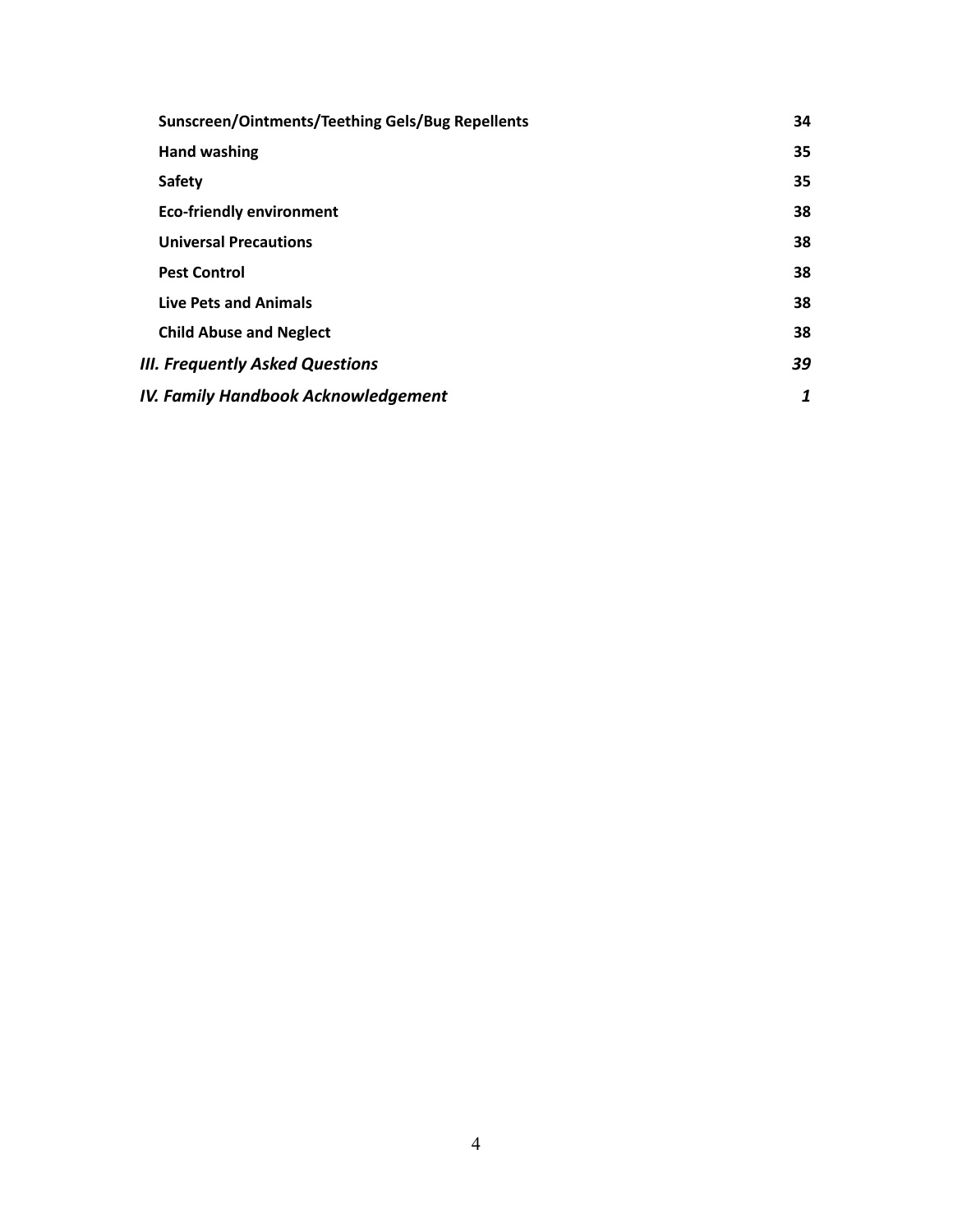# <span id="page-4-0"></span>**Important Information about the School's Operation**

#### <span id="page-4-1"></span>**Statement of Mission and Philosophy**

The purpose of St. George's Episcopal School (The School) is to provide a well-rounded program for the children of St. George's Church (The Church) and its surrounding diverse community. Through our programs of School and Extended Care each child can grow and develop spiritually, cognitively, physically, emotionally and socially within a Christian atmosphere. We believe each child is a gift of God, a unique person valued for his/her own worth, growing and learning independently. A love of learning is fostered through an environment that is rich with opportunities for growth in a variety of activities and experiences, both indoors and outdoors. By offering a wide variety of developmentally appropriate activities and materials, The School gives every child the opportunity of building self-esteem while experiencing challenge and success.

# <span id="page-4-2"></span>**Goals and Objectives**

The early years are critical to a child's later success in learning. The following are goals that the school shall strive to achieve:

- Presentation of curriculum through developmentally appropriate practice
- Tailoring curriculum to meet children's individual needs and learning styles
- Providing a welcoming atmosphere for families
- Teaching that reflects the most current thought in early childhood
- Ongoing parent education for the families served by this program
- Ongoing teacher education for the staff

### <span id="page-4-3"></span>**Organizational Structure**

The affairs of the school are governed by the School Board, which meets the third Monday of every month. This Board is composed of the Rector, a representative from the Church Vestry, school parents, community representatives, and parishioners of St. George's Church. Election of new members is held in June each year. Terms begin in August and are three years in length.

The School Board supports the teachers and the Head of School and makes policies for the governance of the School. This is done through Board committees, including Building and Grounds, Development, and Finance. Teacher salaries and benefits make up almost 90% of the cost of running St. George's School. In order to keep tuition fees reasonable, the School Board works hard to raise funds and ensure the financial solvency of the school.

The School has an administrative staff consisting of the Head of School, Educational Director of Infant/Toddlers, and Educational Director of Preschool. There are lead teachers, assistant teachers and Fun Zone teachers. The Head of School reports to The Board and the Rector of The Church.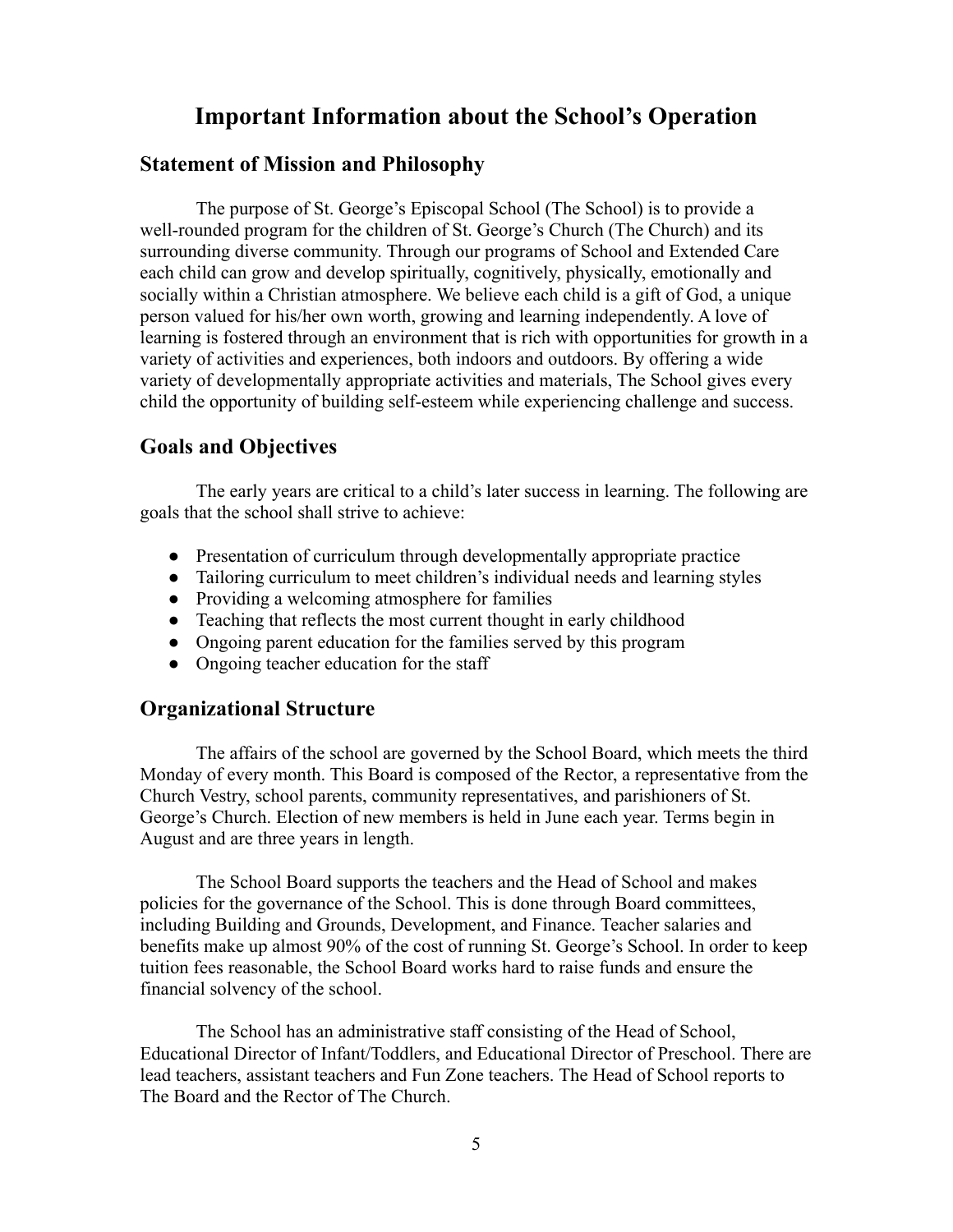# <span id="page-5-0"></span>**Licensing Authority**

The School is licensed by the Department of Family and Protective Services of the State of Texas. All of the guidelines for operating procedures, administration of the school, and laws are outlined in the Minimum Standards (revised april 2021). A copy of this document is on file and available to all employees. It is required that each staff member review this manual annually as a part of the employee training process. The Minimum Standards is available for parents' review and is located in the school office.

Each licensed center is responsible to a licensing representative who visits the facility on a regular basis. Any cited violations are posted for the public for a period of 60 days, and are available on-line at [http://www.dfps.state.tx.us/.](http://www.dfps.state.tx.us/.%20) The results of the visit are also posted in the school office for review.

The School is licensed as a Child Care Center. A child care center is defined as a childcare facility that provides care less than 24 hours a day for more than 12 children under the age of 14. The center is licensed for 109 children. If you have questions about the services provided by this center, or Childcare Licensing, you may call the Childcare Information Line at 1-800-862-5252, or the Child Abuse Hotline at 1 800 252-5400.

Contacting DFPS: (512) 834-3195 14000 Summit Drive, Suite 100 Austin, TX 78728 [www.dfps.state.tx.us](http://www.dfps.state.tx.us)

We are required to notify parents that St. George's is located within a gang-free zone. This means that certain gang-related criminal activity or engaging in organized criminal activity within 1000 feet of our school is a violation of Texas law and is subject to increased penalty.

During the school day, St. George's is a tobacco-free campus. During this time, smoking and the use of any other tobacco product is prohibited on any portion of the church and school grounds. Please notify the school office if you witness someone who is not in compliance with this policy.

The school is also notified of any recalls issued by the Consumer Product Safety Commission. When a product is relative to the age of children we provide care for, the announcement is printed and posted in the office. Parents can access the recall announcements at [www.cpsc.gov.](http://www.cpsc.gov)

Parents will also be notified of any policy changes through an email. The Family Handbook is updated yearly and posted on our website. All parents sign an acknowledgement that the handbook has been received and read. If a parent does not have access to the internet a hard copy will be provided upon request.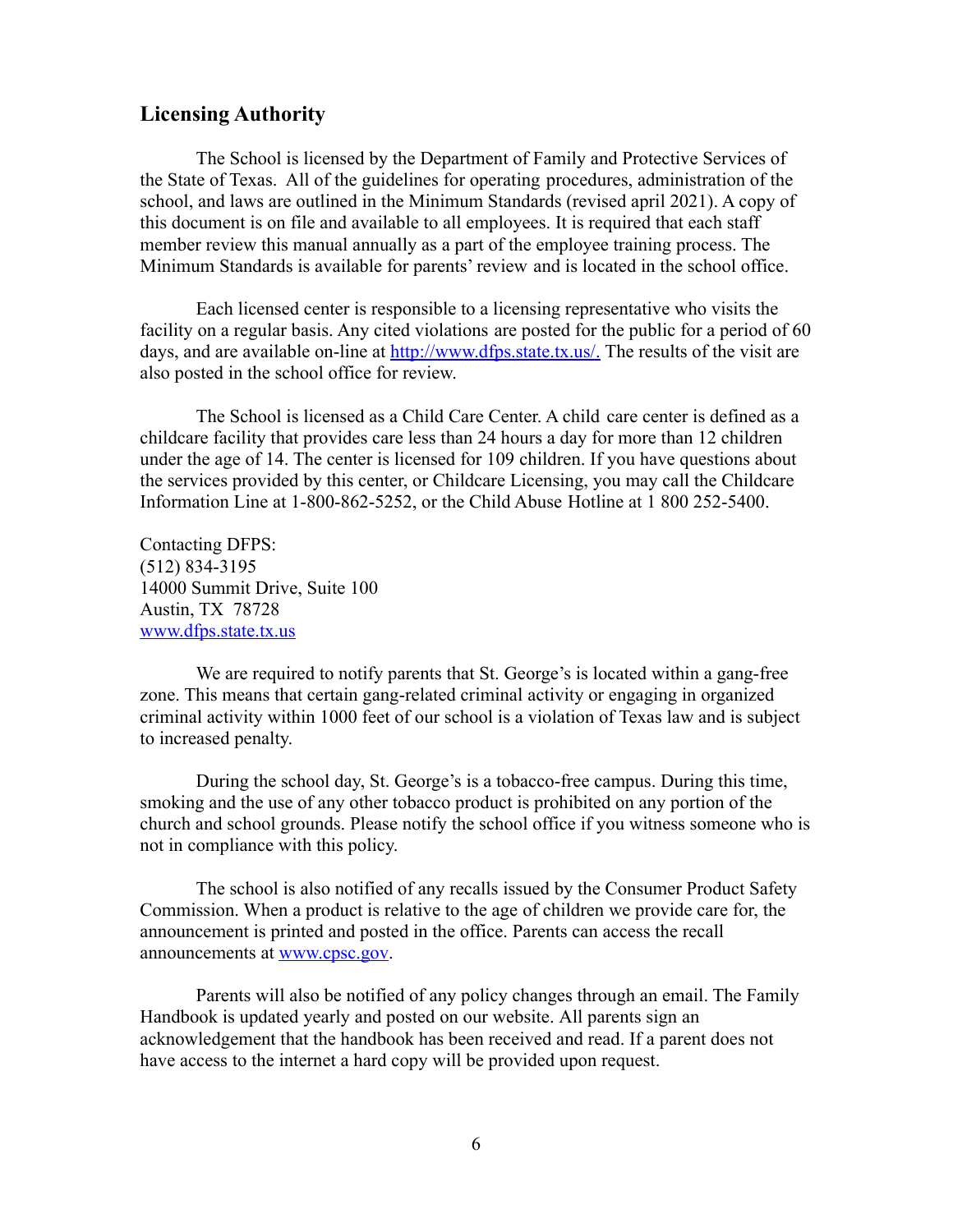# <span id="page-6-0"></span>**Accreditation**

St. George's Episcopal School is accredited by the National Association for the Education of Young Children (NAEYC). We are also licensed by the Texas Department of Family and Protective Services (TDFPS). St. George's is also certified as a Texas Rising Star (TRS) child care provider. To find additional information regarding TRS, you can visit www.texasrisingstar.org.

# <span id="page-6-1"></span>**Liability Insurance**

The School meets all state requirements regarding insurance coverage for children enrolled in a licensed facility. Coverage is reviewed yearly by the Head of School.

# **II. Important Information about Enrollment**

# <span id="page-6-3"></span><span id="page-6-2"></span>**Registration**

Registration is held in February for the following fall. Our school follows a traditional school year (late August-late May). A summer camp program is offered in June, July, and part of August. The school is closed one week between the summer and fall programs for teacher in-service. Our online registration process is prioritized, and is first come, first serve.

The priority in registration will be:

- Currently enrolled students
- St. George's parishioners
- Siblings of currently enrolled students
- Previous years waitlisted students
- General public

When a class becomes full a wait list will be formed. As space becomes available parents will be contacted in the order of the priority list above. In order to be registered, all families must pay an annual enrollment, supply fee and last month's deposit, the amount of which is set by the School Board. The annual enrollment fee is non-refundable. Also, in order for currently enrolled families to register for upcoming programming their financial obligations must be current.

Registration for summer programming will be held no later than March. Currently enrolled students will be asked to confirm their enrollment for summer before we open to the general public. Summer camp is optional for currently enrolled families.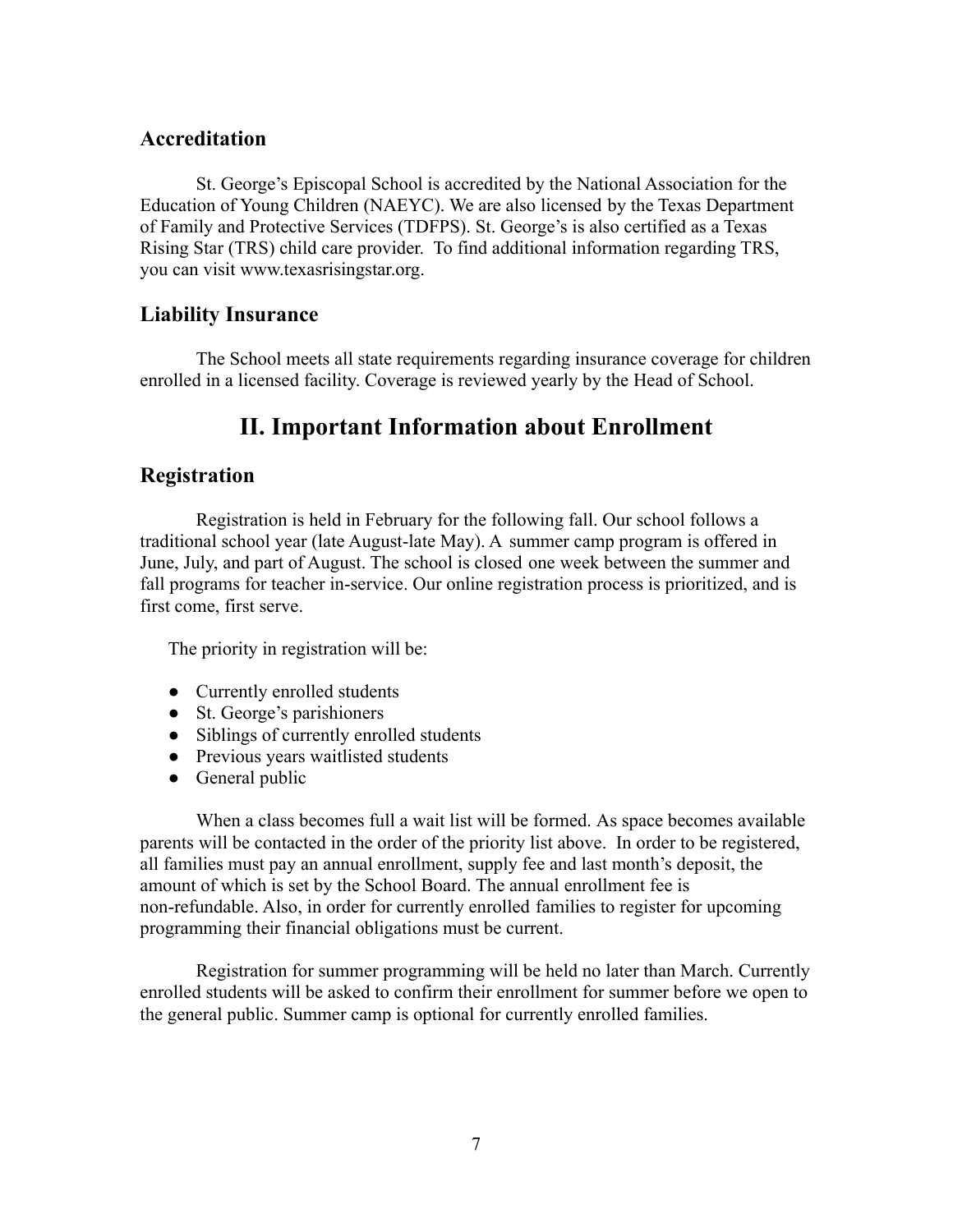## <span id="page-7-0"></span>**Waitlist**

In order to be considered on the school's waitlist, an application and fee is required. If an opening does not become available during that school year, then families will be emailed prior to the week of registration with directions on how to enroll for the next upcoming school year. These families are given priority before the general public.

#### <span id="page-7-1"></span>**Enrollment Requirements**

Enrollment in The School shall be open to any child according to the priority registration schedule, provided the program can meet the needs of that child. Enrollment shall be granted without discrimination in regard to socioeconomic status, race, religion, gender, sex, sexual orientation, or cultural background.

In determining whether a child will be admitted to St. George's School, the school will consider the child's chronological age, developmental progress, potential for positive school participation and conduct, and the expressed commitment of the child's family to support the mission, policies, practices, and curricular goals of St. George's Episcopal School.

Consideration for new admission to St. George's requires the submission of an application form. This form is also used as a wait list form, and if an opening is not available, then the option to pay the waitlist fee will be given. When a space becomes available, a non-refundable enrollment fee is due. Then the enrollment packet and a deposit are due by May 1. The deposit will be applied to the last month of the upcoming school year (acting as May's tuition). Refer to the Withdrawal section of this handbook for refund information on May's tuition. The supply fees are due in August before the new school year begins.

In order for a child to attend any of the programming of The School, The School must be provided current records of enrollment, and the family must be current with all fees, and tuition. It is requested that if information changes during the course of a child's enrollment, parents notify the school immediately of any change. It is particularly important that the school office and your child's teacher have up-to-date telephone numbers where parents can be reached at all times.

All enrollment information on children is kept confidential. Child files with health information are kept in a locked file cabinet, but are available upon request.

## <span id="page-7-2"></span>**Enrollment Forms**

These forms must be filled out truthfully and completely, including emergency contacts, permission to release, the financial agreement, health insurance information, and the hold harmless agreement. Enrollment forms are filled out each year. Parents must sign and date the forms. If information on the forms changes during the school year,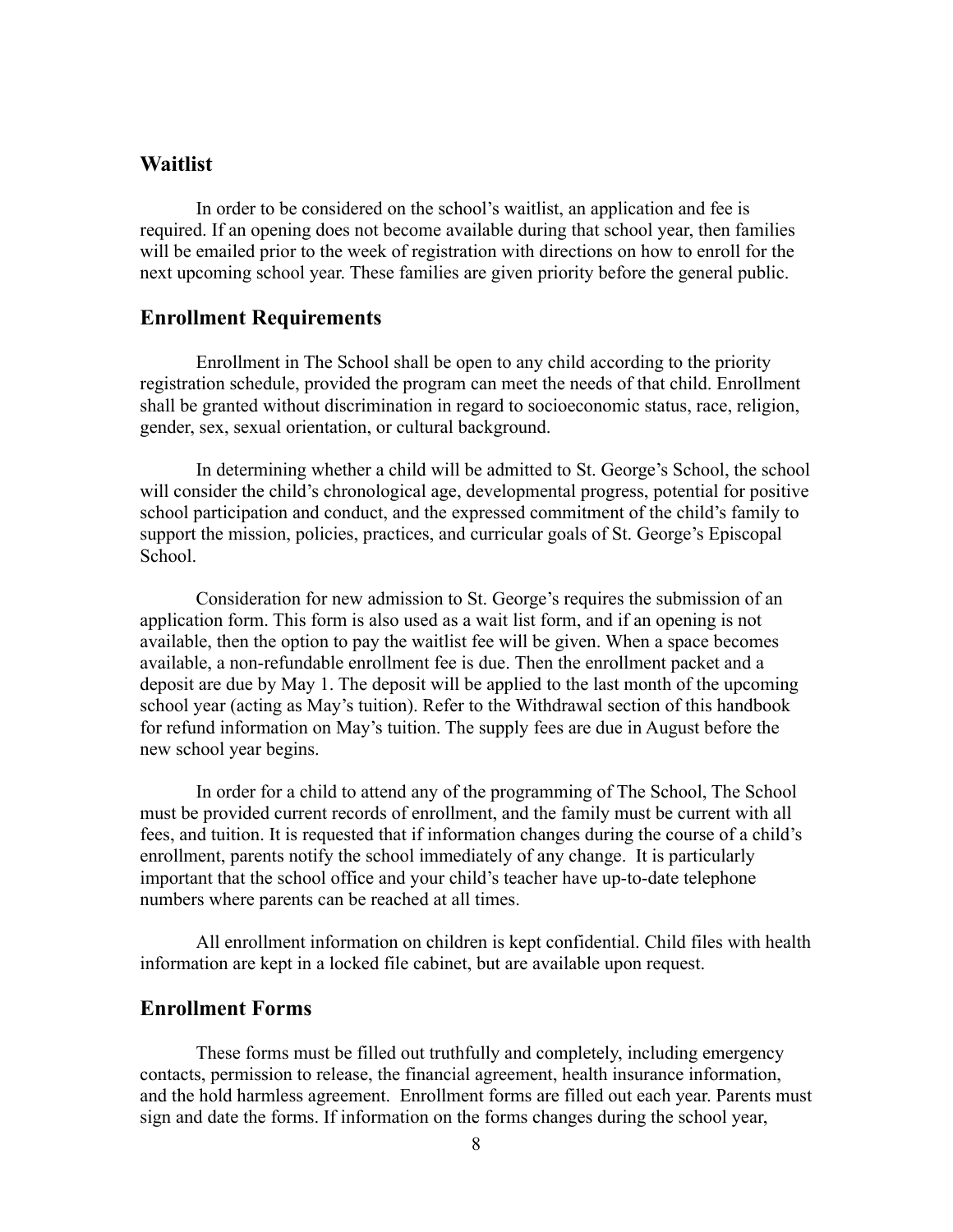parents are expected to provide updated information. If any information provided is deemed false, this could result in the child not being able to attend.

# <span id="page-8-0"></span>**Student Medical Form**

A medical form must be completed for each child *every year*. This form must have the signature of the child's physician. **All children who enroll in The School must be immunized.** Texas licensing requirements state that all immunization records must be current. Any child who is under-immunized must show a plan of how they are catching up with the health departments recommended immunization schedule.

As your child receives new immunizations, please bring the doctor's written verification to us so we can update our records. Quarterly immunization audits are performed, if your child is missing any immunizations, you will be notified and expected to bring in proof of immunizations within 3 days. In addition, keep us informed about allergies and any medications your child is taking. Please notify the office with changes in emergency and doctor telephone numbers. For further information regarding the school's health policies see the section entitled "Health" found in this handbook.

All students who are four years old by September 1 of that school year will need a vision and hearing screening. Your child's pediatrician should conduct this test at the child's four-year check-up. For your convenience a speech and language therapist will be on campus in September/October to conduct screenings for those who are interested. The fee is paid directly to the speech and language therapist.

# <span id="page-8-1"></span>**Confidential Information Form**

The Confidential Information Form is designed for the use of your child's teachers. It helps us understand your child so that we might meet individual needs. Please fill it out as completely as possible and turn it in prior to the beginning of school. The confidential information form will be reviewed by the Head of School and shared with your child's teacher and/or any other individual with an educational interest in your child, such as Texas Department of Family and Regulatory Services, or any other governmental agency as applicable. Before sharing information with an outside agency the school must receive written consent from the family.

#### <span id="page-8-2"></span>**Guidance and Discipline Form**

Every family must sign a Guidance and Discipline Policy form to indicate they have read and understand our agreement as a DFPS licensed facility and the requirements of all staff to adhere to the DFPS rules regarding guidance and discipline.

# <span id="page-8-3"></span>**Family Handbook Acknowledgment**

Every family must sign a Family Handbook Acknowledgment form indicating they have read, understand, or have asked clarifying questions regarding The School's policies.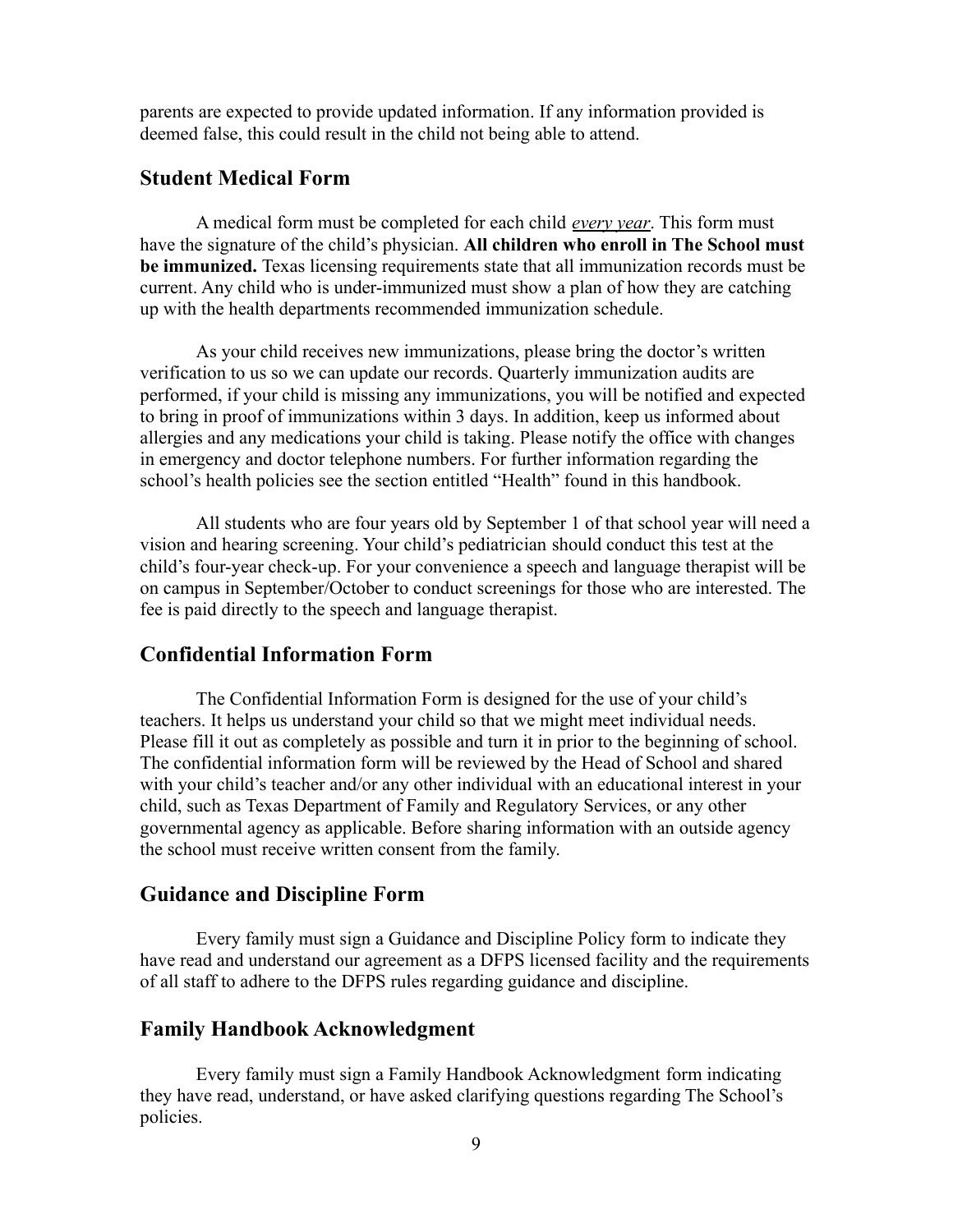# <span id="page-9-0"></span>**Hours of Operation**

| School Office | $8:00 AM - 5:30 PM$ |
|---------------|---------------------|
| Early Birds   | $8:00 AM - 9:00 AM$ |
| School        | 9:00 AM to 3:30 PM  |
| Fun Zone      | 3:30 PM to 6:00 PM  |

It is important that parents adhere to the hours of operation when dropping off and picking up children. The time before School begins is used by the lead teachers as preparation for the day, so they will be unable to service your child until the actual drop off time at 9:00. Please refrain from asking your teacher if your child may come early. Likewise, we ask that you be prompt when picking up your child. There is a \$10 late fee assessed to your monthly bill, after the first five minutes, and then a late fee of \$1.00 per child for every additional minute (or any part thereof) will be charged. This fee will be assessed on your next monthly bill. The time is designated by the school's clock and is determined by the school staff.

Children will be brought to the school office for late pick up after the first 5 minutes. As a courtesy to the staff and to your child, we ask that you call the school office and notify us if you are running late, so we can make any special arrangements necessary. Late charges are assessed with or without notification. Being consistently late in picking up your child can result in your child's dismissal from the program.

### <span id="page-9-1"></span>**Classroom Divisions and Groupings**

The School is divided into 3 programs, Early Birds (8:00-9:00 AM), School Day (9:00-3:30), and Fun Zone (3:30-6:00 PM). All classes are grouped by age, and class offerings may change from year to year, depending on enrollment and need. Children remain in their assigned classes from September to May. Depending on summer enrollment, children may also remain in their class until the end of the summer program (mid-August). Typically children are grouped in the following classes: (Age as of September 1)

- Infants: Red Room (3-11 months) Green Room (12-16 months)
- Toddlers: Purple Room (17-23 months) Orange Room (24-29 months)
- Pre-schoolers: Yellow Room  $(2 \frac{1}{2} s 3 s)$  Blue Room  $(3 \dot{s})$ Rainbow Room (Pre-K-4's)

Class sizes are well below the minimum standards for teacher-child ratios, and can be found on our Tuition and Fees Sheet on our website. There are two teachers in each classroom. The program is organized and staffed to minimize the number of groups, teaching staff, and classroom transitions by an individual child.

Children's placement is the responsibility of the Head of School, who will receive input from former teachers, parents, and outside professionals when necessary, when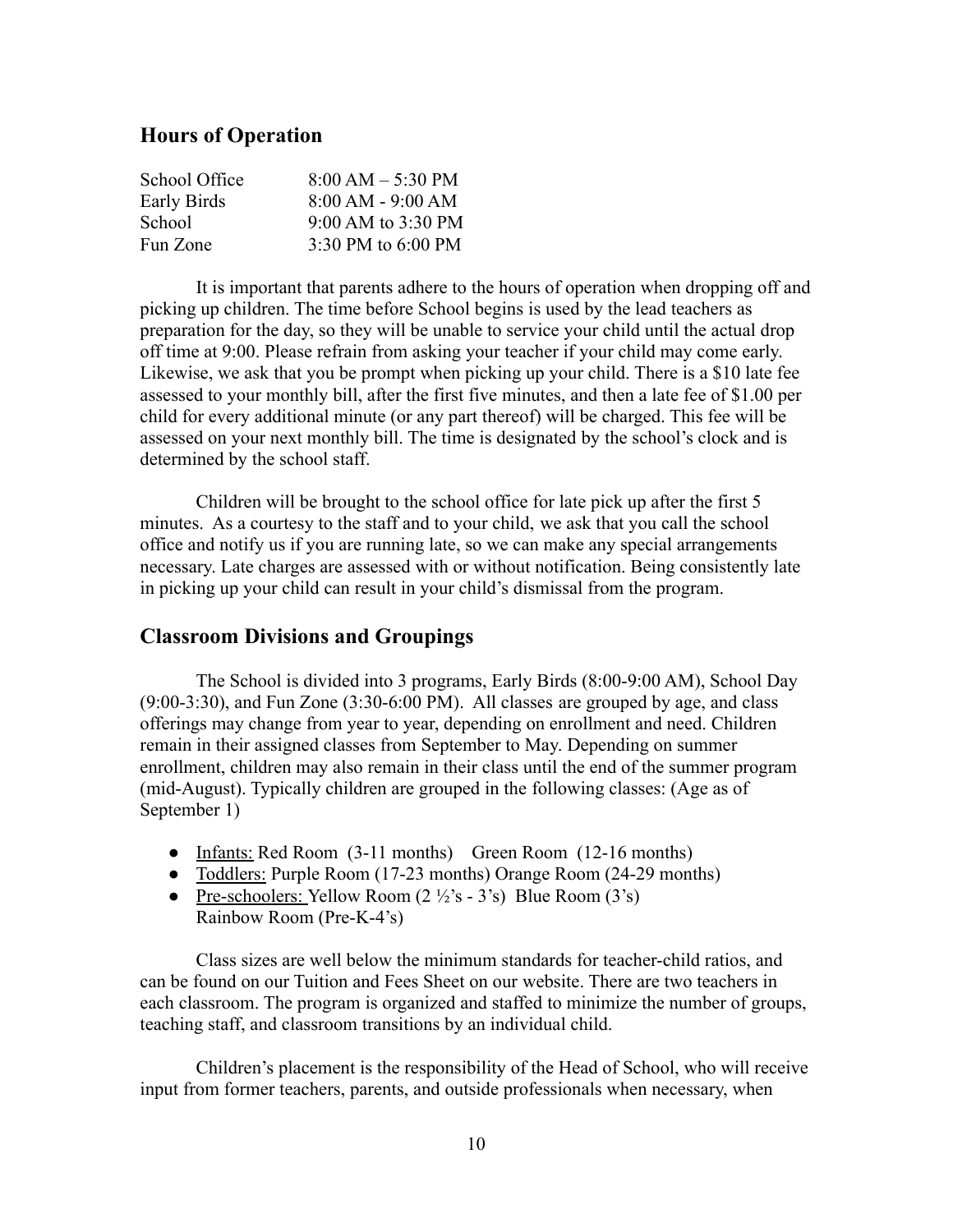placing children in classes. The School supports a developmentally appropriate philosophy and advocates for small age ranges per classroom.

# <span id="page-10-0"></span>**School Year Calendar**

The school calendar is set by the Head of School. As a general rule, the school year runs from late-August through late May. A separate summer session for children runs from June through mid-August. The School follows the Austin Independent School District calendar with regard to Thanksgiving, Christmas, and Spring Break holidays. AISD teacher in-service days may or may not be taken by the school. Likewise, The School may take some in-service days that AISD does not take, for teacher training, such as MLK day, as well as certain religious holidays. All families are given a school calendar at the beginning of each new school year, listing all the holidays for the year. The calendar is also posted on our website. In the unlikely event that a change must be made to the approved school calendar adequate parent notice will be given.

# <span id="page-10-1"></span>**School Closing**

In the event of bad weather or a national or community emergency, please tune in to local radio and television for closure information. If AISD schools are closed due to bad weather or a national or community emergency, St. George's Episcopal School will also be closed. If AISD schools have a *late start*, the time used to determine our late start will be from the start of our school day, not Early Birds. In the event we must close the school after the school day has begun because of an electrical outage, plumbing or water cut-off, national or community emergency, or for any other reason, the school office, or your child's teachers will call and notify parents that they must immediately pick up their child. It is a health requirement that there be running water in order for school to be in session.

# <span id="page-10-2"></span>**Tuition**

The School is categorized as a non-profit 501c3, so it is 100% tuition driven and relies on payment of tuition in order to operate. Tuition is set by the school's Board of Directors and is reviewed yearly. Tuition is due on the first day of each month. Credit is not given for a child's absence – including vacations, illness or other holidays; nor is credit given if the school must be closed due to weather events, national or community emergencies, or any other events beyond the school's control.

A tuition invoice will be e-mailed to you monthly, reflecting the current balance due. You will also receive a statement on the 11th of the month. Checks may be dropped off in the school office during business hours, or you may mail your tuition to St. George's Episcopal School, 4301 N. IH 35, Austin, TX. 78722. Please make checks payable to St. George's School and note that it is for school tuition, and place your child's name in the memo. Please do not send your child's tuition to school with your child or give it to your child's teacher.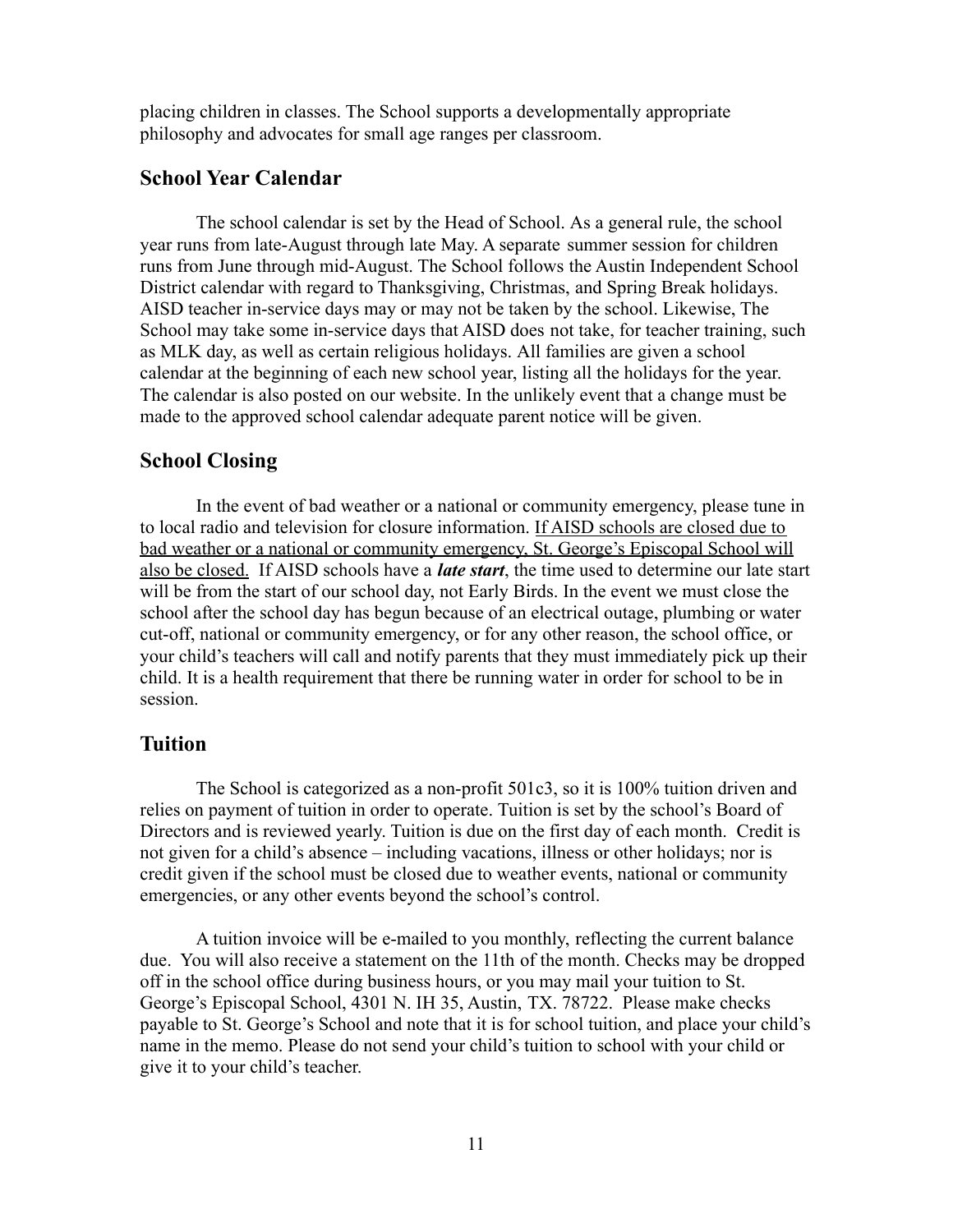Tuition is late after the 10th of the month. If your child's tuition is not paid by the 10th of the month, a \$30.00 late fee will be charged to your account. The late fee will increase to \$35.00 after the 15th and \$40.00 after the 25th of the month. The following procedures will be implemented in the collection of non-paid tuition:

11days past due – Courtesy call or a past due written notification

15 days past due – Notification in writing

25 days past due – Call by the Head of School requesting payment arrangements

Second letter of notification:

30days past due – Notification from the Head of School that your child will not be allowed to attend classes until all the delinquent amounts are paid in full and any current tuition payments are also paid, unless prior arrangements have been made. 45 days past due - Certified letter stating revocation of enrollment and dismissal of the child.

If a check is returned for insufficient fees, then you may be charged a \$25.00 processing fee.

Occasionally families have special situations arise which cause them to fall behind in their monthly tuition. In that event please call the school office and speak with the Head of School about whether special payment arrangements can be made. We are happy to help you when possible.

# <span id="page-11-0"></span>**Financial Assistance**

St. George's offers financial assistance to families experiencing financial hardship and have currently enrolled students. The St. George's Board of Trustees has established a Financial Assistance Committee that serves to implement this policy. Applications are available in the school office. Our financial assistance is funded through the generosity of our Parent Teacher Friends Committee's fundraising efforts.

St. George's is also a Work Source/Child Care Solutions provider. Work Source/CCS helps eligible low- to moderate-income families afford quality childcare in Travis County. They offer a subsidized child care program funded by the State and the US government. To apply for childcare please call WorkSource/Child Care Solutions at (512) 597-7191 or go online to [www.worksourceaustin.com/childcare/information](http://www.worksourceaustin.com/childcare/information).

## <span id="page-11-1"></span>**Withdrawal**

During the school year, if a parent needs to withdraw a child from our program the parents should inform the office in writing at least **one month** before the date of withdrawal. The May tuition deposit will be refunded with 30 days written notice of withdrawal up to February 28th; from March 1thru May 31 there will be no refund of the May tuition. If it is necessary to withdraw prior to school starting, the May deposit will be refunded with written notice, before July 1. After July 1, the May deposit will be applied to September's tuition and no refund will be given.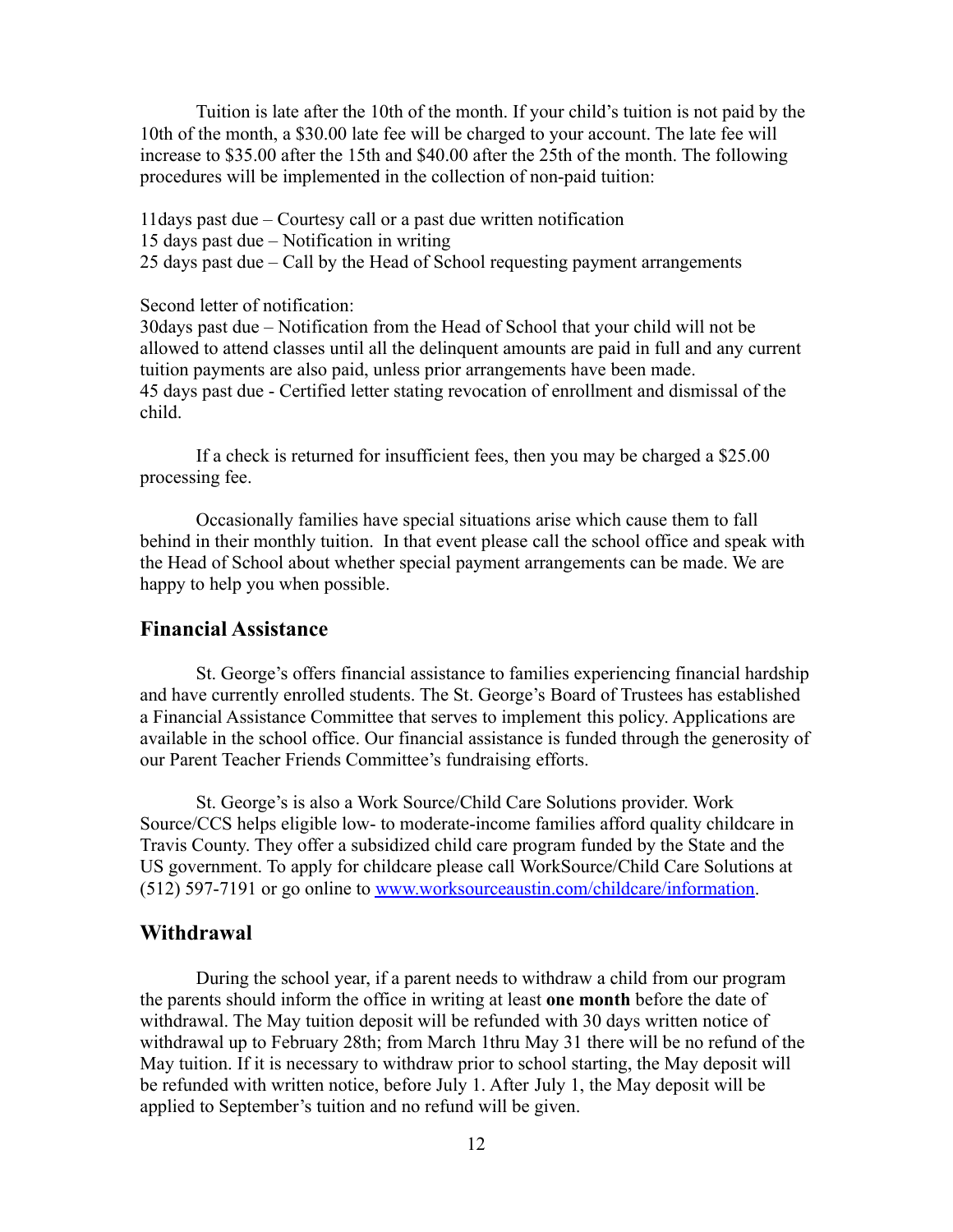After school has commenced, if it is necessary to withdraw in the middle of a month, the tuition for the child's last partial month of attendance will be prorated only with 30 days prior notice. If less than thirty days' notice is given then the tuition for the partial month attended will be due in full. (For example: If your last day of school will be November 10, then you must notify us by October 10, in order for November's tuition to be prorated. Otherwise November's tuition would be due in full.) Enrollment fees are nonrefundable.

Re-enrollment is at the discretion of the Head of School, and considered on a case by case basis.

# <span id="page-12-0"></span>**Grievance Procedures**

It is in the best interest of children, families, teachers, and the school for concerns and complaints to be addressed in a timely and professional manner. For parents who have a concern or complaint about a school-related issue, please follow the procedure in this order:

- Speak to your child's teacher first. If not resolved to your satisfaction,
- Speak to the Head of School next. If not resolved to your satisfaction,
- Speak to the Rector. If not resolved to your satisfactions,
- Finally, you may write a letter to the School's Board President, [president@stgeorges.gmail.com](mailto:president@stgeorges.gmail.com). A list of all Board Members is located in the school office. The Board has the final decision in all matters pertaining to The School. After a decision is rendered, the President will send a response to the parent, in writing.

# <span id="page-12-1"></span>**III. Important Information about Staff and Delivery of Instruction**

# <span id="page-12-2"></span>**Teacher Qualifications and Training**

The School is fortunate to have outstanding early childhood professionals working with your children. All employees meet the licensing requirements in order to be able to teach in a licensed facility in the State of Texas, including background checks, and FBI fingerprints. All of our lead teachers have Early Childhood/Child Development degrees, Elementary Education Degrees, thirty-six college education hours, or Child Development Associate (CDA) credentials.

In order to work at The School, all staff must receive 30 hours of in-service training yearly, as well as 24 hours of pre-service training and 8 hours of orientation to the school. Orientation and Pre-Service covers the following:

- An understanding of DFPS minimum standards
- An understanding of St. George's School's Policies and Procedures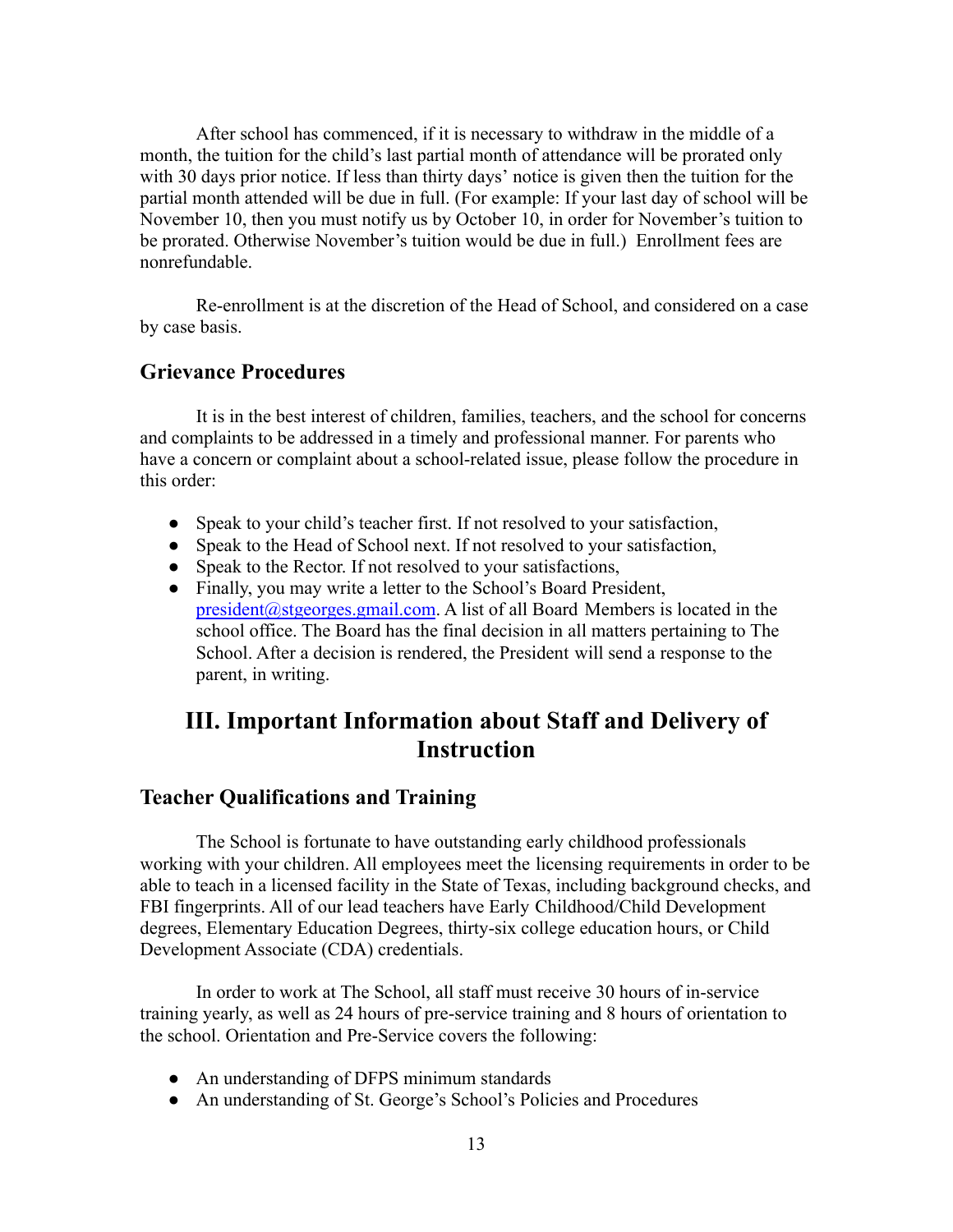- An understanding of our policy regarding prevention, recognition, and reporting of child abuse and neglect
- An understanding of the procedures to follow in handling emergencies
- The location and use of fire extinguishers and first-aid equipment
- Preventing and responding to emergencies due to food or an allergic reaction
- How to administer medication
- Understanding building and physical premises safety
- Handling, storing, and disposing of hazardous materials including blood borne pathogens
- Infant/Child Rescue Breathing, CPR and First-Aid
- Developmental stages of children
- Age-appropriate activities for children
- Positive guidance and discipline of children
- Fostering children's self-esteem
- Supervision and safety practices in the care of children
- Positive interaction with children
- Preventing and controlling the spread of communicable diseases, including immunizations
- Recognizing and preventing shaken baby syndrome and abusive head trauma
- Safe Sleep practices and the prevention of SIDS
- Understanding early childhood brain development

All teachers also receive a TB test. It is also highly recommended that teachers of infants receive the pertussis vaccine and yearly flu vaccination.

# <span id="page-13-0"></span>**Curriculum**

A well designed Scope & Sequence for every age level is available in the school office for parents and teachers. Teachers use these guidelines to design the lesson plans so specific objectives are met in areas of language arts, math, social studies, science, technology, self-help, fine motor, and gross motor. The school also uses a curriculum designed by Rice University, The Rice Storytelling and Culture Project, to enhance language development in children. The pre-kindergarten class uses a handwriting curriculum titled, Handwriting Without Tears, to enhance fine motor and letter and number recognition. We also use the Texas Pre-Kindergarten Essential Knowledge and Skills (TEKS) standards and goals. SAES and NAEYC guidelines are taken into consideration in all planning and implementation of activities. Most classes use themes to form the basis of activities, and the classes teach concepts through learning, such as math, writing, art, science, block, and dramatic play, etc. Our curriculum is consistent with the philosophy of our school and addresses central aspects of child development. A description of classroom centers and the skills they develop are available in the school office or on our website

Materials and equipment used to implement the curriculum reflect the lives of the children and families we serve; reflect the diversity found in society; encourage exploration, experimentation, and discovery; promotes action and interaction; are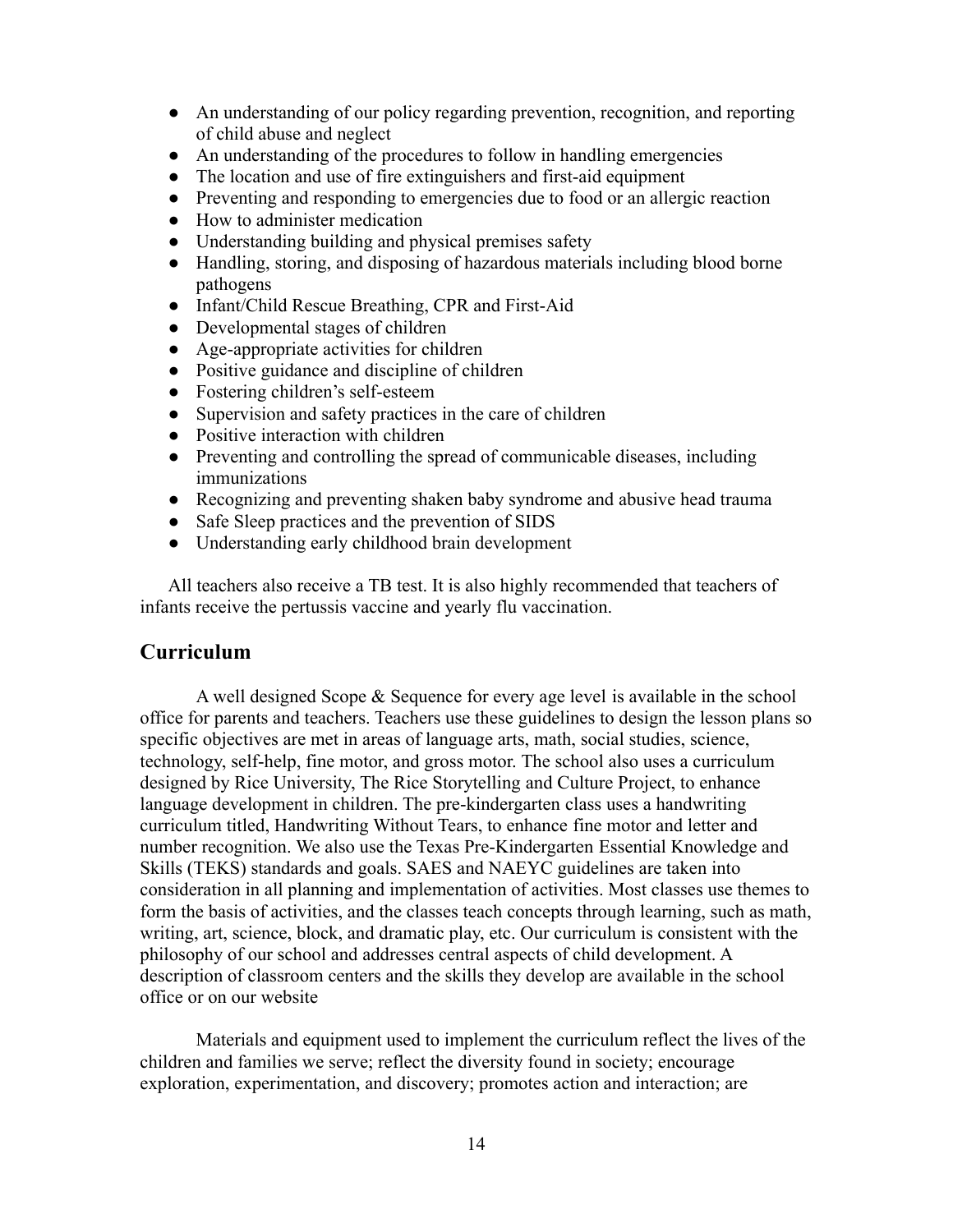organized to support independent use; are rotated to reflect changing themes; and accommodate children with special needs.

#### *Infants (Red and Green Room):*

<span id="page-14-0"></span>It is the goal of The School to provide a loving, safe environment in which the infant may grow and develop trust. This will be achieved by providing nurturing teachers, a predictable environment, respect for parents' wishes, and strong communication with parents. The infant curriculum places importance on language, motor, and emotional development.

For the safety of all infants, we follow safe sleeping practices. Infants 12 months and younger are placed on their backs for sleeping, unless otherwise ordered by a physician. Infants are kept in the line of sight during sleeping time, and swaddling is not permitted. Their heads will remain uncovered. Infants are also not allowed to sleep in swings, car seats, high chairs or other equipment not certified for sleep. If they arrive asleep in equipment not certified for sleep, they will be moved to a safe and supervised sleep area. Pillows, blankets, quilts, comforters, sheepskins, stuffed toys and other soft items are not allowed in cribs or rest equipment for infants younger than 12 months. The School will not allow baby walkers.

For infants who require the use of cloth diapers, the policy states that the diaper must have an absorbent inner lining completely surrounded by an outer covering made of water-proof material. Both the diaper and outer lining will be put into a plastic bag and sent home for laundering.

Children are checked every two hours and as needed for diaper changes. When a soiled diaper is discovered a change will happen within 5 minutes or less. Staff must keep one hand on the child at all times when using an elevated service to change a diaper or soiled clothing. Diapering areas must not be used for other purposes, i.e. storing objects, food, etc.

Infants who are breastfeeding are supported by the school, accepting and storing breast milk in ready-to-feed sanitary containers labeled with the infant's full name and date and time the milk was expressed. The breast milk can only be stored for 48 hrs. and no more than 24 hours if previously frozen in our refrigerator. Quiet areas for mothers to breastfeed are also made available for mothers who wish to breastfeed at the school. Additional breastfeeding and formula feeding policies and procedures are given by the teachers at Parent Orientation or on your first day. The school can provide additional resources regarding breastfeeding, if needed.

Parents of infants who are not on table food will be given a monthly feeding schedule to be filled out and signed by the parents with directions on how to feed their baby. All food must be sent in the original container, labeled with the child's first and last name, and a date it was sent. Powder formula must be sent in the original container, labeled with the child's full name and specific directions of how to mix. Neither bottles nor food will be warmed in a microwave, and infants younger than 12 months will be held for bottle feedings. Bottle propping is a forbidden practice. We do not serve cow's milk to infants younger than 12 months without a doctor's permission. When infants transfer to sippy cups, they must be seated when drinking.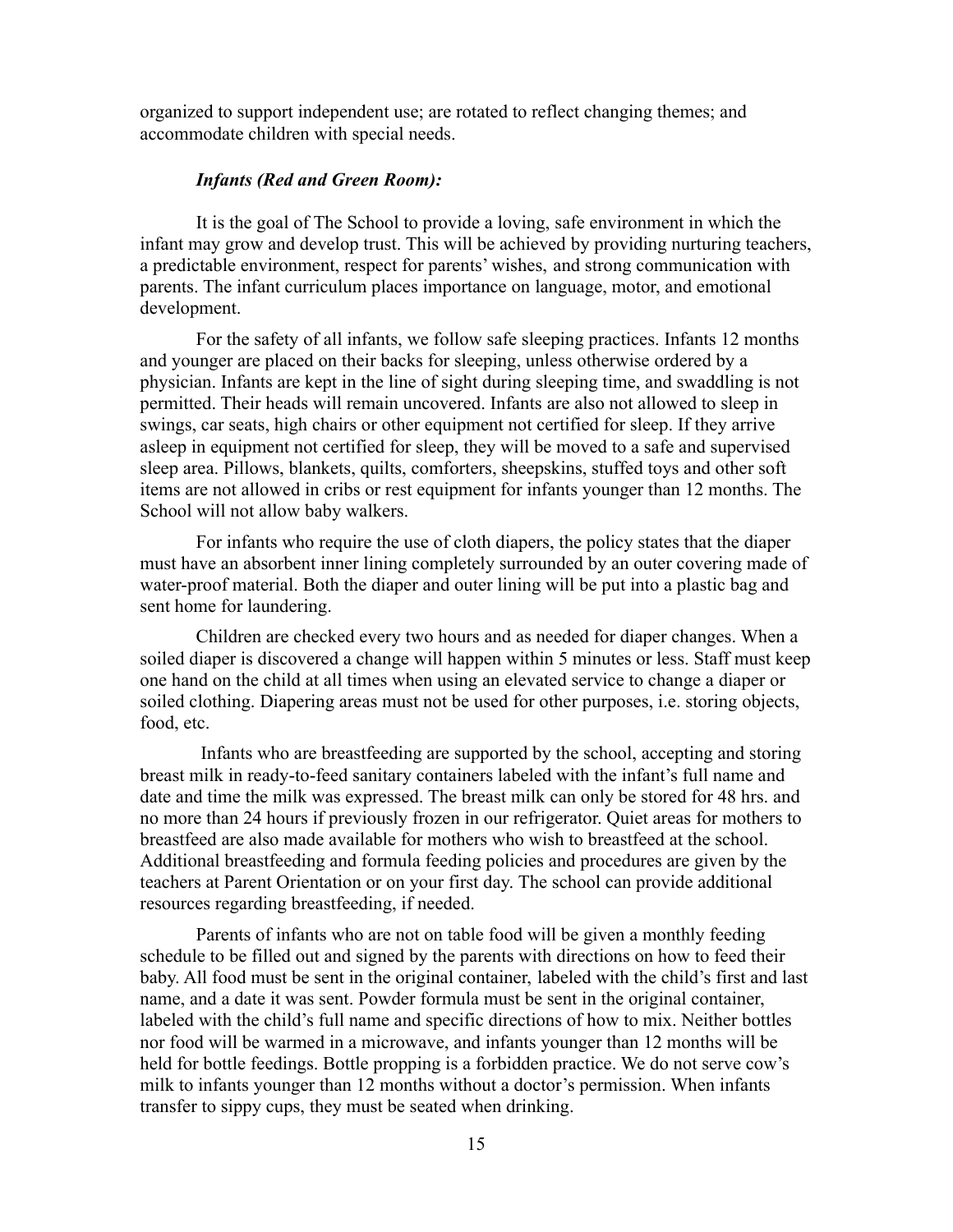#### *Toddlers (Purple and Orange Rooms):*

<span id="page-15-0"></span>It is the goal of The School to provide a loving, safe environment in which the toddler may grow and develop. This will be achieved by providing an enriching, hands-on, multi-sensory curriculum that places importance on the child's readiness to learn new things within the context of a nurturing classroom and loving teachers. Through a variety of learning centers, children will explore their room and the activities prepared for them. All classes are offered a time to attend Chapel on Wednesday and Thursday where simple bible stories are told and birthdays are recognized. The School also offers ancillary classes during the morning curriculum consisting of music and motor skills. Music and Motor Skills is offered twice a week.

A typical daily schedule for toddlers consists of hands-on activities, music, snack, outdoor play, lunch, and nap. Children are checked every two hours and as needed for diaper changes. When a soiled diaper is discovered a change will happen within 5 minutes or less. Staff must keep one hand on the child at all times when using an elevated service to change a diaper or soiled clothing.

Parents must label and date all food that is brought. Teachers should encourage all children to feed themselves because the children take pride in doing so. Toddlers should not walk or crawl with bottles, sippy cups, or regular cups. Autonomy is a major milestone for toddlers and we do everything to support their personal growth and development through routines.

Toilet training is another major milestone in this area for some, and we want to partner with parents when the decision is made to start the process. Toilet training classes are offered once in the fall and once in the spring for parents. We encourage all parents to attend months prior to beginning the process of toilet training.

#### *Preschool (Yellow, Pink, Blue, and Rainbow Rooms):*

<span id="page-15-1"></span>It is the goal of The School to provide the building blocks of learning that will enhance children's success in elementary school and beyond. Our curriculum is designed to create a safe environment in which the child can learn through exploration and experimentation. Through a multi-sensory, hands-on approach, children are introduced to language development, pre-reading concepts, early math and science concepts, pre-writing and fine motor activities, developmentally appropriate social studies units, technology, art, large muscle activities, and music. These concepts are taught through classroom learning centers that utilize play as the basis of developmentally appropriate practice. Children are introduced to concepts as they show readiness, and all activities are designed with the child's individual needs in mind. Instilling a love of learning and a joyful attitude toward school are paramount goals of the curriculum.

A typical day in preschool consists of learning centers, snack, ancillary class, group time, outdoor play, lunch, nap, and afternoon snack.

All classes are offered a time to attend Chapel on Wednesday and Thursday where simple bible stories are told and birthdays are recognized. The School also offers ancillary classes during the morning curriculum consisting of music and motor skills. Music and Motor Skills is offered twice a week.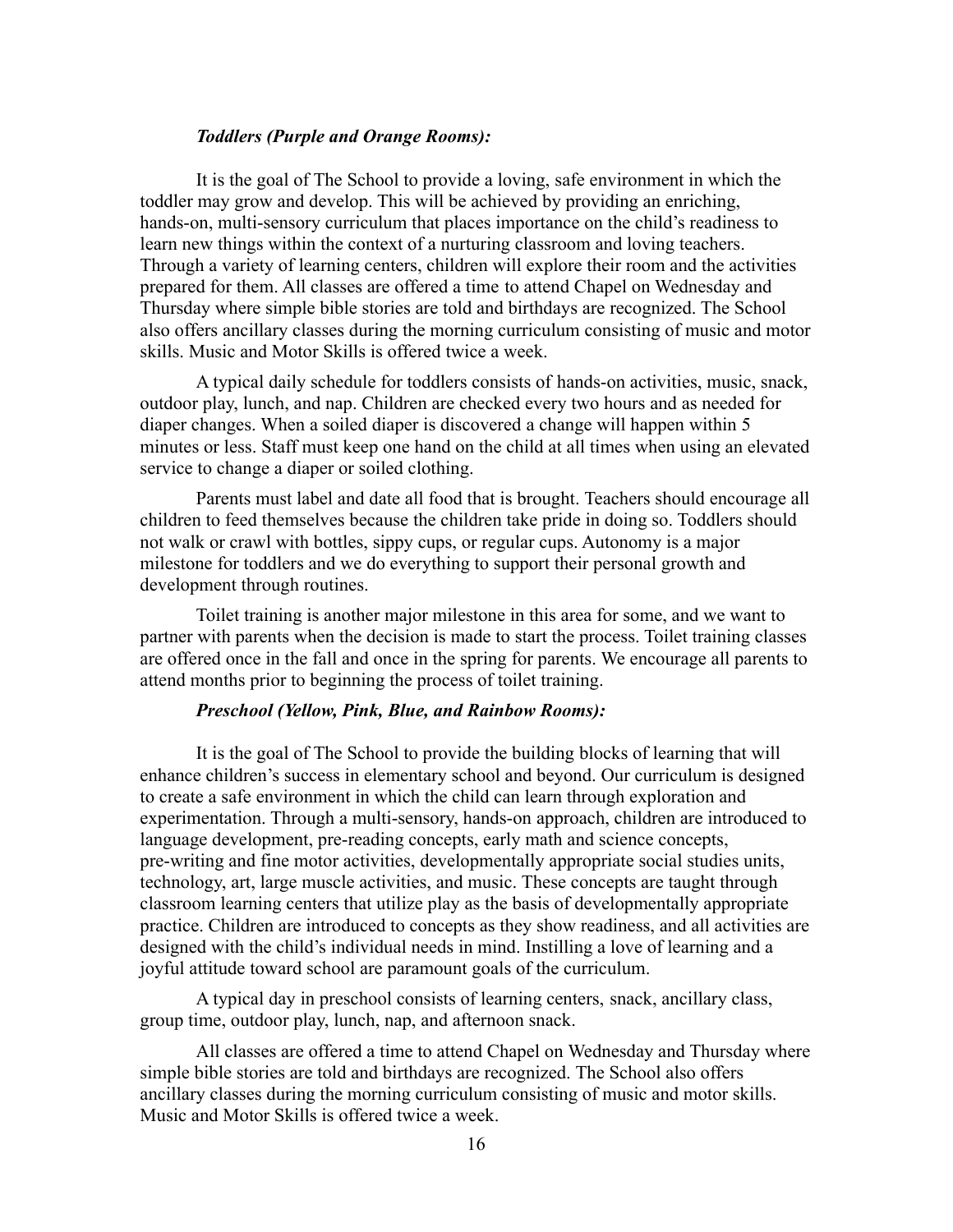#### *Fun Zone:*

<span id="page-16-0"></span>It is the goal of The School to provide excellent programming for all children enrolled in full time care. The afternoon's programming will be a continuation of the morning's learning experiences, but with separate lesson plans that reflect young children's physical and emotional needs as they begin to tire later in the day.

The afternoon curriculum provides a continuation of planned activities such as art, story time, outside play and free play in centers. It is a priority of Fun Zone that children are allowed to practice their social skills, conflict resolution skills, and self-help skills, as well.

#### *Early Birds:*

<span id="page-16-1"></span>Children who arrive between 7:00-8:30 AM are given an opportunity to explore the room and toys before going outside. If a child wants to finish their breakfast, teachers will assist with the child's needs up until the time they go outside.

#### *Outdoor Playground:*

<span id="page-16-2"></span>Outdoor play is a critical time of the day for our children. Each class spends an hour in the morning during the "School Day". Children enrolled in "Fun Zone" will spend an additional hour in the afternoon outdoors. Our outdoor playgrounds are an integral part of our curriculum and offer children a time to courageously explore and take calculated risks.

The School has two playgrounds, one for infants/toddlers and one for preschoolers. The preschool playground has a creek bed that at times has a water feature. We ask for children to bring a pair of water shoes to use outdoors. These water shoes need to have rubber soles and securely fit around their feet, so they can safely climb. Rain boots and galoshes are not allowed at school.

All children are expected to go outdoors during the school day and again during fun zone. The school subscribes to <http://www.tceq.texas.gov/> in order to receive daily emails regarding ozone levels. When levels are unhealthy, children's time spent outdoors will be limited to 20 minutes at a time. When the air temperature is 90 and the heat index is between 91-97 degrees or the air temperature is 94 and the heat index is between 97-103 degrees, children's time spent outdoors will be limited to 20 minutes at a time. Water bottles will accompany children outside and teachers will remind the children to stop and drink. When the air temperature is below freezing and the wind chill is below 32 degrees, children's time spent outdoors will be limited to 20 minutes at a time and children will wear coats, hats, and gloves.

### <span id="page-16-3"></span>**Religion**

The religious goals for St. George's Episcopal School include (a) the careful exposure to appropriate stories from the Old and New Testaments and to the seasons of the church calendar, (b) the experience of God's presence in the peaceful setting of the church during worship, and (c) the experience of God's love through daily interaction with caring and empathetic teachers in a secure and loving environment.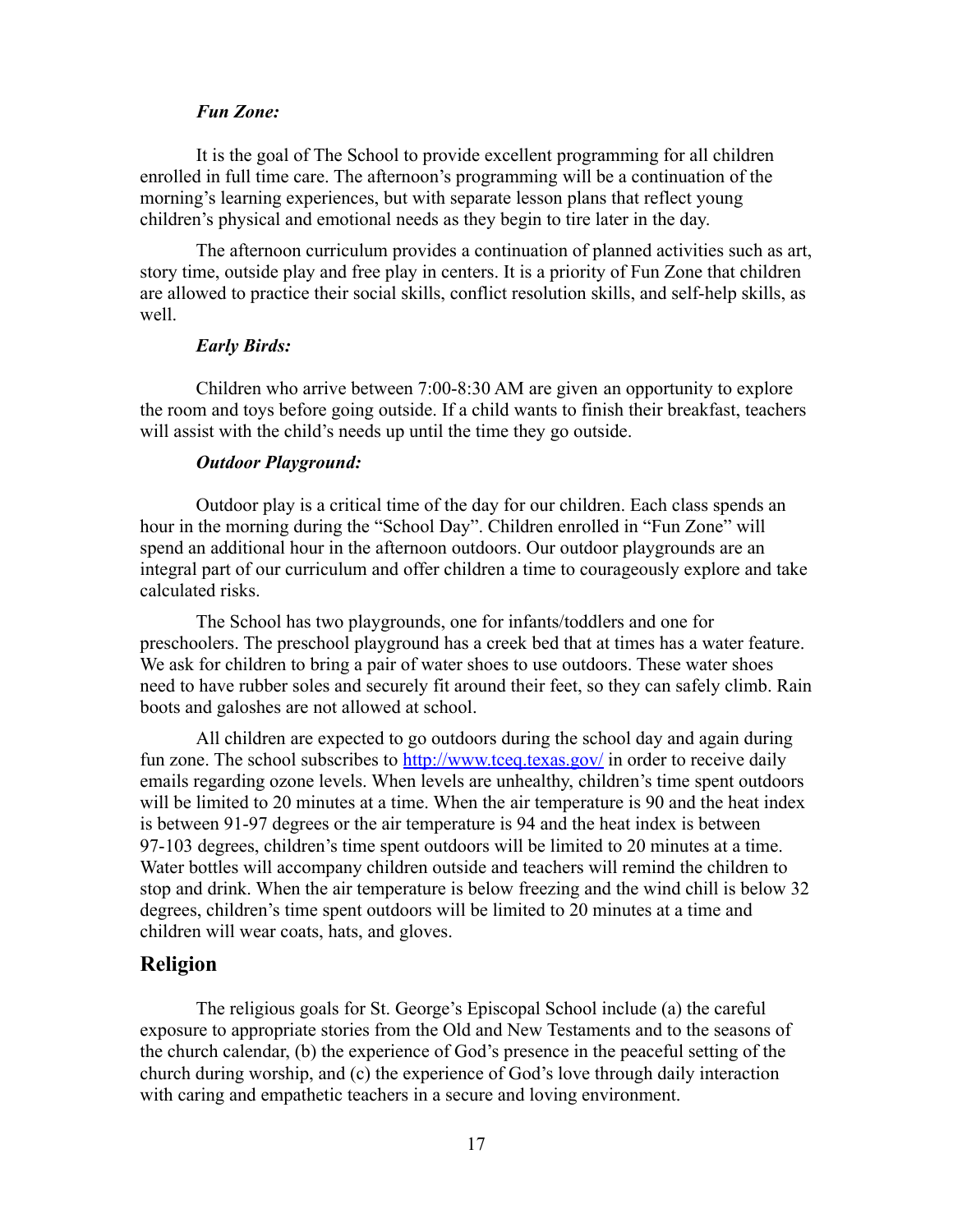Twice a week, close to drop off time, the entire school gathers together in the church to have chapel led by the church's rector or The Head of School. This is a short service based on the Episcopal liturgy that includes songs and prayers appropriate for preschool. A special birthday prayer will be offered on the chapel day closest to each child's birthday. Parents are always welcome to join us in chapel.

We welcome children of all faiths. Our teachers believe in the principles of Christian love, thought and living as expressed in their daily lives. The children are helped to become aware of God's love as they participate in a caring Christian community. Chapel time is offered weekly in the church sanctuary, in addition to planned and spontaneous prayers, religious songs, and activities in the classroom. An emphasis is placed on the development of such moral values as honesty, responsibility, accountability, kindness, cooperation, fairness, tolerance, and understanding. Traditional religious holidays such as Christmas, Thanksgiving, and Easter, reflect the school's Christian values. Christ's love is reflected through teachers' thoughts, words, and deeds in their approach to the children in their care. Tolerance for others' religious backgrounds is encouraged by willingness to share different cultural perspectives so that children of all faiths feel welcomed and valued.

# <span id="page-17-0"></span>**Toilet Learning and Toilet Training**

It is The School's policy that children who have not yet been toilet trained may attend The School, from toddlers through age three. Children who are entering our Pre-k in the fall must be toilet trained unless they have special needs that prevent it. Teachers are to be facilitators of this learning, helping the parents with this developmental milestone. A regular routine of taking children frequently to the bathroom needs to be established. As soon as a parent indicates that they are beginning the toilet learning process, the teachers are to be supportive in every way, and are to ask that the parents provide The School with the following:

- No less than three full changes of clothing, including socks
- Three to five changes of training pants
- Diapers in case the child goes through all the training pants during the day

For children who are not trained, teachers are to be alert to signs of readiness, such as asking to go to the bathroom, removing the diaper and trying to go, being dry for long periods of time, etc. This information should be passed along to parents so they will have a fuller understanding of how their child is doing during school hours, and as an encouragement that they begin the process. Above all else, teachers are to be sensitive to children's needs, and communicate frequently with parents regarding toilet learning.

In the fall and spring each year, the Head of School will hold a toilet training seminar for parents of children who are ready to begin the process. It is suggested that all parents of children under four years of age, as well as other interested parents, attend this seminar, so that The School might encourage them to accomplish this process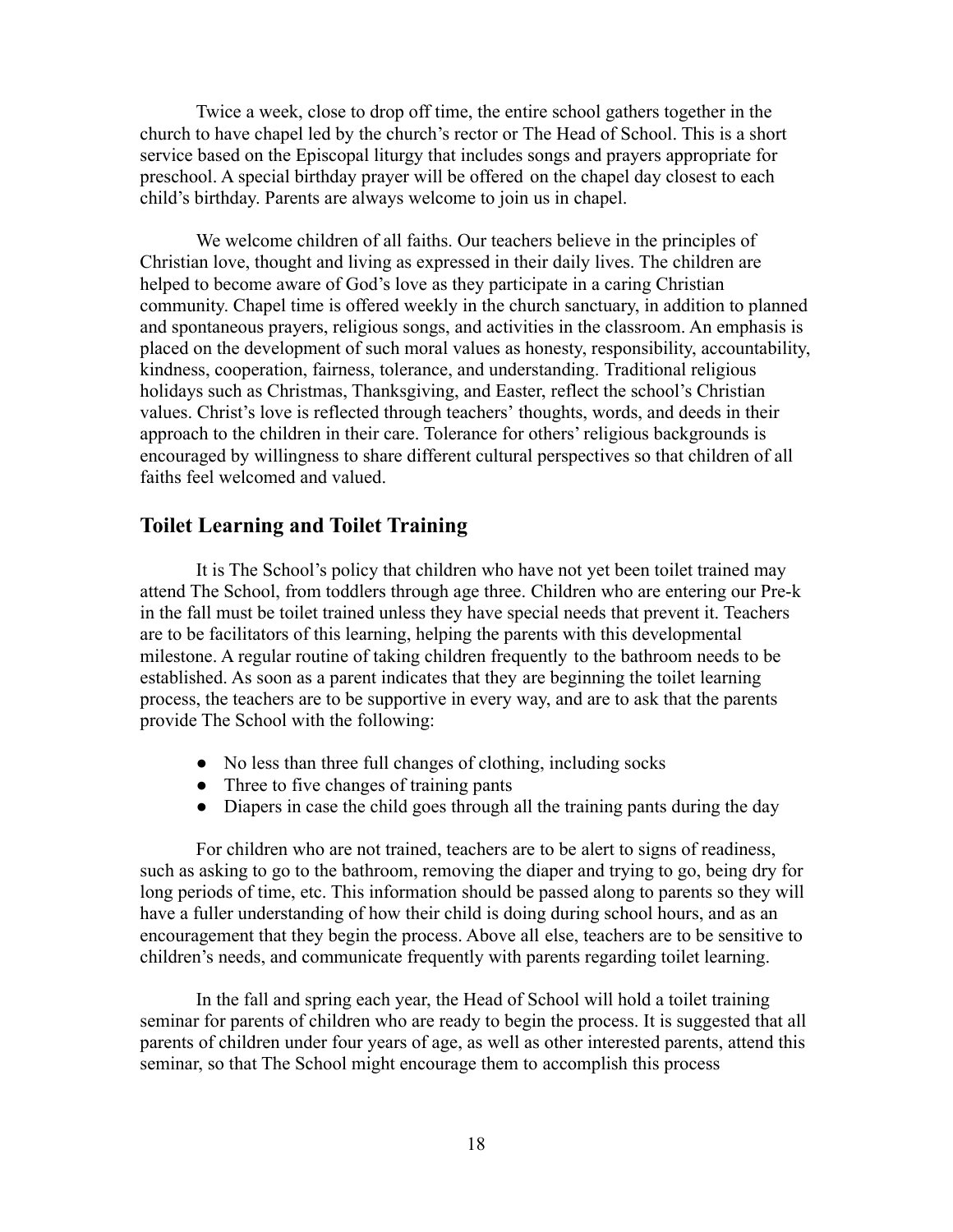# <span id="page-18-0"></span>**Daily Schedules**

The lead teacher is responsible for posting and maintaining a daily schedule of events for his/her classroom. This schedule should reflect segments of the day such as greeting upon arrival, snack time, outdoor time, learning center time, Chapel, and other such events indicative of the child's day. The daily schedule will be posted on the parent bulletin board for parents to view.

## <span id="page-18-1"></span>**Nap**

Nap or rest time is part of each child's day. Providing children with a nap is a licensing regulation for children who are in care for more than 5 hours a day. If your child does not nap, then a rest period for 45 minutes to an hour is provided, followed with a quiet activity on their mats, while the other children are napping. Each child is provided a comfortable mat. Parents are asked to bring a small bed roll with an attached pillow. Our space is limited for storing sleep items. These items will go home weekly to be laundered.

# <span id="page-18-2"></span>**Screen Time**

Screen time is not used at the school, except on occasions of persistent and ongoing bad weather, holiday camp, and summer camp. When screen time is used the program must be planned ahead of time and approved by parents. Those children not participating will be given another activity during the program. Occasionally the older classrooms will use educational videos that are aligned with lessons.

# <span id="page-18-3"></span>**Supervision**

Children's safety is always at the forefront of what we do at The School. Teachers supervise by positioning themselves to see as many children as possible. Teachers are annually trained on Active Supervision methods to ensure the children are safe at all times. Teachers will use the 6 principles of Active Supervision while in the classroom and on the playground.

- 1. Set up the environment for success
- 2. Position staff
- 3. Scan and Count
- 4. Listen
- 5. Anticipate Children's Behavior
- 6. Engage and Redirect

Teachers who are with infants, toddlers, or young twos must have children in line of sight and sound by looking up or turning in place at all times by at least one teacher. Therefore, infant/toddler/twos teachers must rotate around the room, so children can be seen and heard in each learning center. These rules apply when children are sleeping too. Infants, between the ages of 3-16 months, must be checked every 3 minutes during their sleep to ensure they are still breathing.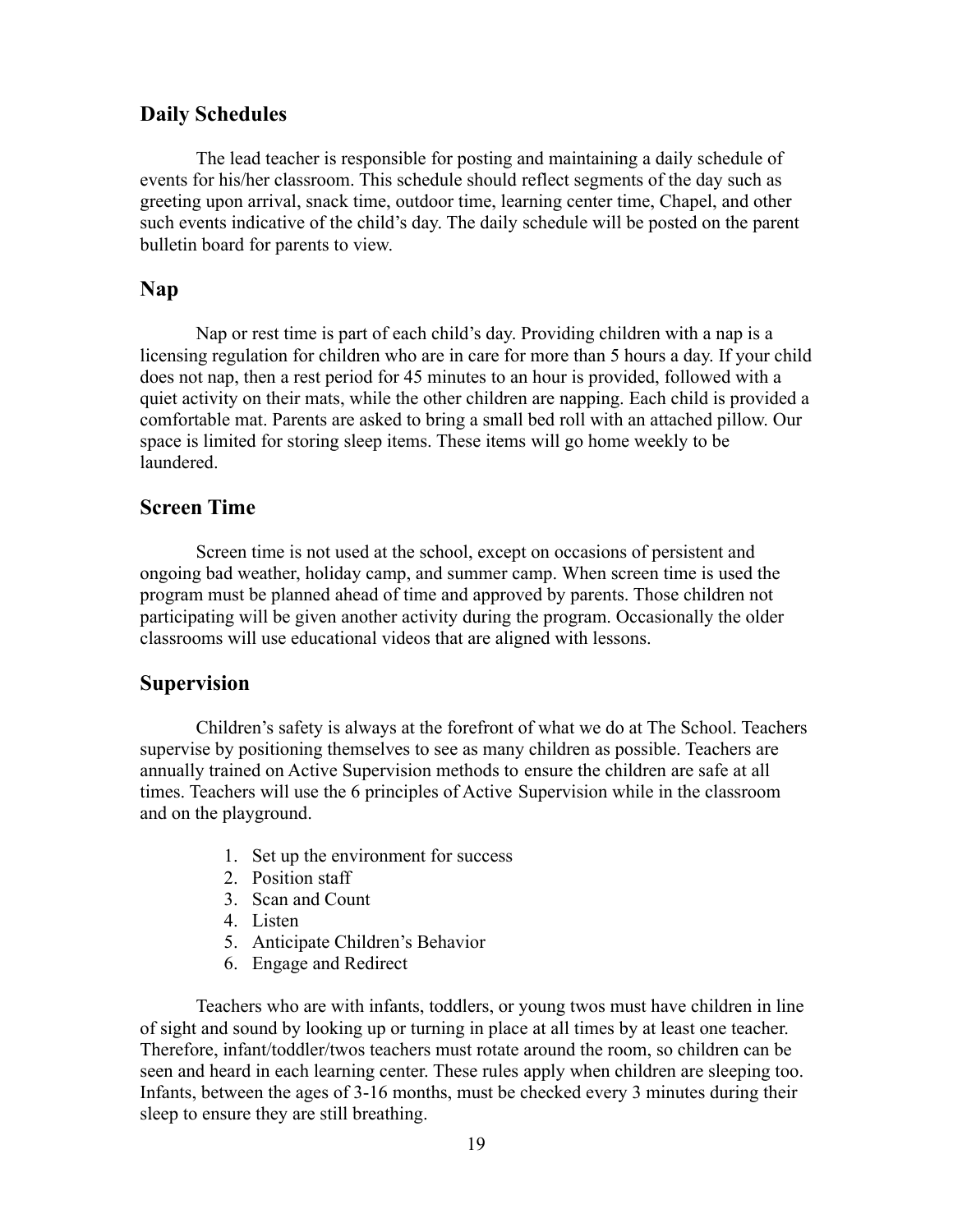Teachers who work with preschoolers supervise primarily by sight. Teachers supervise by sound if a child is out of direct sight. When a preschooler is out of direct sight and sound, it is for no more than 1 minute, and the child is in a safe environment.

Any classroom with mirrors installed in strategic locations are not used as a substitute for line of sight supervision, but are merely an added precaution for extra support.

## <span id="page-19-0"></span>**Guidance and Discipline**

Each employee has the responsibility to be mindful of student conduct at all times and to intervene if students are harming each other or school property. Classroom teachers have the authority and responsibility to develop and communicate rules for classroom behavior. The School's approach to discipline involves redirection and intervention before children lose control. When disciplining children, best practice brings the child into the solution by asking what went wrong, and how they would solve the problem. In extreme circumstances, a brief cooling off period may be imposed, one minute for every year of age of the child, preferably in a quiet area in the classroom. Teachers are to frequently check on the child, and ask the child if they are ready to join the group again.

"Time out chairs or areas" or other forms of demeaning discipline are not acceptable. Under no circumstance is the use corporal punishment acceptable, such as physical or psychological punishment with a child, nor will teachers withhold food as punishment.

Examples of physical punishment include shaking, spanking, slapping, hitting, jerking, squeezing, kicking, biting, pinching, excessive tickling, and pulling of arms, hair, or ears; requiring a child to remain inactive for a long period of time.

Examples of psychological punishment include, shaming, name calling, ridiculing, humiliation, sarcasm, cursing at, making threats, or frightening a child; ostracism, withholding affection.

Examples of coercion include, rough handling (shoving, pushing, pulling, grasping any body part); forcing a child to sit down, lie down, or stay down, except when restraint is necessary to protect the child or others from harm; physically forcing a child to perform an action (such as eating or cleaning up).

If an appropriate use of restraint is necessary, such as holding a child from harming themselves or others, the Head of School will be informed immediately following the action. Only trained staff can use this method of discipline.

Teachers are empathetic and understanding in dealing with each child as he/she learns to play and work with others. We expect our teachers to know that a large part of early learning allows children to learn from their mistakes. Teachers are trained in the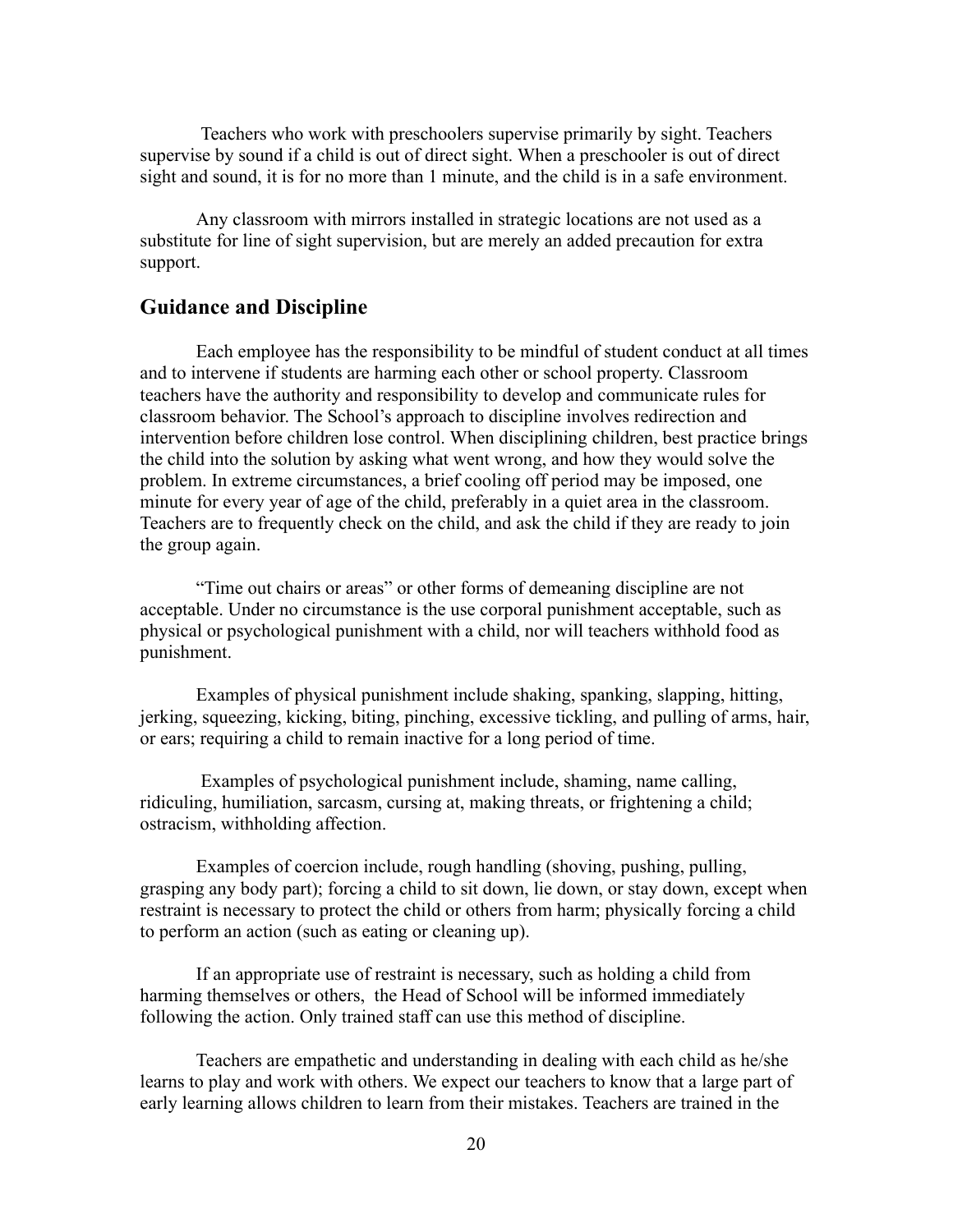technique of redirection in order to manage behavior. Children are encouraged to talk through their inappropriate behaviors with adult guidance and prompting. If children are unable to manage themselves in a particular activity or classroom center, teachers may remove them from that area and provide them something else to do. It is the responsibility of teachers and parents to use positive guidance to help children learn appropriate social behaviors and self-control. During school hours, teachers are responsible for the appropriate redirection and discipline of children. **We will remind parents** t**o ask for assistance from a teacher rather than attempt** t**o discipline or redirect a school friend**. Positive guidance techniques utilized may include redirection, setting limits and consequences, giving choices, problem-solving, and giving the child time to regroup in a safe place. Matters of discipline are ordinarily dealt with by the teacher or, if necessary, by the Head of School. In either case, this will be done in a close cooperative effort with the parents.

Discipline must be individualized and consistent for each child, appropriate to the child's level of understanding, and directed toward teaching the child acceptable behavior and self-control. A staff member may only use positive methods of discipline and guidance that encourage self-esteem, self-control, and self-direction.

Parents are key to the success of any behavior management of young children. Teachers will talk with parents by phone or conference, should inappropriate behavior become an ongoing concern. Our goal is to become a team with parents, working together for the benefit of the child. Parents are encouraged to talk with teachers should they feel that their child is having difficulties at school, or if they can provide insight into their child's behavior. Teachers address challenging behavior by assessing the function of the child's behavior, developing individualized plans, and using positive behavior support strategies. If a conference is needed, it is requested that the teacher call the parent(s) to set up a conference. Please refrain from discussing confidential matters at drop off and pick up times.

As a last resort, if for any reason a suspension, expulsion, or other exclusionary measures must be used for the child's safety, the Head of School will make that determination. The complete suspension policy is stated in the Family Handbook, and follows federal and state civil rights laws.

# <span id="page-20-0"></span>**Biting**

Biting is a behavior often seen with toddlers, but can also be seen at any age in group care. While our approach to biting is consistent and universal, there are circumstances that cause us to treat each incident with an understanding of development and possible causes. Children can bite for many reasons: frustration, lack of language, oral-motor stimulation, excitement, and even happiness. As you can see, the reasons vary greatly, causing a different approach with each situation. The procedures that will remain consistent and universal are seen in the following ways:

• First, we try to program the day to avoid boredom, frustration, or over-stimulation. We provide a calm and cheerful atmosphere with a mix of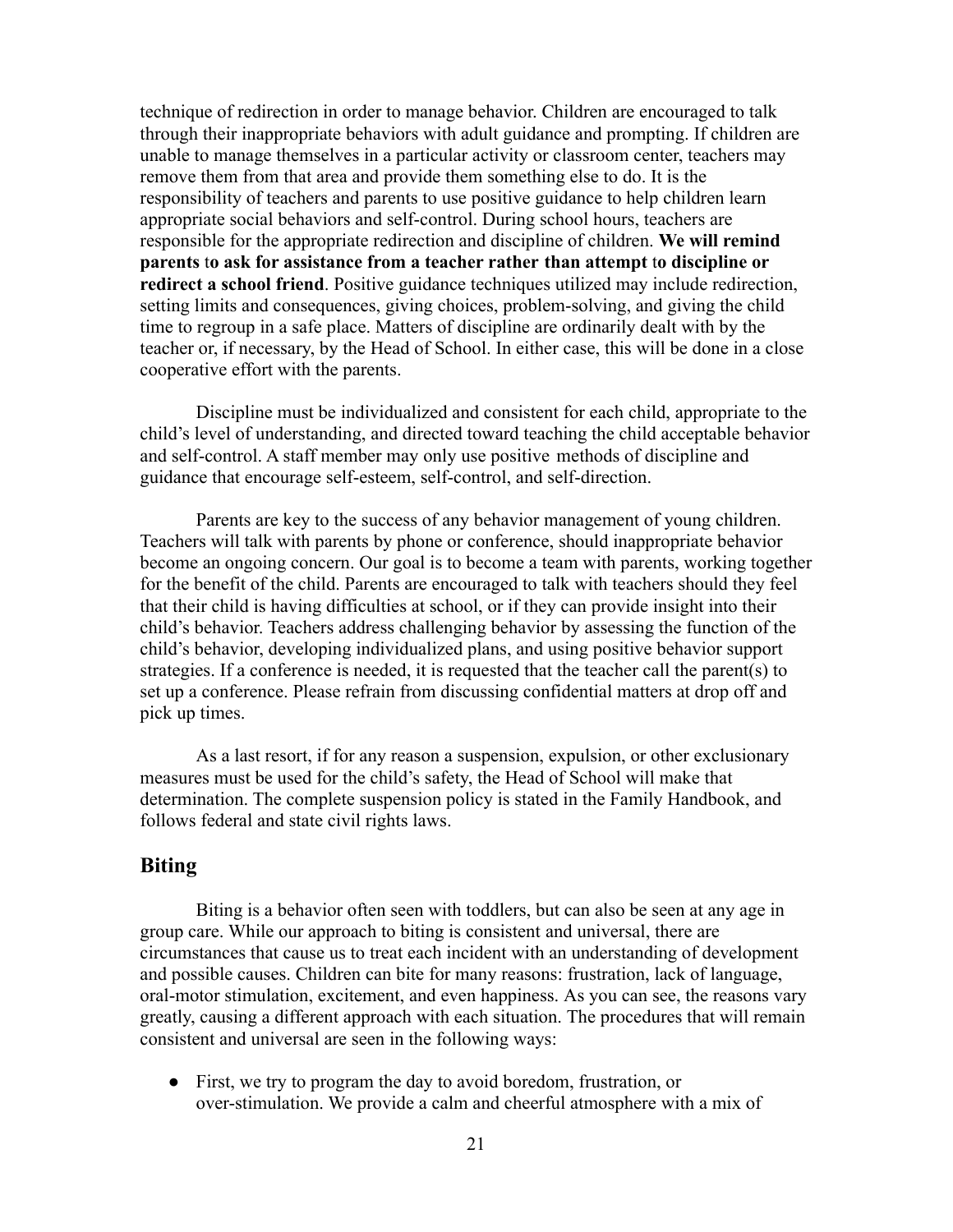stimulating, soothing, age-appropriate, activities and multiples of favorite toys. We also work to model acceptable and appropriate behaviors for the children, helping them learn words to express their feelings and giving them tools to resolve conflicts with our help.

- Second, if a bite does occur, we help the child who was bitten. We reassure him or her and care for the bite. If the skin is not broken, we use a cold pack. If the skin is broken, we follow medical advice and clean the bite with soap and water. If it is likely the bite may get dirty, we will cover it to keep it clean. If your child is bitten, we will call you to let you know about the bite. The teachers fill out an incident report, give a copy to our Head of School, and will have you sign one when you pick up your child. We also respond to the child who did the biting. We show the children strong disapproval of biting. Our specific response varies by circumstances, but our basic message is that biting is the wrong thing to do. We also help the child who bit learn different, more appropriate behavior, and we let his or her parents know there's a problem so we can work together to solve it.
- Third, the teachers and administration analyze the cause of ongoing biting. We develop a plan to address the causes of the biting, focusing on keeping children safe and helping those who are stuck in biting patterns. When we need to develop such a plan, we share the details with parents so they know specifically how we are addressing this problem.
- Fourth, parents are notified if their child starts to bite. We ask parents to keep us informed if their child is biting at home. Children who bite in our program do not necessarily bite at home. But if your child is biting in both places, it is important for all of us to be consistent in dealing with it. Communication is very important in order to help your child stop biting.

We wish we could guarantee that biting will never happen in our program, but we know there is no such guarantee. You can count on us to deal appropriately with biting, so it will end as quickly as possible. We will support your children to the best of our abilities whether they bite or are bitten.

# <span id="page-21-0"></span>**Children Who Need Special Accommodations**

It is the desire of The School to welcome all children into our midst, to the best of our ability. In order to do that, we ask that parents inform the school if/when their child has been diagnosed with a condition or impairment that may impact the child's successful participation in the normal activities of the school. For children who have needs we feel we may not be meeting adequately, we may make recommendations for professional evaluations which could result in suggestions for personalized, supplemental, educational counseling and therapy, or as a last resort, alternate schooling. If an educational consultant or therapist needs access to a child during school hours, arrangements will be made through the Head of School and the child's teachers.

All children who are receiving special services will have an Individual Education Plan (IEP). Your child's teacher or the Head of School will initiate the process once we are informed that your child is receiving services outside of the school. It is our goal to work with the therapists to ensure a positive and successful time at school for your child.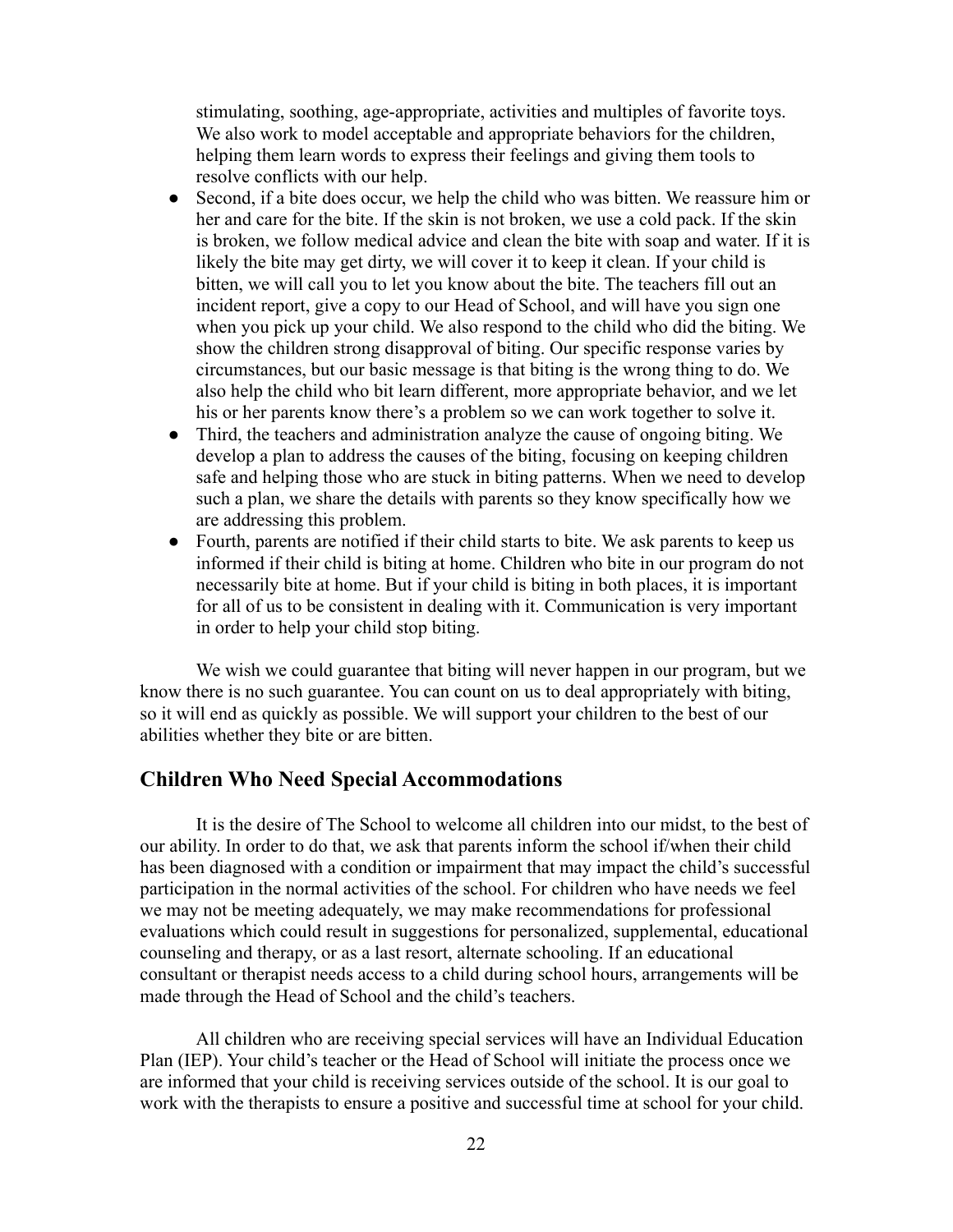By building a partnership with your child's therapist, we can provide valuable information regarding your child's needs and our teachers can gain valuable information on how to best meet your child's needs while in our care.

Should a parent feel the need for a referral to a professional such as an educational diagnostician, child psychologist, child development specialist, speech therapist or behavior management specialist, the Head of School will provide a referral list. This list is by no means comprehensive, but has been compiled as a resource for parents. For children three years and older, the local public school can provide services for children living in its attendance area at no cost to the family. For children younger than three, services are provided by Early Childhood Intervention at 1-800-250-2246.

# <span id="page-22-0"></span>**Dismissal**

Occasionally it is necessary to ask a child to leave The School. Removal from The School is a last resort after all other means of working with the child and his/her family has proven unsuccessful. The removal of children from school is based on the following guidelines:

- Is the child's behavior a danger to himself?
- Is the child's behavior a danger to others in the class or school environment?
- Is the child's behavior destructive to the equipment?
- Is the child's behavior hampering the learning and/or safety of others in the class?

If, after notifying parents of the unacceptable behavior, a conference will be scheduled. The school will make recommendations during the conference up to and including a referral for professional guidance. After guidance has been sought, if it is the conclusion from all parties that it is best for the child to be dismissed, then The School will dismiss the student. A list of professionals and other schools will be provided. Dismissal is immediate. Students dismissed from the school are not eligible for re-enrollment without an Individualized Family Service Plan and Individual Education Plan.

Other occurrences that may cause the school to dismiss a family could be (but are not limited to):

- Parents are verbally disrespectful to teachers or school employees
- The family is consistently, repeatedly late in picking up the child
- Nonpayment of tuition or fees
- The child's health or educational needs become such that the school is unable to provide appropriate schooling
- Custody arrangements between parents are such that the school cannot satisfy one or both parents' wishes. See section entitled Policy Regarding Child Custody Matters.
- If dismissal is the result of a parent's conduct, all children in the family are dismissed.

The School's policy complies with federal and state civil rights laws.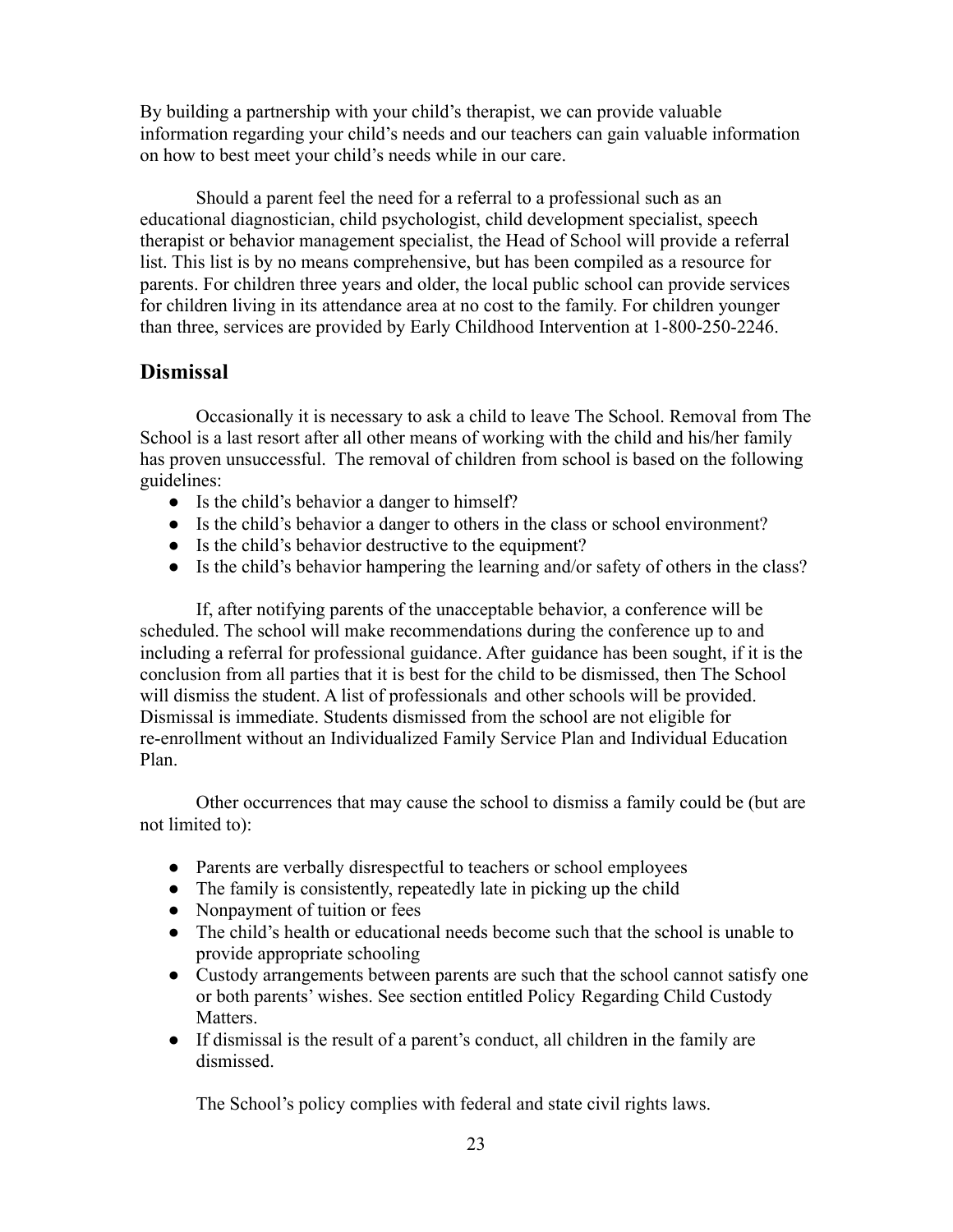The decision for dismissal from the school lies with the Head of School. If parents disagree with the decision for dismissal, they must state their case to the Rector first, then in writing to the Board of Directors (The Board) of the school according to the complaint procedures in this Handbook. The Board may or may not request a personal interview with the parents and all concerned parties, as well. After a review of all the facts, The Board will make the final decision regarding a child's/family's dismissal from the school.

# <span id="page-23-0"></span>**IV. Important Information about Communication with Parents**

# <span id="page-23-1"></span>**Parent Orientation**

The Thursday night before the start of school, parents are invited to attend a Parent Orientation. The evening will begin as an assembly with the Head of School and then parents are dismissed to their child's classroom. Teachers will visit with parents to discuss curriculum, classroom expectations, and answer parent questions.

#### <span id="page-23-2"></span>**Communication**

The School and individual classrooms use a variety of methods for communicating with parents, face-to-face, daily activity reports through ProCare Connect, email, flyers, and phone calls. ProCare Connect is The School's social media site. Teachers are instructed to check on permissions, signed by you on your enrollment agreement, before posting any picture of your children to these sites. The site is also password protected and has security settings in place. St. George's is not responsible for how parents share information, however we expect parents to respect others' right to privacy. Staff are trained on social media usage and must comply with our social media policy.

The School's website also provides easy access to the Family Handbook, The School calendar, enrollment information, and some forms and documents routinely used by The School.

Each classroom has a parent bulletin board outside their classroom with information such as, daily schedule and hot topics. Each classroom door also posts flyers with illness communication, special events, etc. Parents can expect to receive a "Daily" Activity Report," detailing certain experiences of their child's day.

Monthly invoices, payment receipts, and other documents are customarily distributed by email. Phone calls to parents are made in some instances, such as when children become ill while at The School and must be picked up. On occasion, The School also uses USPS "snail" mail for special notices. When announcing school closings, the school will use text messaging and email.

Face-to-face communication is important, so teachers and staff will use every opportunity to interact with you on a daily basis. We ask that cell phone use while at the school be limited and not used when entering a classroom or playground.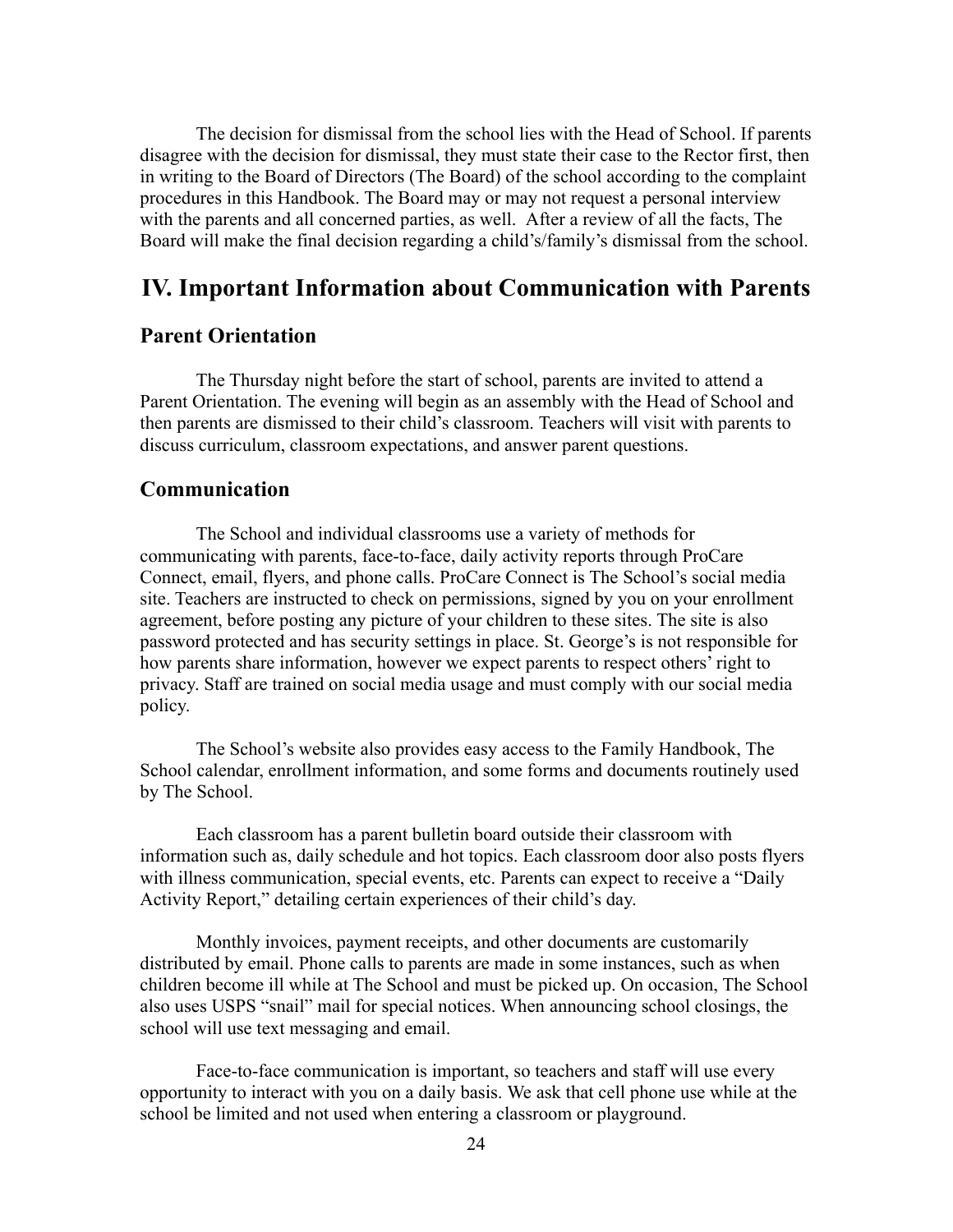The Head of School will communicate on a monthly basis, via email, important information and events that are happening around the school through the Head of School's Hot Topics.

## <span id="page-24-0"></span>**Parent Resources**

The School office has several resources to support parents in many ways, i.e. Professional Referral List, Educational Brochures on a variety of topics, Books, The School's Scope and Sequence, children's developmental milestones, Extra-curricular activities, and a Consumer Products Recall List.

From time to time the school may ask professionals, such as language specialists or behavioral specialists, to observe in particular classrooms with the purpose of helping teachers improve their practice.

# <span id="page-24-1"></span>**Drop Off and Pick Up**

Parents are to walk children to class and pick them up from class each day. Drop off and pick up times are a wonderful way for teachers and parents to connect. For safety reasons, never allow your child to walk alone. If someone other than those who are designated on the enrollment form is to pick up your child, please notify the office in writing by filling out the Permission to Release form. Late charges will be assessed in the event you are late picking up your child. Please refer to the section entitled "Hours of Operation" in this Handbook for further explanation of late fees. Parents are not to leave an unattended child(ren) in the car while away from the vehicle. If you need assistance with this, please call the school office. Idling cars are also not allowed on the property.

Children must be signed in / out each day using an electronic system. The QR code is posted at each classroom entrance and on the playground. It is important to follow this licensing regulation as it helps teachers keep a constant count on how many children they have at all times.

#### <span id="page-24-2"></span>**Saying "Goodbye" (separation)**

To help achieve the goal of allowing your child to become independent, emotionally healthy, and well adjusted, we recommend the following practices with children age two and older:

- If possible, children should be walked in, not carried.
- Present your child to the teacher on arrival. The greeting between teacher and child is invaluable.
- Many things about the child's health and state of mind can be determined in that brief time and nothing should interfere with it. The teacher will then help the child join into classroom activities.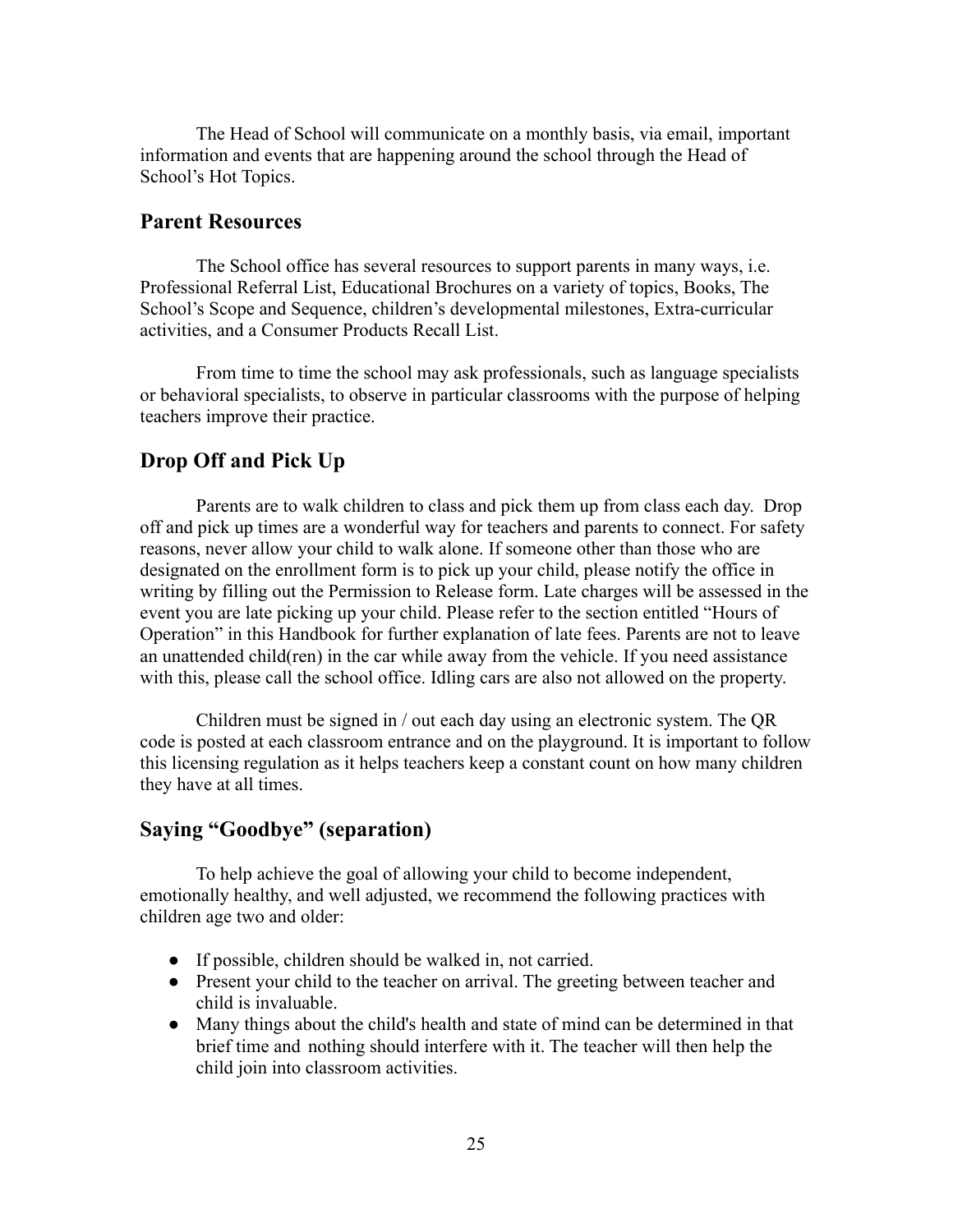- Good-byes at school should be part of a normal, everyday routine every child goes through. Separation should be sweet and brief, with reassurance about the planned pick-up time.
- Parents should encourage children to make friends with the teachers and look forward to being at school without feeling guilt or disloyalty to a parent.

# <span id="page-25-0"></span>**Parent Visitation**

Parents are welcome to visit any area of the facility as long as the visit does not interrupt the child's ability to function with the class. In cases of divorce, the office must be notified when the non-custodial parent is attempting a visit. The classroom is not meant to be a place where parents conduct their supervised visits with their children.

# <span id="page-25-1"></span>**School Attire**

Children should be dressed in comfortable play clothes when attending school. Often children will be using paint, food coloring, shaving cream, and other art media that could be messy. Although every effort is taken to keep clothes from getting soiled, school is a place where children will get dirty. Therefore, dress your child in clothes that you won't worry about getting stained. **Please do not allow your child to wear sandals, boots, slippery-soled shoes, rain boots or flip-flops.** These shoes are a safety hazard. It is recommended that children wear sneakers or tennis shoes. Please provide an extra change of clothes in case of emergency. Remember, children will go outside everyday unless it is raining hard, so please dress children appropriately for the weather.

# <span id="page-25-2"></span>**Assessment / Parent Conferences**

The purpose of assessment is two-fold; (one) it helps us determine whether our curriculum is meeting our goals and (two) it helps our teachers ensure that we are meeting each child's needs in all areas of development. The age specific scope and sequence used by all teachers is the guiding tool that our assessments are based on. All assessments are kept confidential between the child's teachers and the Head of School and shared only with parents. If parents agree, assessments are shared with educational professionals who desire to support teachers with specific teaching methods that will benefit development.

Varying types of evaluation tools, based on a qualitative perspective, are used throughout the school year for parent conferences. Teachers gather information about each child through a system known as authentic assessment. During each day teachers' record children's growth using anecdotal notes, photographs, samplings of children's work, event samplings, and/or video samplings. These items are placed in a portfolio designed specifically for the individual child and kept confidential. Teachers use this information and record their findings using three types of tools. Training on how to use these tools and interpret the information is an ongoing process. Teachers meet with their assistants on a weekly basis to interpret and use assessment results to align curriculum and teaching practices to the interests and needs of the children.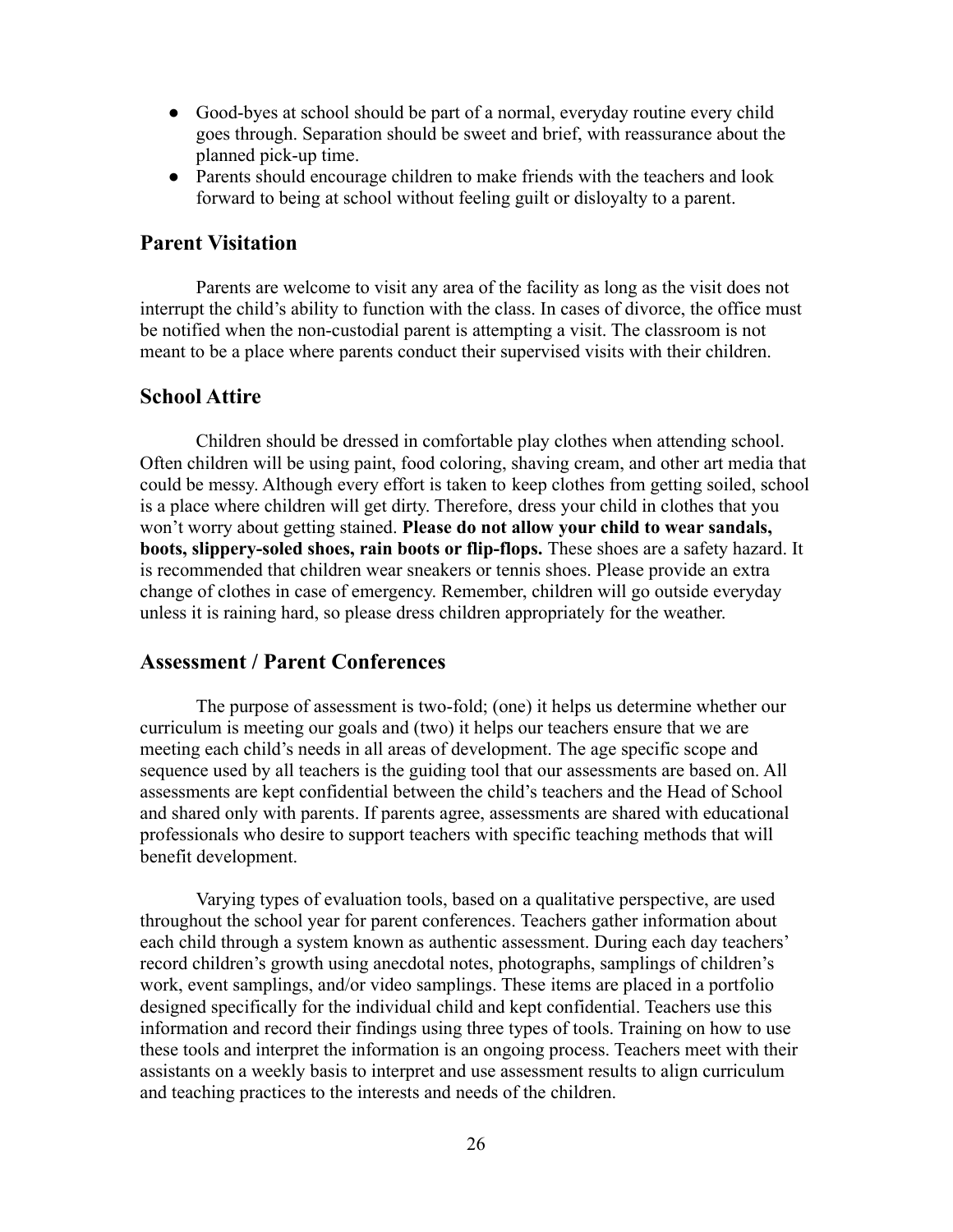The first parent conference happens at the beginning of October (Columbus Day), and is a face-to-face conference. This adjustment conference is an informal assessment using a narrative model. The teachers will discuss social, emotional, cognitive, and physical development.

The second parent conference happens in February (President's Day) and is a face-to-face conference. This assessment is a formal assessment using a rating scale and based on information gathered during the school year. The information discussed is based on cognitive, social, emotional, and physical development.

The final parent conference happens in mid-May. Teachers meet with families face-to-face and discuss the child's progress. A criterion-referenced assessment, known as a checklist, is used to measure mastery of specific objectives in all domains. The assessment is filled out by the teacher and sent home to parents for review before coming in to discuss the findings. Together the teachers and parents evaluate how the child has progressed through the year.

At any time during an evaluation of a child if a teacher feels the child is not within the developmental norms, he/she will meet with the Head of School and a plan of action will go into place. Parents will be contacted to gather more information and possible suggestions for further assessment of the child by a medical or early childhood professional will be given, at which time a norm-referenced or standardized test may be used. A list of professionals is kept in The School's office for referral purposes. Written consent should be given by the parents if information about a child's development is to be shared with other agencies or programs.

Parents are welcome to comment on evaluation methods regarding their child and the program will try to meet the needs of the family. During evaluations of children, teachers are sensitive to children's race, values, culture, identity and home language. Each evaluation is sent home prior to the conference and parents are encouraged to make comments on their child's growth and development.

#### <span id="page-26-0"></span>**Parties and Celebrations**

Classroom parties and celebrations are an integral part of the early childhood classroom and provide a good way for parents to volunteer in the classroom. In the Preschool classrooms, parties are held to celebrate Halloween, Christmas, Valentine's Day, and Easter. At the beginning of the school year teachers will ask for parent volunteers to sign up to assist with parties. It is asked that every parent help with at least one party during the year. Please keep party activities, snacks, and favors simple, nutritious and inexpensive. Please check with your child's teacher regarding any allergies before supplying any food for parties or other classroom events.

In the Toddler classes teachers may or may not ask for parent volunteers for the class parties because children at this age often are upset by parents' visits to the classroom. Class parties are held at the discretion of the teachers and will be held as teachers feel the children are ready and able.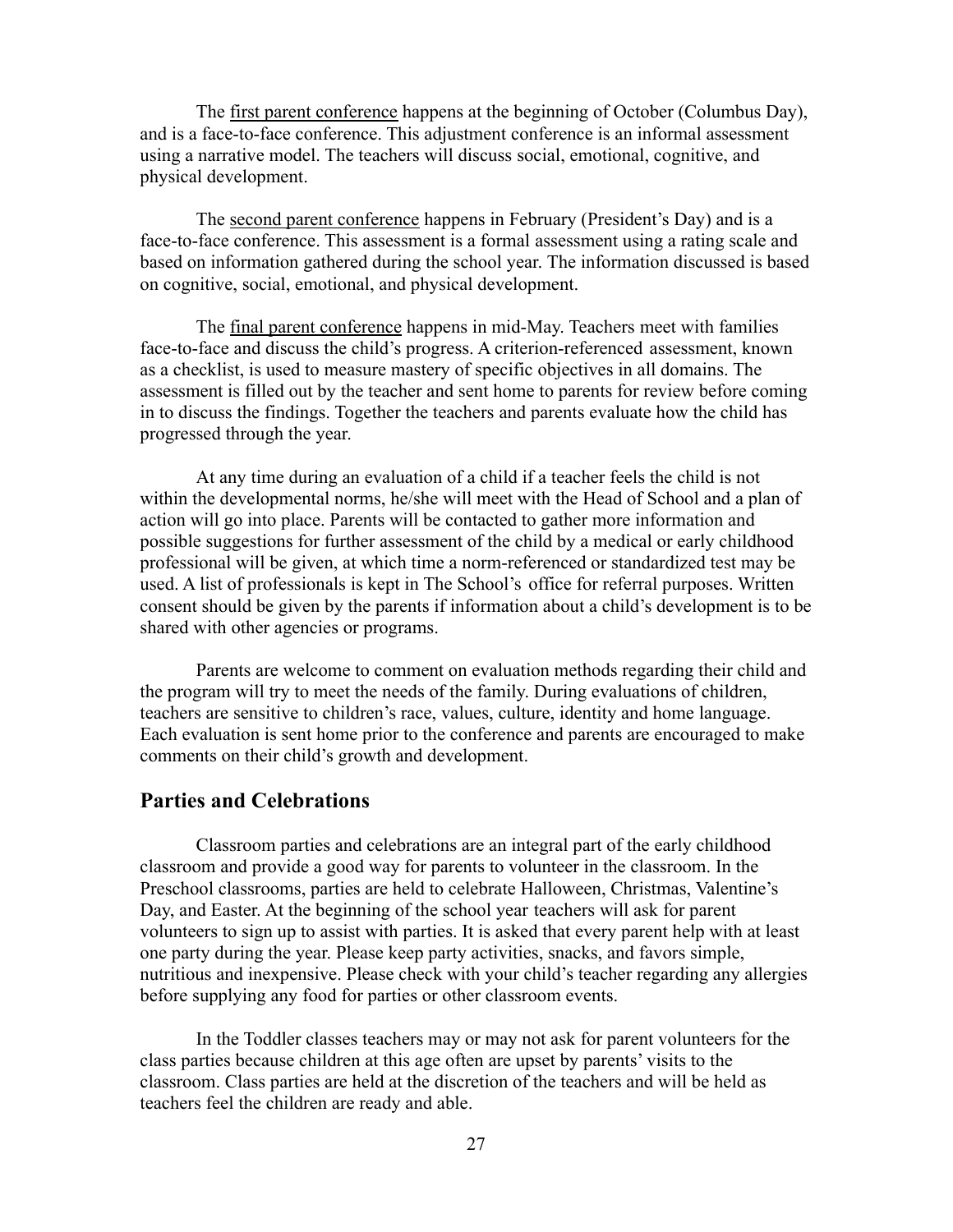Birthdays may be celebrated by bringing special birthday treats that are healthy for your child to share with classmates. Please do not bring donuts, candy or juice. Please check with your teacher before bringing treats to school, however, as some children may be allergic. Your child's teacher will be the best guide as to an appropriate treat. Please DO NOT send candles, favors, or plan a birthday party for your child at school. Likewise, do not distribute your child's birthday party invitations at school unless all the children in the class are invited. All children who attend Chapel will be recognized for their birthday with a birthday crown, and special song. Parents are welcome and encouraged to attend the Birthday Chapel.

## <span id="page-27-0"></span>**Birthday Book Program**

St. George's Episcopal School is pleased to continue a birthday book program to support our school while celebrating the birthdays of our students. If you would like to donate a book in honor of your child for his or her birthday, please fill out the form on our website under parent information or ask in the office.

This book will be selected and purchased from a list of librarian-recommended books. A nameplate, with the birthday boy or girl's name, will be placed inside the book. The Head of School will present this book to your student, and then read this new book to the class on or near the day of the child's birthday. The book will remain in the classroom for that month and then be retired to our library for use by other classrooms.

## <span id="page-27-1"></span>**Enrichment Opportunities**

You can register your child for extra-curricular classes during the fall and spring semesters. These classes require an extra fee that is paid to the instructor. Parents must make all the enrollment arrangements through the instructor, as these extracurricular programs are NOT managed or affiliated with The School. Please be sure to inform the teachers of your child's extra activities.

### <span id="page-27-2"></span>**Parent Involvement and Special Events**

The School welcomes all parent involvement. There are many ways in which parents can become involved in school activities, as listed below. We also have parent suggestion boxes at each of the school entrances. These suggestions can be made anonymously.

#### <span id="page-27-3"></span>**Parent, Teachers, Friends Committee (PTF)**

PTF plans some of the special events during the school year and coordinates all parent volunteer activities for the year. The PTF is composed of parent volunteers as well as the school's administration and teachers. Special events planned are:

Annual Fund Drive A Knight for St. George's Teacher Appreciation Week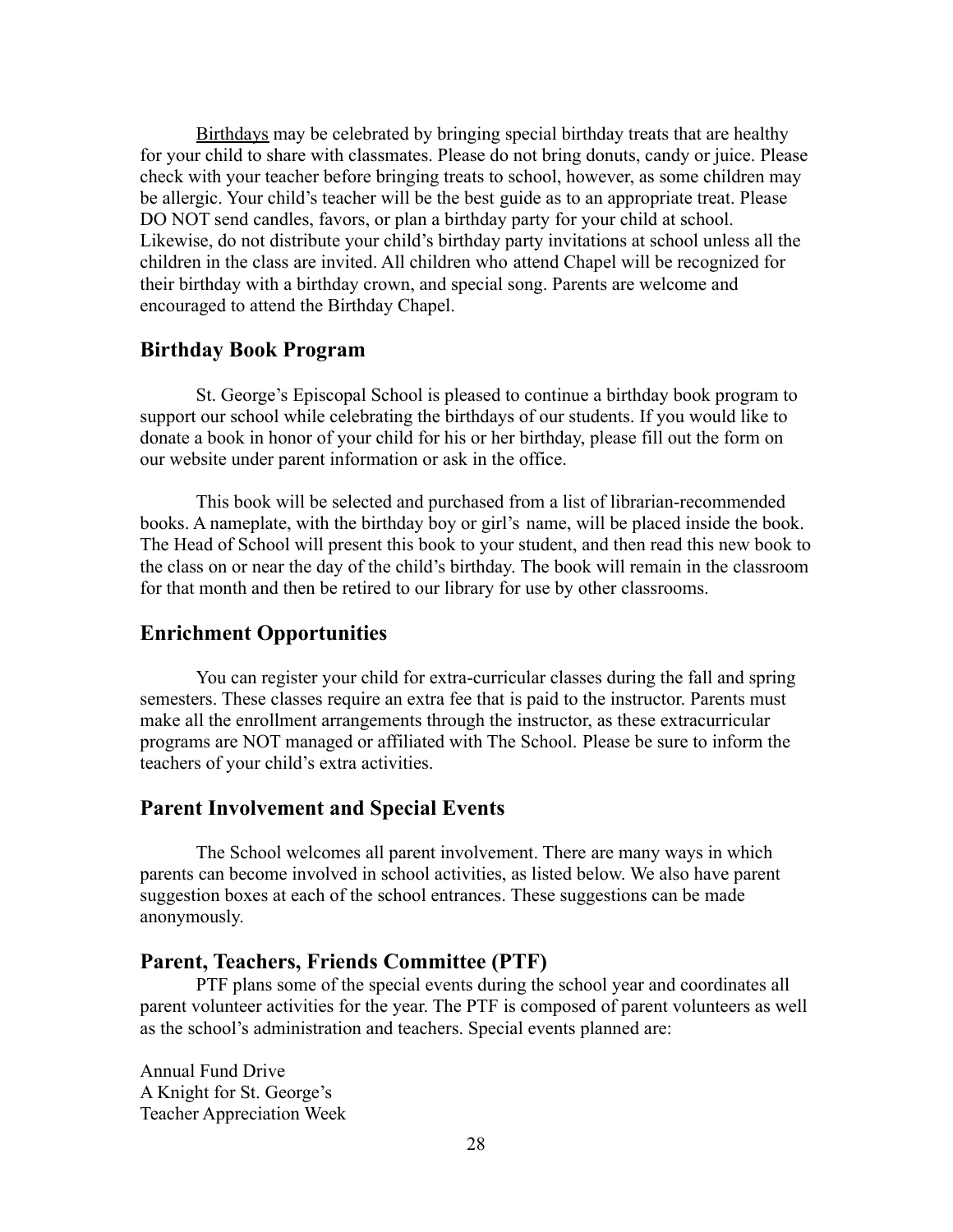Parent Socials and Family Picnics

# <span id="page-28-0"></span>**School Traditions**

- Parent Orientation takes place the Thursday before school begins. Parents are invited to hear from the Head of School, PTF chair, and teachers.
- Blessing of the Backpacks and Find Your Room Day takes place prior to the opening of school. Parents and children are invited to Sunday Church service for a special blessing to start their school year and then they go to our classrooms to meet the teacher and familiarize themselves with the school.
- Parties are held approximately four times a year and parents are asked to provide food, games, a small favor, and parents are asked to attend. Parents are encouraged to sign up for parties at the beginning of the school year.
- Grandparent's Day is held in early September. We invite Grandparents to the classroom for a special circle time and then playground time.
- Tis the Season this event is held the Thursday before Thanksgiving. It is our holiday gift to our families. The teachers plan fun activities for the children and their parents. All activities are centered around the Thanksgiving and Christmas holiday, plus there is a visit from Santa Claus.
- The Christmas Pageant the Thursday before our Christmas break the parents are invited to watch the re-telling of the Christmas story as our students play all the important roles.
- Week of the Young Child during a week in April we recognize the national week of young children with fun and festivities.
- St. George's Day The Slaying of the Dragon this event is held in late April and parents are invited to come and watch as children slay the mighty box dragon.
- Mother's Day Teas are held the Friday before Mother's Day in May. This event features refreshments prepared by the children and their teachers. Grandmothers are also extended an invitation to the Tea. If Mother or Grandmother is unable to attend, another relative or friend is welcome to attend.
- Parent Education Events are held occasionally during the school year featuring early childhood professionals with a wide range of topics. Parents are always encouraged to attend informative events.
- St. George's School Evaluation takes place at the end of each school year. Parents are asked to fill out a form evaluating the program, making suggestions for improvement. Parent input and involvement is very important in The School as the school strives to meet the needs of the families it serves. The results of the family evaluations will be made available on our website.

# <span id="page-28-1"></span>**Fundraising**

ANNUAL FUND DRIVE - The Annual Fund Drive is conducted each year, beginning in November and running through December. Donations provide a tax-deductible opportunity for parents, grandparents, faculty, parishioners and friends to support new and existing programs that enhance the school. Volunteers solicit the entire St. George's community to meet Fund Drive goals and 100% participation.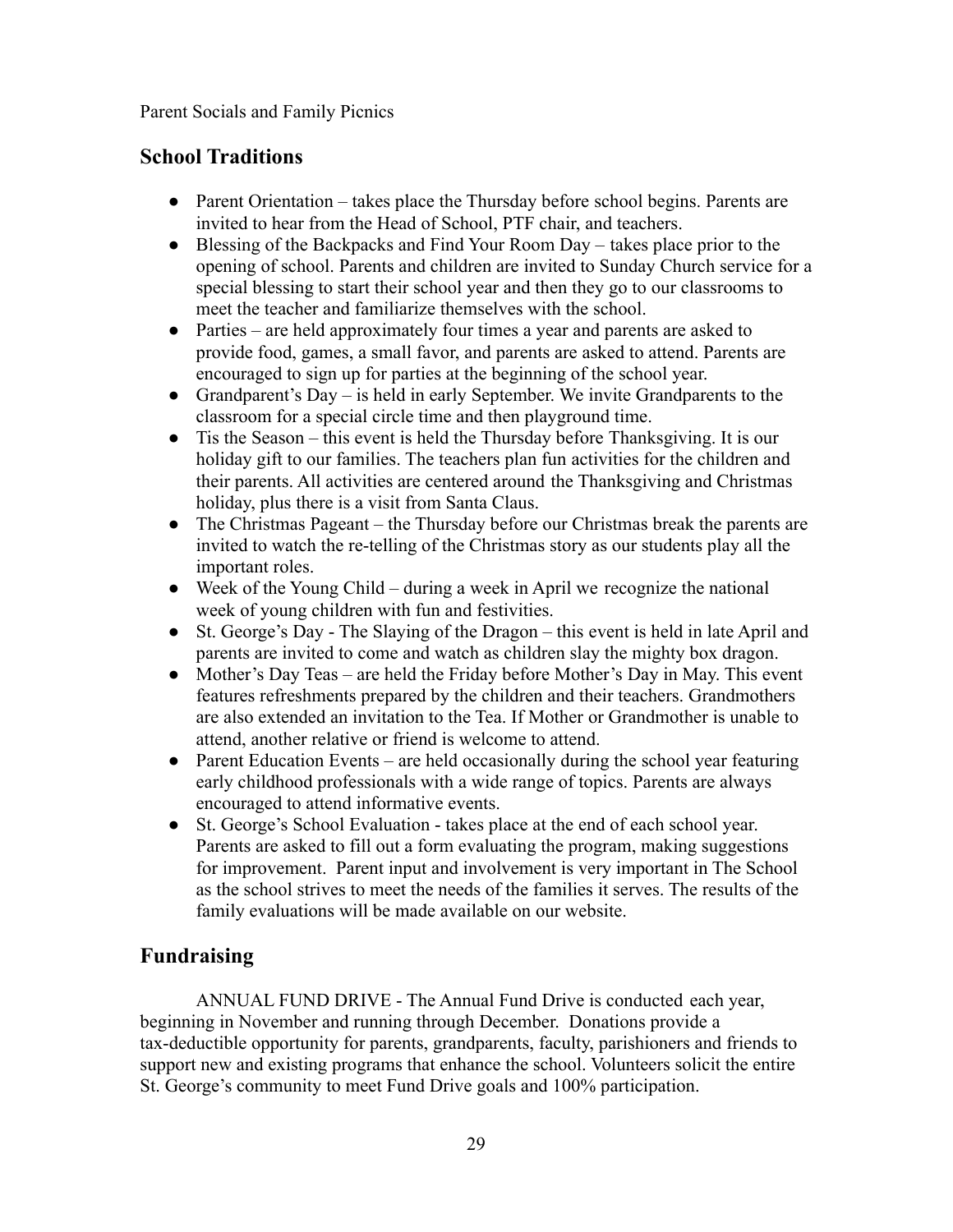A KNIGHT FOR ST. GEORGE'S - This evening fundraiser for school supporters is in conjunction with St. George's Day and features dinner, silent auction, music, and an opportunity to come together and celebrate the school. It is usually in late April.

# <span id="page-29-0"></span>**Policy Regarding Holiday Camp**

It is the policy of our school that we will offer programming for all children during some of the school holidays with these stipulations:

- All families must sign up ahead of time for care in holiday camps. A reservation form is made available in every classroom several weeks prior to the holiday camp. You must sign up on the reservation form in order to secure care. Staff is hired according to the number of children who will be in attendance.
- There is a \$50.00 per day per child charge for care during Holiday Camp. This charge is added to your monthly invoice. This charge pays staff salaries for the day. You must provide a two week notice if a change in enrollment occurs, otherwise you will still be expected to pay the fee.
- We require a minimum number of children in order to be open. If it is necessary to cancel a day due to low enrollment, you will be notified at least one week in advance and you will not be charged.
- All programming is closed for religious holidays, national holidays, and selected teacher workdays. You will receive a calendar at the beginning of the school year that states the days that The School will be closed.

# <span id="page-29-1"></span>**Policy Regarding Child Custody Matters**

It is the goal of the school to work in partnership with parents to implement our programs in a safe, nurturing environment. As a general presumption, all parents (whether biological or adopted) and legal guardians have the rights enumerated in the Texas Family code, 153.071. Where there is no Order modifying the parental rights, both parents share the same rights and responsibilities with respect to their child/children. In order to accomplish the goal of partnership between school and parents, divorced or separated parents shall comply with the following guidelines:

- Upon enrollment, a parent is to supply the Head of School with the divorce decree or court order establishing the rights of each parent. Any modifications to those orders shall be provided immediately upon issuance by the Court.
- Campus personnel will make their best efforts to interpret and comply with the terms of the orders affecting the parent child relationship.
- Parents are welcome to attend school functions and volunteer in the classroom as long as their presence is in compliance with court orders and as long as their presence is not disruptive to their child or the class as a whole. The school determines if parents are a disruption.
- The school campus will not be used as a visitation site.
- The parent shall not ask the teacher or administration to inform them when the other parent visits the school, participates in school activities, asks the teacher for information, or requests information from the office.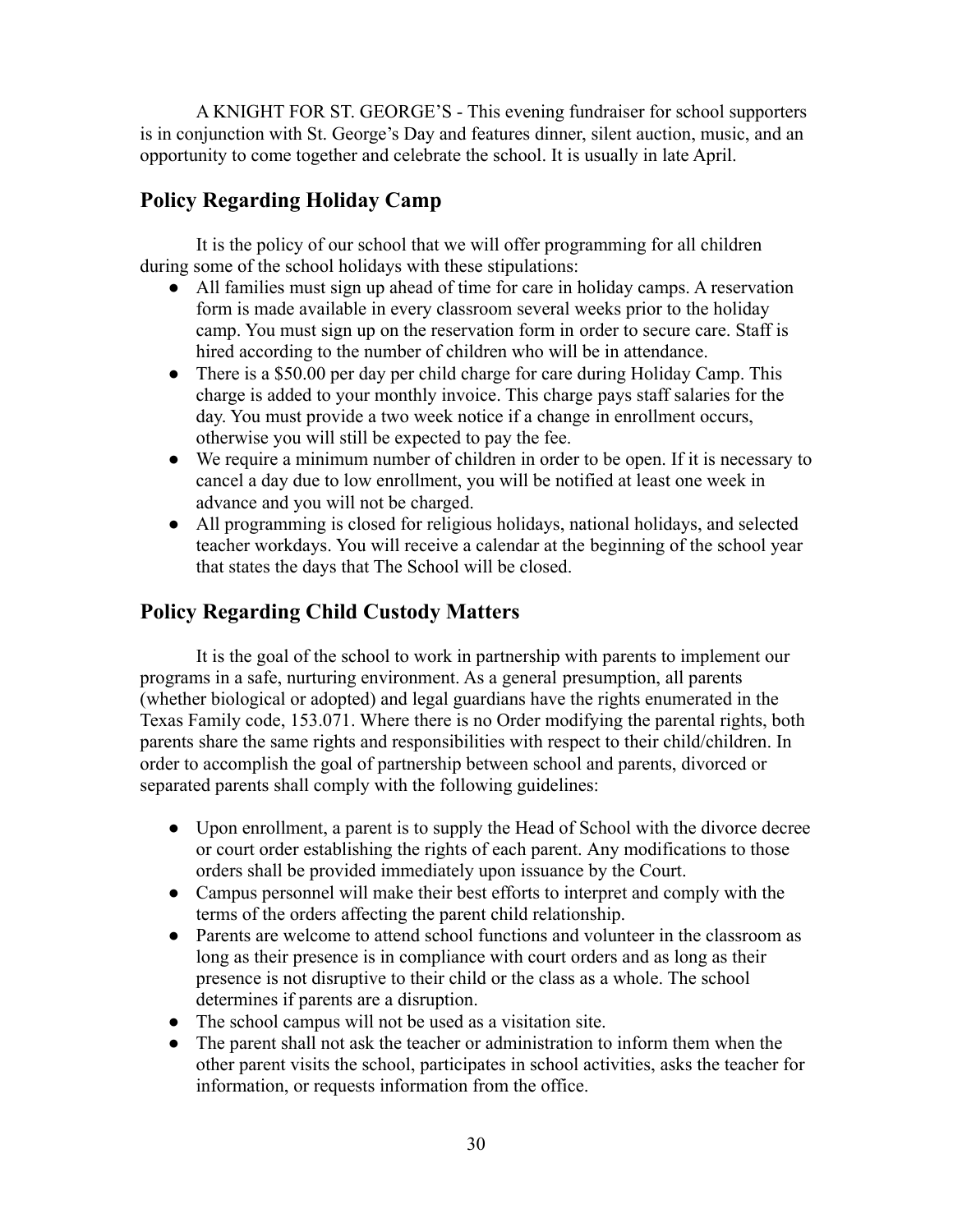- Students will be released consistent with the terms of the court order that is, they will be released only to those person(s) identified in the order and only at such times required. The school's enrollment form release and emergency information must be consistent with the court order. If the order allows for a parent to designate another competent adult to retrieve their child from school, such designation must be in writing and signed by the parent.
- The school reserves the right to ban any person who causes a disruption or has no legitimate purpose for being on campus.
- If the school finds that it is impossible to work with the family due to the parents' disagreement regarding the interpretation of court orders; or if either parent refuses to comply with court orders, the school shall ask that the family leave the school.

# <span id="page-30-0"></span>**V. Important Information about Health, Safety and Nutrition**

# <span id="page-30-1"></span>**Snacks**

Parents are responsible for sending two nutritious snacks per day, and a drink. The children's water bottles will be available for snacks and throughout the day. Snacks should be packed with lunches. Snacks should be healthy, low sugar foods. Juice is not recommended. For your child's safety, any food that is expired will be thrown away. The School will notify you if this happens, so we can work together to provide an alternative.

## <span id="page-30-2"></span>**Water Bottles**

Water will be served with snacks, so water bottles are required in order to ensure hydration, especially during the hot spring and summer months. Label all items sent to school clearly with your child's **first and last name**. Teachers will label water bottles if needed. Water bottles are also taken outside for morning and afternoon play time.

## <span id="page-30-3"></span>**Lunch**

Licensing requires that children's lunches must meet nutritional guidelines. The guidelines state that a school lunch should contain protein (meat, cheese, eggs), vegetables (carrots, celery, beans, tomatoes, etc.), fruit (apple, banana, grapes, etc.), and grains (crackers, bread, whole wheat products, etc.).

Parents are responsible for supplying the child's lunch. Lunch containers must be labeled with your child's **first and last name and dated**. For your child's safety, any food that is expired will be thrown away. The School will notify you if this happens, so we can work together to provide an alternative.

There are no provisions for heating lunch items, so please provide your child with food that does not require heating. No carbonated beverages or candy or sweets are allowed. Some suggestions for a healthy lunch are a sandwich, crackers and cheese or soup in a thermos, raw vegetables and dip, fresh fruits and juices, yogurt and milk. No child will have lunch withheld for any reason. Likewise, teachers will always ask that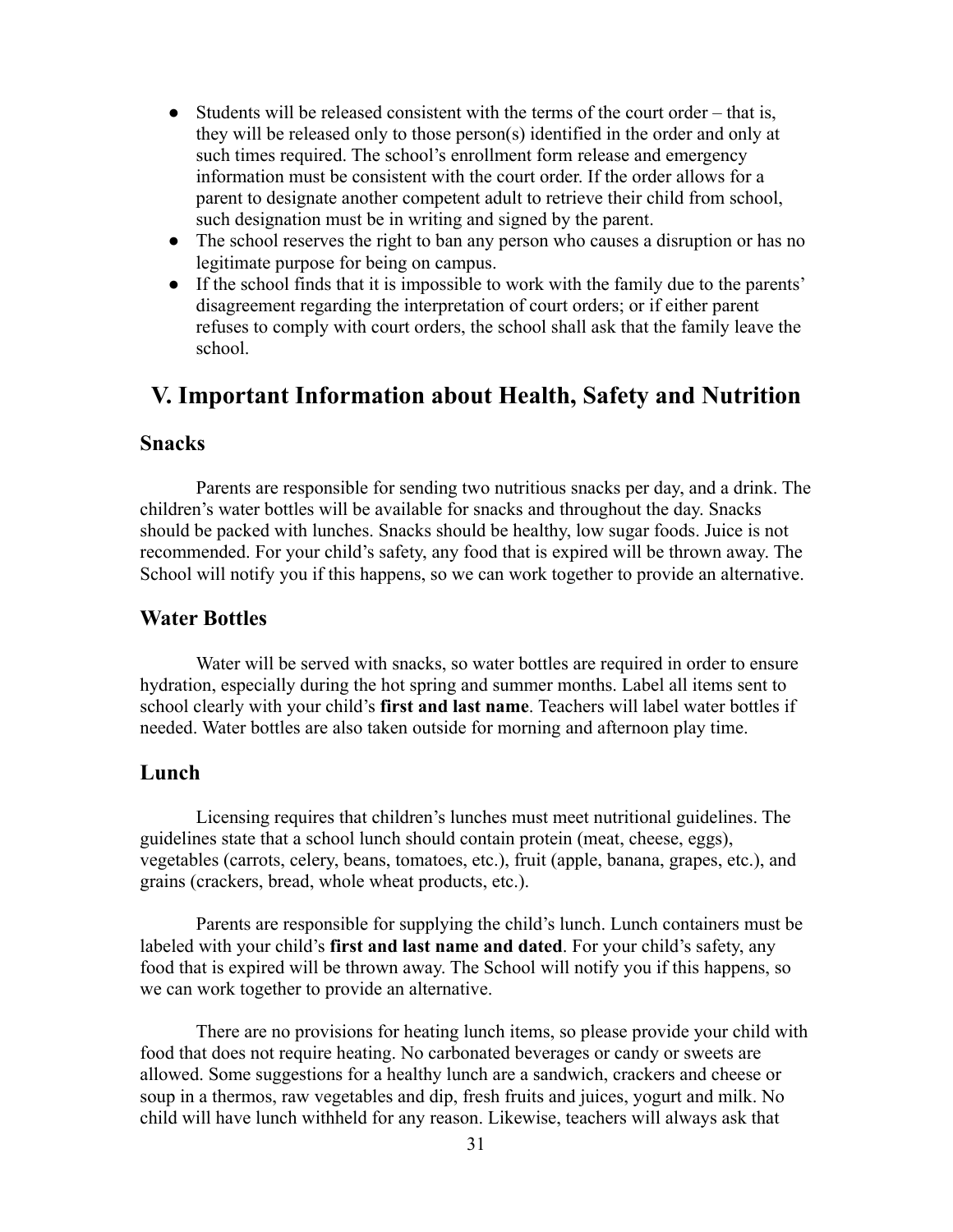children at least try their lunch, even if they say they do not want to eat. At least one teacher sits with children while they are eating snack or lunch. Children are never forced to eat what they do not want to eat. Unopened items will be returned in lunch kits; however, partially eaten, messy items will be thrown out. Children are prohibited from sharing lunches with one another. Please note that the following items are discouraged for you to send in your child's lunch as they are choking hazards: hot dogs, whole grapes, nuts; popcorn, raw peas, hard pretzels, spoonfuls of peanut butter and chunks of raw carrots or meat larger than can be swallowed whole.

A toothbrush can be included in your child's lunch, if you prefer for them to spend a few minutes cleaning their teeth and gums.

# <span id="page-31-0"></span>**Severe Allergies**

The School will make every reasonable effort to meet the needs of children with severe allergies. Please notify the office if your child has severe food allergies that require specific protocols such as antihistamine and/or epi-pen. Parents must have doctor's orders accompany the medication as well as the Authorization for Dispensing Medication form and Allergy Action Plan form completed in order for us to administer treatment and in order for the child to attend school.

All epi-pens are placed in the child's classroom in a designated box and stored in a locked cabinet. The epi-pen must be in its original prescription container. Teachers are trained as to how to administer epi-pens. Every effort is taken to safeguard children from others' snacks but unknown additives may be present in some products.

The Allergy Action Plan is placed on the Look First Board in the classroom along with the Allergy Alert Card. If the action plan calls for Benadryl first, then the Benadryl is kept with the Epi-pen, along with the proper dispenser.

## <span id="page-31-1"></span>**Health**

Your child's health is a matter of major importance to us. Licensing requires that precautions be taken to safeguard the health of all children enrolled. This includes excluding children from attendance who come to school sick or isolating children who become ill at school. It is the teacher's responsibility to question the parent at drop off if a child appears to be sick, and it is also the teacher's responsibility to ask a parent to take a child back home if the child is deemed not well enough to be at school. The School does not employ a school nurse; therefore, any first aid administered or medication given will be done by the child's teacher or the office personnel. Please see the specific requirements for administering medication in the section entitled "Medication," located in this handbook. The school contracts with a health consultant once a year. The health consultant observes program practices and written policies to ensure the health promotion and prevention of infection and injury.

Parents, please notify the school when your child is out sick. The school will make efforts to notify your child's classmates of any illness in the classroom.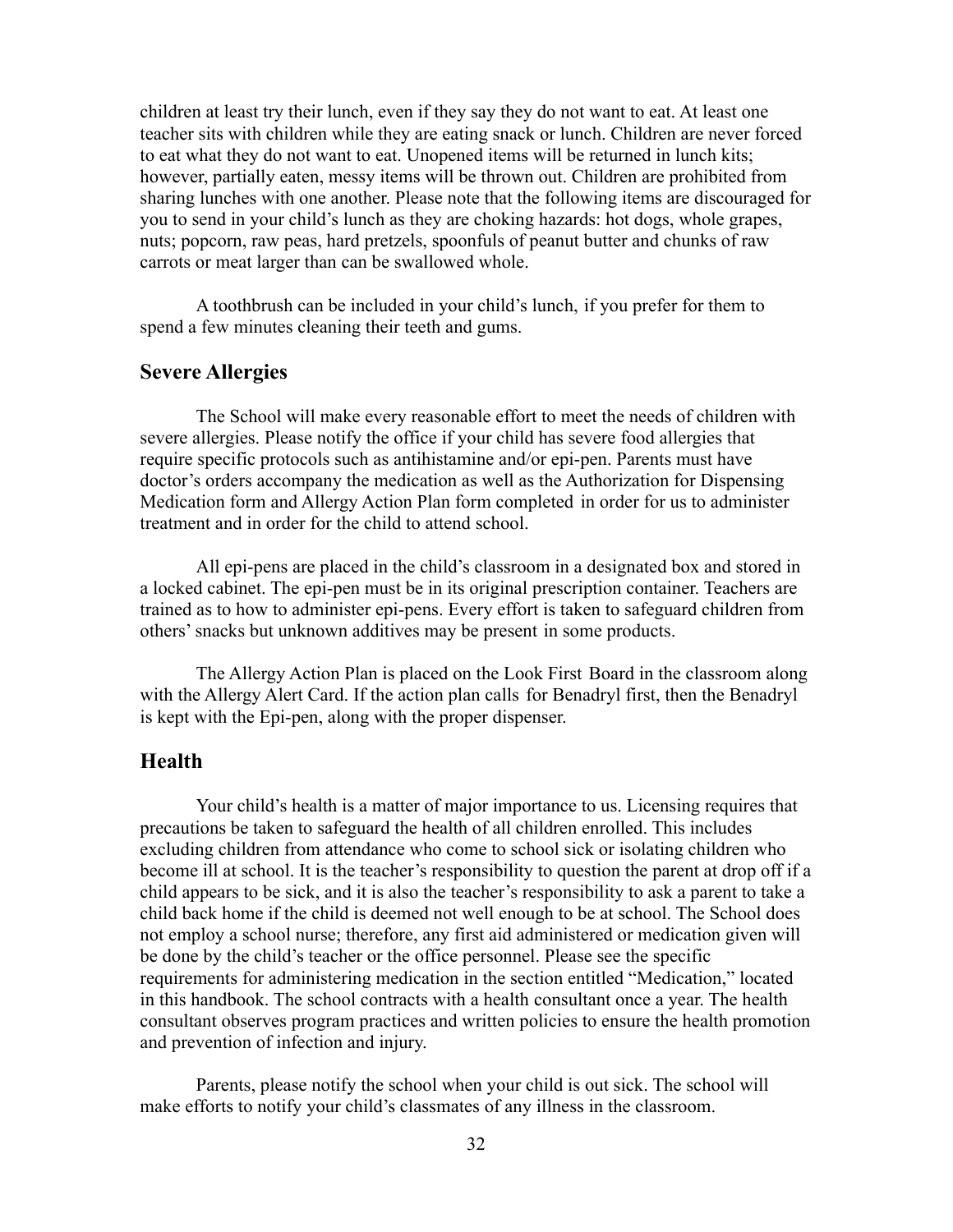The school's policy with regard to specific symptoms is as follows:

- Diarrhea: Parents will be notified when the first episode of watery bowel movement occurs. Parents will be informed that if a second watery movement occurs during the school day, parents must pick up the child. Parents will be asked to pick up a child immediately if abdominal pain, fever or vomiting accompanies the first or second occurrence of diarrhea. To be certain that the diarrhea does not reoccur; children are to be excluded from the program for 24 hours from the time the diarrhea occurs. For example, if a child has had diarrhea during the previous day or evening, the child will not be allowed to attend school the following day, but must remain at home for 24 hours, free of diarrhea symptoms.
- Vomiting: If two or more episodes of vomiting occur within the previous 24 hours, the child shall be excluded from the program. If vomiting occurs during the school day, parents will be called and asked to pick up the child immediately. Gagging due to excessive crying does not constitute vomiting.
- Eye/Nose Drainage: If thick mucus or pus is draining from the eye or nose, a child is prevented from attending school. Green or yellow mucus may indicate an infection or allergy. If the doctor indicates that mucus is due to allergy and is not contagious, a note from the doctor must be brought to school in order for the child to attend school.
- Respiratory Symptoms: If a child exhibits difficult or rapid, shallow breathing or severe coughing, the child is prevented from attending school. If the child makes a high pitched croup or whooping sound after he/she coughs, and the child is unable to lie comfortably due to continuous cough, the child is prevented from attending school.
- Sore Throat: If the child complains of sore throat that is accompanied by a fever, the child is prevented from attending school.
- Fever: If the child has an oral, axillary, or tympanic temperature of 100.4 degrees or higher the child is prevented from attending school.
- Skin Rashes: If the child has undiagnosed skin rashes or sores, the child is prevented from attending school. If the child has persistent itching of skin or scalp, the child is prevented from attending school.
- Appearance or Behavior Changes: If the child looks or acts differently, is unusually tired, pale, lacking appetite, confused, irritable, or difficult to awaken, the child should remain at home for further observation.
- Lice: If a child contracts lice, they must be nit free before returning to school. There are businesses in our community who will provide this service.

**IF YOUR CHILD BECOMES ILL AT SCHOOL** –the following are the steps taken by the school: 1) the child is brought to the school office and a familiar person is assigned to watch over the child. 2) The child is kept comfortable and in a location where new individuals are not exposed 3) Parents are immediately called. Children who are sick must be taken home, as we do not have facilities to care for sick children. If neither parent can be reached, other persons listed on your enrollment forms will be called. It is very important that all telephone numbers and information be kept current, in case we need to call you.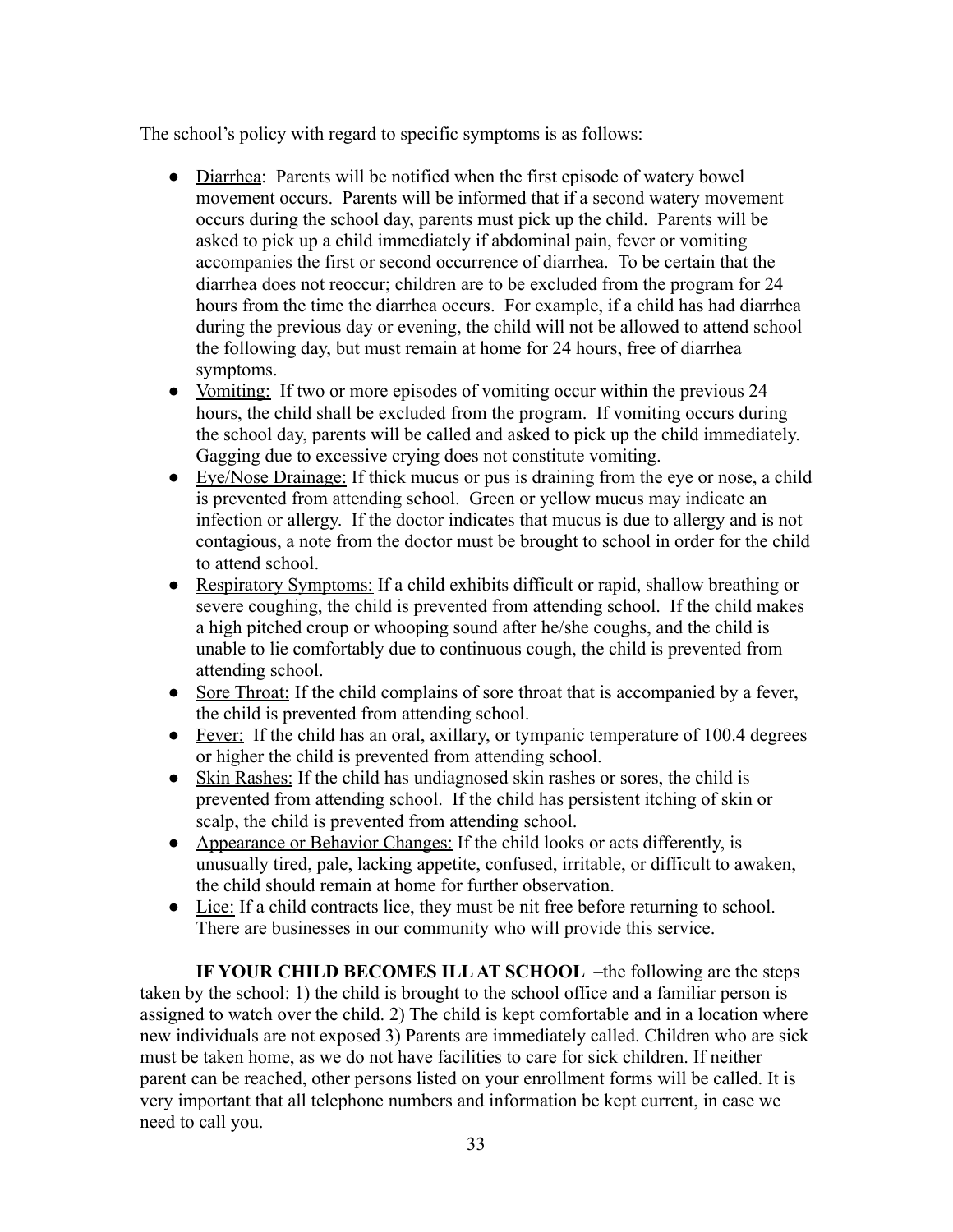**IF YOUR CHILD IS INJURED AT SCHOOL** – the teacher will treat the injury and send home an accident report, if the injury is minor. In the case of a more severe injury the appropriate first aid measure will be taken immediately to care for the child, the parents will be notified, and if necessary parents will be asked to pick up the child for further medical treatment. Emergencies will result in a call to 911. It is very important that all telephone numbers and emergency information be kept current so that parents can be reached at all times. If cell phone numbers have been provided to the school, please be sure cell phones are turned on while your child is attending school.

# <span id="page-33-0"></span>**Medication**

Prescription medication in the original prescription bottle with accurate label information (child's name, doctor's name, date, exact dosage, name of medication) will be administered to a child at school, along with the Authorization for Dispensing Medication form. Parents must bring the medication to the office and an administrator will assist with the form and correct procedure.

Over the counter medications must be age appropriate or be administered with a doctor's notice directing The School to do so, giving specific instructions. Over the counter medications are to be treated as if they were prescription medications, and checked into The School office for safekeeping.

No child shall have in their possession any medication, prescription or non-prescription, including in their pocket, lunch kit, water, milk, bottles, or backpack. Medication is stored in the school office, or in the school's refrigerator in a labeled container. Teachers will administer medication from the school office. Empty prescription bottles must be picked up from the school office. Please do not mix your child's medication with food, bottles, juice, etc. This poses a danger to other children in the class who might inadvertently come in contact with the food or beverages the medicine is mixed with. Children's supplements must be in the original container and indicate the appropriate dosage.

#### <span id="page-33-1"></span>**Special Medical Devices**

When a child needs a special medical device, i.e. breathing treatment, the device will be stored in the office and the same procedure for administering medication will be followed. The teacher and administrators will be trained by the parent on how to use the device, so someone is always present when the child is present.

## <span id="page-33-2"></span>**Sunscreen/Ointments/Teething Gels/Bug Repellents**

The use of sunscreen, ointments, teething gels, and bug repellents can only be administered with written instructions from the parents and can be kept in the classroom. The child's full name must be on the tube or bottle. Parents must send non-aerosol sprays.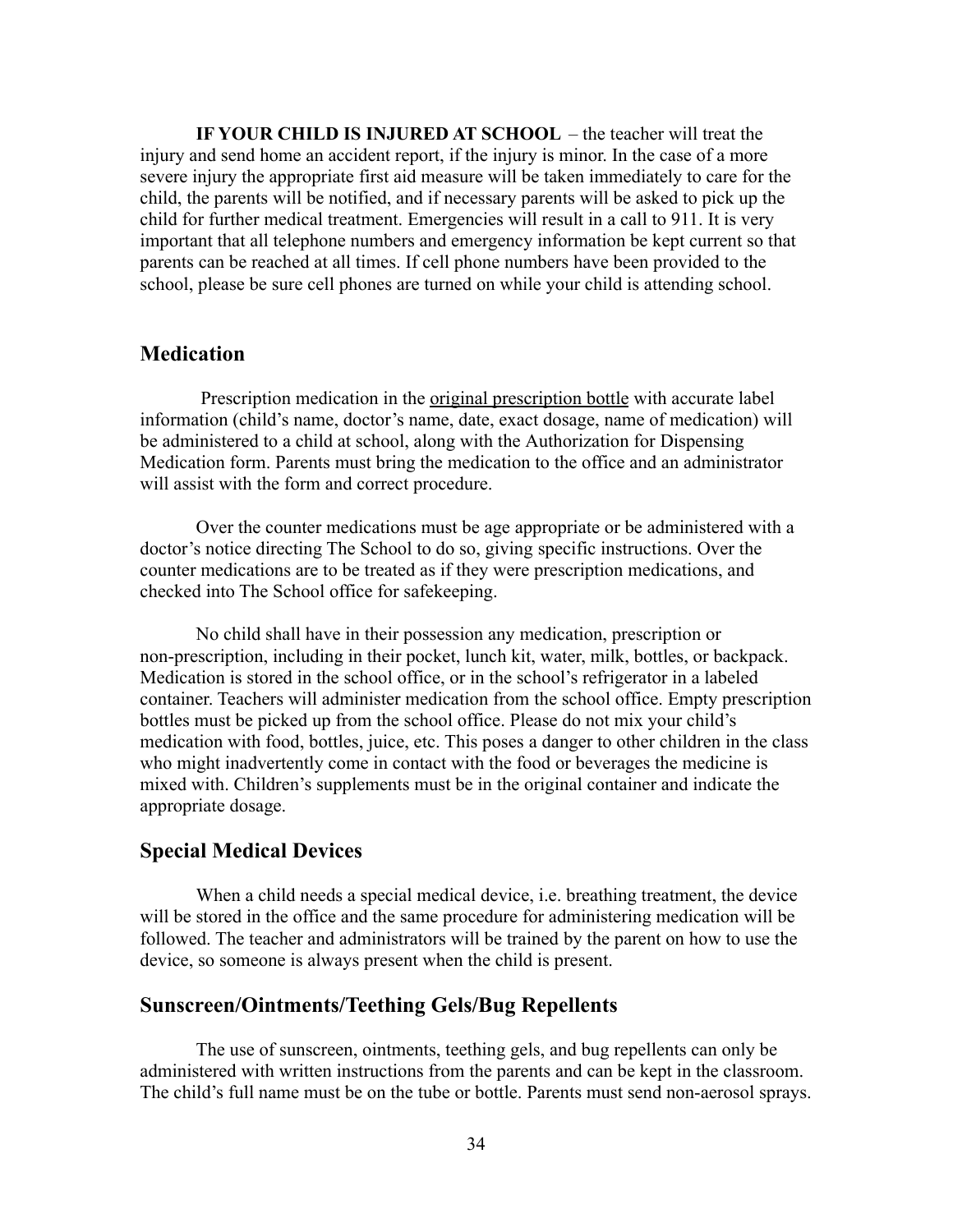Teachers must follow the procedure on the Sunscreen, Bug Repellent or Ointment Permission Slip.

# <span id="page-34-0"></span>**Hand washing**

The most important thing teachers and children can do to prevent the spread of illness is to wash hands thoroughly and often. Teachers are given these guidelines regarding hand washing.

How To Wash Your Hands:

1. Rub your hands together vigorously for at least 20 seconds using warm running water and soap.

- 2. Wash under fingernails, between fingers, back of hands and wrists.
- 3. Rinse your hands well under running water.
- 4. Dry your hands with a single use paper towel.

5. For hand-held faucets turn off water using a paper towel instead of bare hands to avoid recontamination of clean hands.

When You Should Wash Your Hands:

- 1. When you arrive at the program.
- 2. After you change an undergarment or diaper.
- 3. After you handle items soiled with body fluids or wastes such as blood, drool, urine, stool or discharge from nose or eyes.
- 4. After handling garbage or cleaning.
- 5. After you handle a sick child.
- 6. Before you prepare food or serve food or feed an individual child.
- 7. Before you eat or drink.
- 8. After handling any pets or animals.

9. When moving from one group to another that involves contact with infants and toddlers/twos.

When You Should Wash The Children's Hands:

- 1. When they arrive at the program.
- 2. After they use the toilet or have their under garments changed.
- 3. After they have touched a child who may be sick or have handled soiled items.
- 4. Before they eat or drink.
- 5. After using the water/discovery table.
- 6. After handling any pets or animals.
- 7. After diaper change.

# <span id="page-34-1"></span>**Safety**

We strive to maintain a safe and healthy learning environment. We all share the responsibility for helping to keep The School safe and to avoid student injury or accident.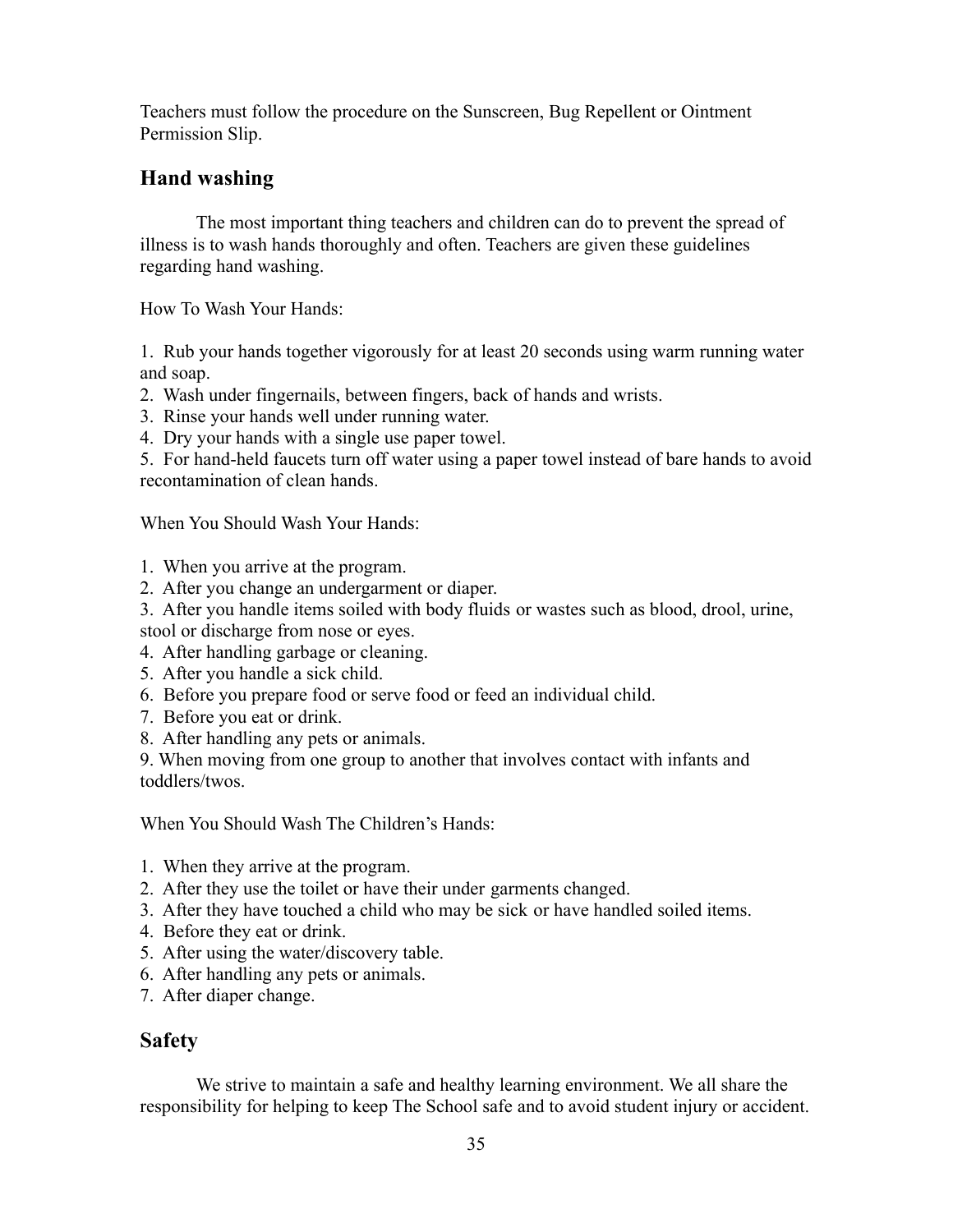Every entrance to the school is password protected with digital security locks. The code is given out at the beginning of every school year. Occasionally the code is updated. When this happens, parents are notified via email.

The school also subscribes to the Consumer Product Safety Commission recall notices, and will inform the families by posting notices on the parent bulletin board and Head of School newsletter. Anyone can subscribe to receive these notices at *<https://www.cpsc.gov/Newsroom/Subscribe/>*

The safety of children at The School is of the utmost importance. Procedures are in place for fire safety, severe weather, toxic fumes, intruders, injury to a child, release of children, playground safety, and national alerts.

- Fire Safety Fire drills are conducted monthly and all classes participate. Every room in the school displays the emergency procedures regarding fire and notes the primary and secondary evacuation routes. The Church building is equipped with a fire/smoke alarm that notifies the City of Austin Fire Department when activated. There are fire extinguishers strategically placed around the building and teachers are trained in how to operate fire extinguishers. The school complies with all legal requirements regarding installation of smoke detectors, extinguishers, and alarms.
- Severe Weather The school is required by licensing to conduct a severe weather drill every three months. Teachers are trained in what to do in case of a tornado or high winds. The school's policy is that children will be gathered in the church basement, away from windows or exterior doors until the danger has passed. In case of school closure due to a weather emergency, The School follows the directive of the Austin Independent School District. If AISD schools are closed due to flooding, ice, or any emergency, our school is closed, as well. In case of thunderstorms, teachers are to bring children inside and may not return outside until 30 minutes after the last sound of thunder was heard.
- Weather / Temperature Alerts / Air Quality– The school subscribes to <http://www.enviroflash.info/confirm.cfm> in order to receive daily emails regarding ozone levels, smog or other air pollutants. When levels are unhealthy, children's time spent outdoors will be limited to 20 minutes at a time. When the air temperature is 90 and the heat index is between 91-97 degrees or the air temperature is 94 and the heat index is between 97-103 degrees, children's time spent outdoors will be limited to 20 minutes at a time. Water bottles will accompany children outside and teachers will remind the children to stop and drink. When the air temperature is below freezing and the wind chill is below 32 degrees, children's time spent outdoors will be limited to 20 minutes at a time. Children will wear coats, hats, and gloves.
- Toxic Fumes In the case that The School is notified that toxic fumes are present in dangerous levels in the outdoor air, the children will remain inside the building with windows and doors closed and the air conditioning off until the school is notified by authorities that the danger has passed.
- Intruders In the event that a person enters the building with intent to do harm to the children or teachers, staff will follow established procedures for protection of the children. Procedure includes locking classroom doors, covering the windows,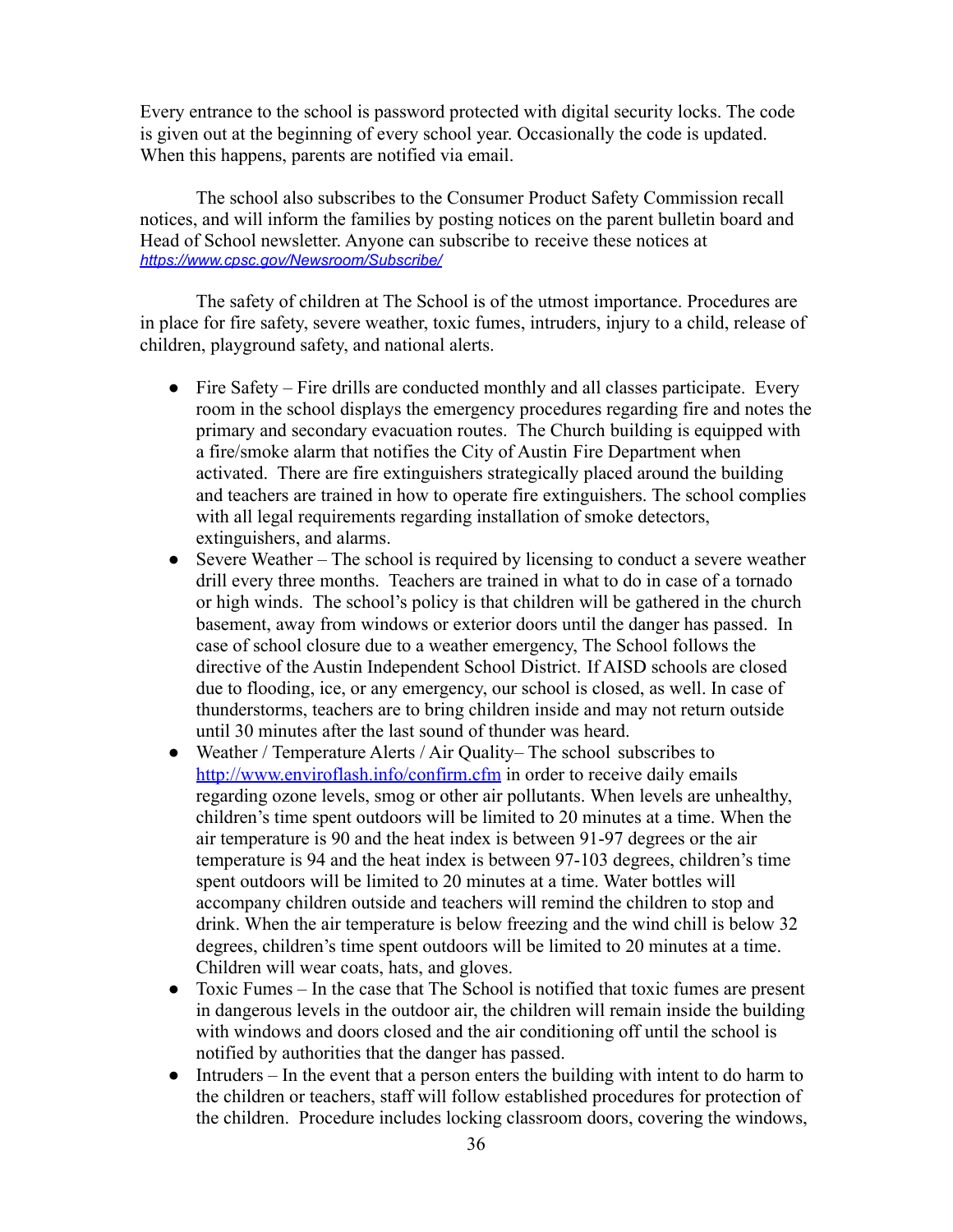shouting out for assistance, and bringing children in from the playground. Teachers can either use their cellular telephones or the intercom to provide a communication link between the classrooms and the school office. The program's Head of School and Educational Directors have the right to ask any person to leave the premises, and will call local authorities as well as Church personnel if necessary.

- $\bullet$  Injury to a Child In the case a child has an injury that requires medical treatment parents will be notified and asked to pick up the child immediately. If parents cannot be reached, those listed on the child's Enrollment Forms will be called to pick up the child. If the injury requires immediate treatment by a doctor, 911 will be called. The teachers will treat minor injuries and an accident report will be sent home with the child at the end of the day. First aid kits are kept in each classroom, the outside bathroom, and in the school office.
- Release of Children All persons who are authorized to pick up your child must be listed on the Enrollments Forms and will be kept on file in the school office and the child's classroom. Only adults who have been authorized by the parent and listed on this form will be allowed to pick up a child from school. Any change in pick-up arrangements, temporary or permanent, should be given immediately to the child's teacher and the school office. Permanent changes should be added to the Enrollment Forms. An Authorization to Release Form should be filled out if a person other than one on the permanent list will be picking up your child. Photo identification will be required of anyone picking up the child who is not known by the teacher.
- Playground safety Our playgrounds comply with all federal safety guidelines. Playgrounds are inspected on a regular basis, and when needed, repairs and changes are made. Children are taught the safety rules, which include keeping sand and mulch on the ground, walking up steps, taking turns, and climbing on the equipment safely. Children are grouped according to age when playing on the playgrounds. It is important that children wear appropriate footwear while playing on the playgrounds. No boots, sandals, or flip flops, please.
- National Alerts –The school has put in place guidelines that will be activated when the nation is on orange alert status or higher. If local authorities declare a shelter-in-place emergency due to release of dangerous contaminants into the atmosphere, the children and teachers will "shelter in place". The building will be closed and will not reopen for any reason until local authorities have declared the danger passed. Do not come to the school to pick up your child during a shelter-in-place emergency; rather, seek shelter for yourself and rest assured that your child is well cared for and is safe at school. Children will remain with their teachers in the safe rooms until the danger has passed and civil defense has notified the community that it is safe to be outdoors. A full explanation of national emergency procedures is available on our website for parents' information.
- In the unlikely event that children must be evacuated from the church building for any reason, Genesis Presbyterian Church, 1507 Wilshire Boulevard, 512-478-2565 will be the place of relocation. Parents will be called to pick up children from there, and staff will remain with the children until all are picked up.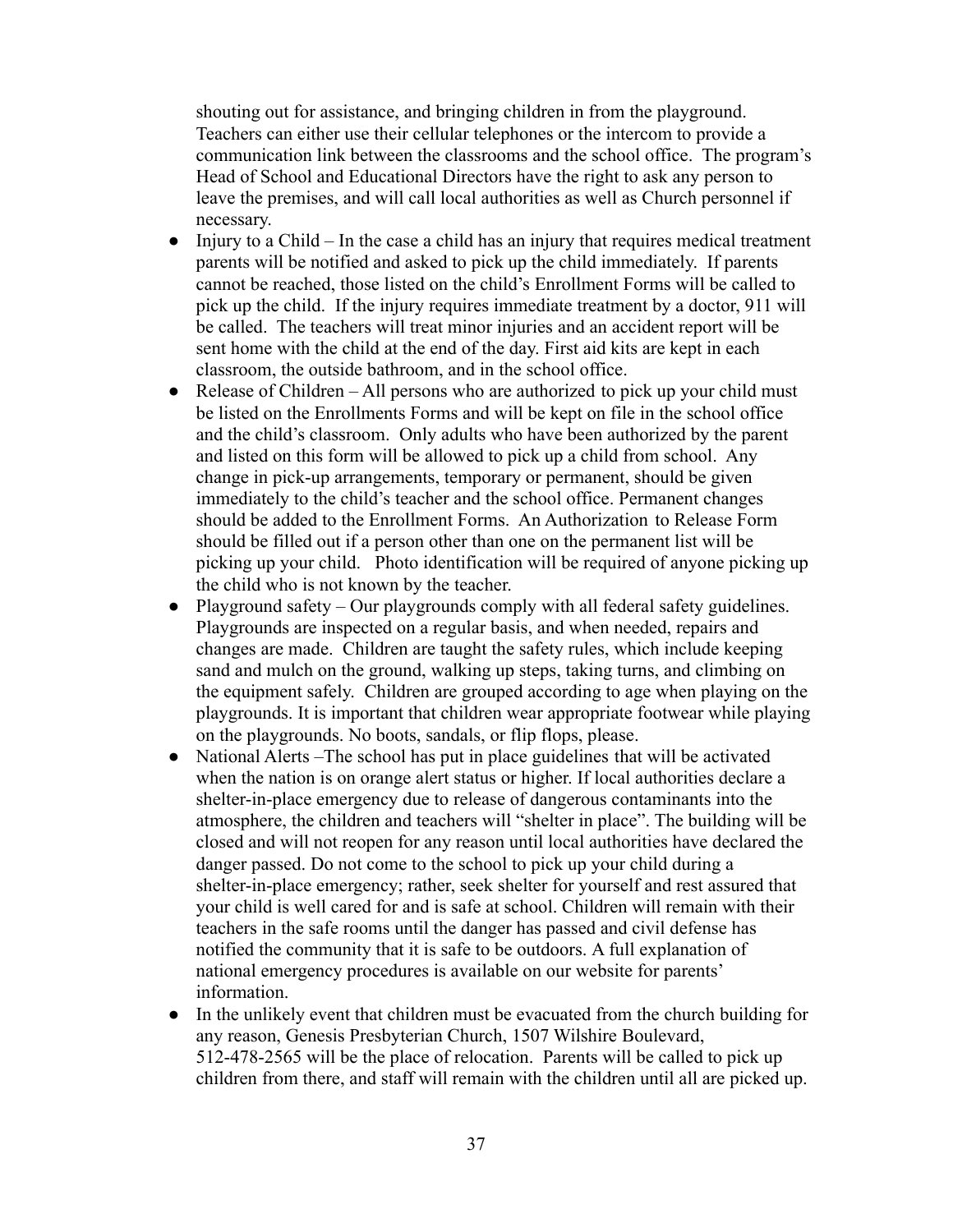# <span id="page-37-0"></span>**Eco-friendly environment**

In order to be more eco-friendly, we advise parents not to leave idling cars in our parking lots. We also advise parents to send food in eco-friendly containers and avoid Styrofoam. We use a bio-friendly mosquito repellent in our creek bed as needed, and our contract with ABC Pest Control requires eco-friendly treatments of pests. If a pest treatment requires additional chemicals, the chemicals are not used in areas where children have direct contact.

## <span id="page-37-1"></span>**Universal Precautions**

Universal precautions will be used in handling all body fluids at the school to provide the best protection for everyone. Universal precautions consist of wearing disposable latex gloves when there is contact with blood and/or body fluids, mucous membranes, non-intact skin, or when handling items or surfaces soiled with blood or body fluids. Gloves must be changed after contact with each child. Hands must be washed immediately after gloves are removed. First Aid kits are located in the front office, the library, the outdoor bathroom, Kleberg Hall, and all classrooms. These kits must be used when cleaning up body fluids according to the instructions in or on the kit. The First Aid kit must be restocked immediately after use.

## <span id="page-37-2"></span>**Pest Control**

As part of our commitment to provide your child with a safe, pest-free learning environment, St. George's may periodically apply pesticides to help manage insects, weeds or pathogens. Pesticide applications are part of our integrated pest management (IPM) program, which relies largely on non-chemical forms of pest control. Pesticide applications on St. George's property are made only by trained and licensed technicians. Should you have questions about the school's pest management program or wish to be notified in advance of pesticide applications, you may contact our Head of School.

# <span id="page-37-3"></span>**Live Pets and Animals**

Because they play a valuable role in children's development, from time to time, classrooms might have safe, live "pets" such as gerbils, hamsters, guinea pigs, mice, tropical/goldfish, birds, snails, frogs, tadpoles, spiders, In accordance with common sense and licensing regulations, children and staff will practice good hygiene and hand washing when pets or their "accessories" are handled. Some pets require a vet's check-up before entering the classroom. Children in The School may not have direct contact with chickens, ducks, reptiles (turtles, lizards, snakes), or amphibians (frogs, toads). Children may not bring their live pets from home into The School.

#### <span id="page-37-4"></span>**Child Abuse and Neglect**

We provide annual training to all staff on recognizing the signs and reporting of child abuse or neglect. All employees have a legal duty to make a report to law enforcement or to Child Protective Services ("CPS") if they have reason to believe that a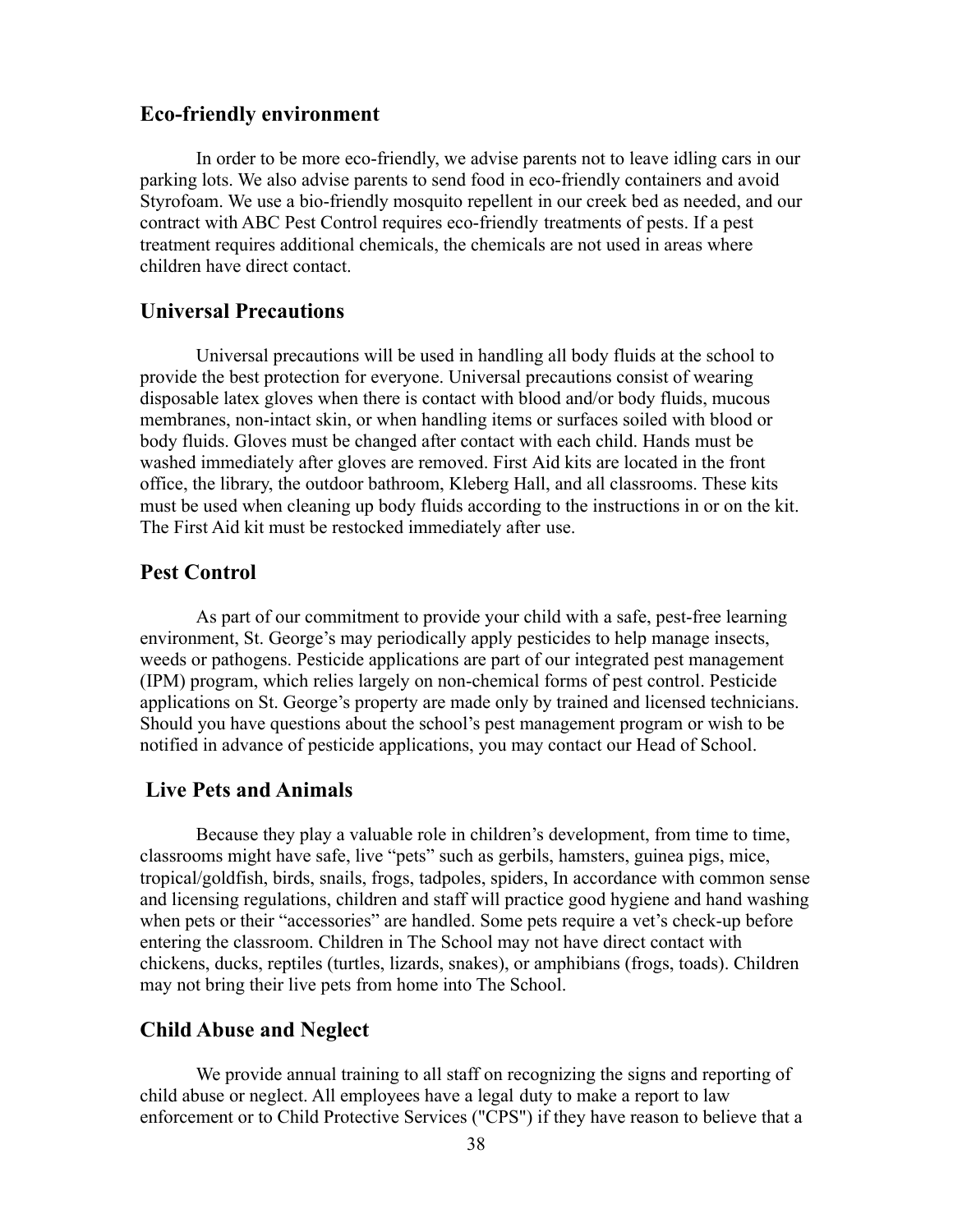child has been or may be abused or neglected. CPS must be contacted when the abuser is believed to be a caretaker; law enforcement should be contacted when the abuser is believed to be someone other than a caretaker of the child. Professionals have a legal duty to make this report orally within 48 hours and to follow that with a written report. The Head of School should be informed, if a report is required. Professionals can receive sanctions against their certificates and any person can face criminal charges for knowingly failing to make a report of known or suspected child abuse or neglect. Identity will be protected when making a good faith report.

If a staff member is accused of abusing or neglecting a child in the program, a determination will be made as to whether or not that employee shall be placed on a paid or unpaid leave of absence during the investigation. In either case the accused employee will be removed from having direct contact with the child or any children in the program during the investigation. Both the child's right and employee's rights will be honored during the investigation.

The telephone number for the Child Abuse Hotline is 1-800-252-5400. For additional information regarding your reporting obligations, please see the Head of School.

# **III. Frequently Asked Questions**

<span id="page-38-0"></span>The following is a list of questions most frequently asked by parents, and answers to those questions. It is hoped that this section of the Parent Handbook will be used as a quick reference guide or call 512-452-6063.

#### What should I do if my child is sick or going to be absent?

Please call the school office and leave a message stating your child's name, the teacher's name and the nature of the absence. Please indicate if a doctor has seen the child so we might notify other classmates of the illness.

#### What should I do if I am going to be late picking up my child?

Call the school office and let the school know when you will be arriving. All children are brought to the school office to wait for late pick up. If you are going to be extremely late, the school office may need to call someone else on your pick up list to pick up the child, and we then will call you and notify you if we do so. Late charges are assessed even if the school is called ahead of time.

#### Who should I speak with regarding my bill or a financial matter?

The school has an Educational Director of Preschool who will answer all billing questions. If you would like to discuss making special payment arrangements or would like to request special help, please speak with the Head of School.

#### Where do I pay my tuition?

Please leave your payment in the box located in the school office, or mail it directly to the school, 4301 N. IH 35, Austin, Texas 78722. Please DO NOT send your child to school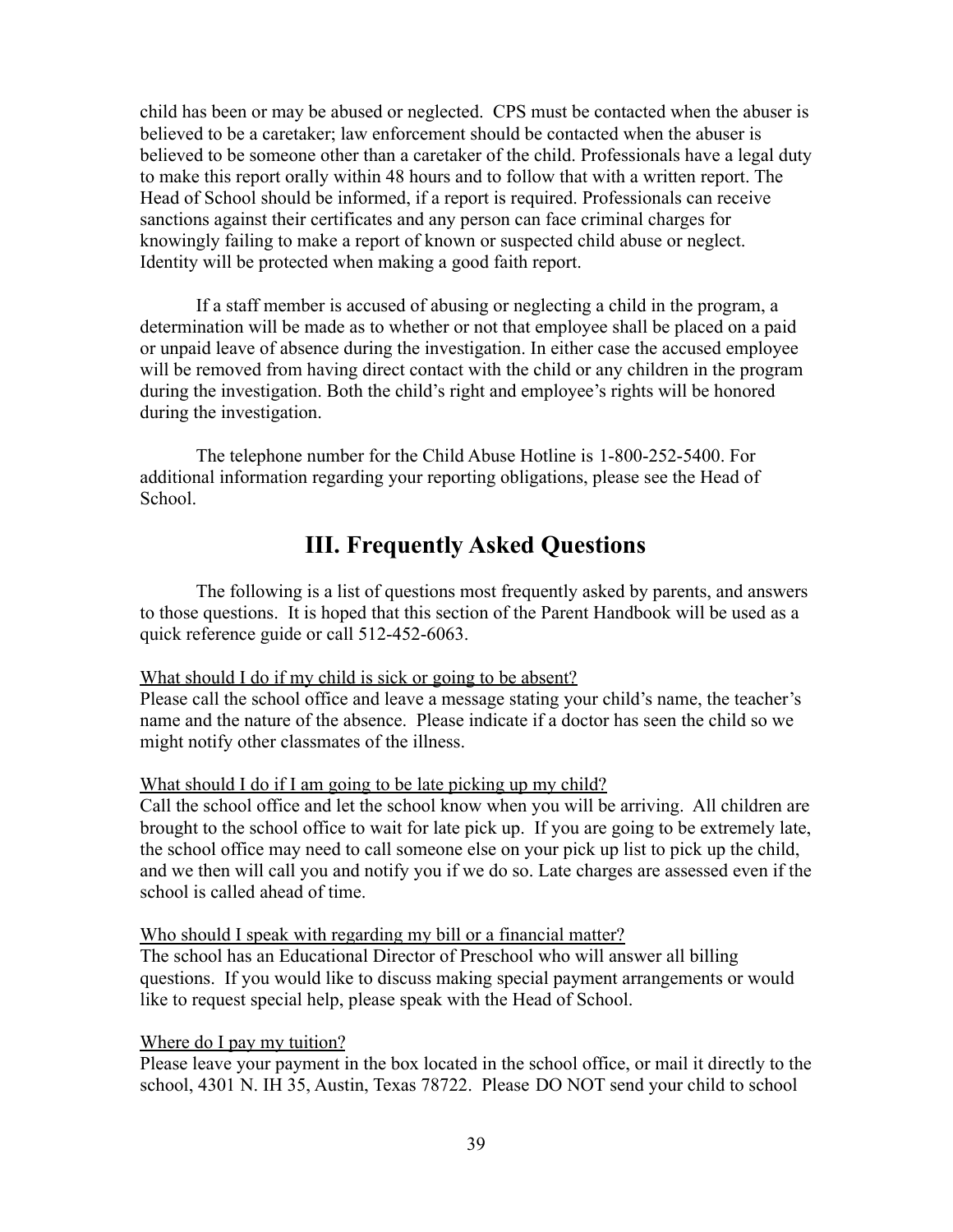with tuition in hand, and please DO NOT hand tuition payment to the teachers. The School accepts checks and online bill pay.

### How do I add an Extended Care option, or take my child out of either Early Birds or Fun Zone?

Please call the school office and speak to the Educational Director of Preschool. She will know whether there is space available for adding a day, and she will need to remove you from the roll if you are dropping. Please do not ask teachers if there is space to add children, as they are not familiar with the procedures for adding or subtracting children.

## What do I do if I plan to have someone other than those listed on my form pick up my child?

Please fill out an Authorization to Release Form and hand it to the teacher. She will ask for photo identification when the person arrives to pick up your child. Forms are available in your child's room as well as the school office and on our website.

#### I want to add someone to my permanent pick up list. What should I do?

Please come to the school office and speak to the Educational Director of Preschool. She will add the appropriate names and notify teachers of the additions. You will need to initial the changes.

#### When can I register for the next school year? For the summer?

Registration is held in February for the following school year. Summer registration is in late February or early March. The school will notify parents well in advance of the registration days.

#### How can I reach my teacher during the day?

Simply call the school office and ask that the teacher return a call to you. She will call as soon as she has time available. Teachers will not answer texts during teaching hours.

#### How do I schedule an additional conference with my teacher?

All conferences are scheduled through the school office. You and the teacher will need to find a mutually agreeable time to meet. The Head of School is often available to conference on a day's notice and is happy to meet with parents as needed.

#### How do I express a complaint or concern?

Although every effort is taken to meet the needs of your child, sometimes a parent wants to lodge a complaint or share a concern. Since we are all human and fallible, mistakes can be made and misunderstandings may take place. It is suggested that parents follow these steps when voicing a concern about their child's class or if they have a question:

● Always ask the teacher first if you have a question about something that has taken place in class. They are often able to easily explain a circumstance since they are with the child during the school day. Sometimes young children will describe things that either did not happen or happened, but in a completely different way than described. Teachers are the first lines of questioning in almost all matters. Likewise, if you have a question about the curriculum, it's always best to ask the teacher first, since he/she is the best one to explain her goals and objectives. It is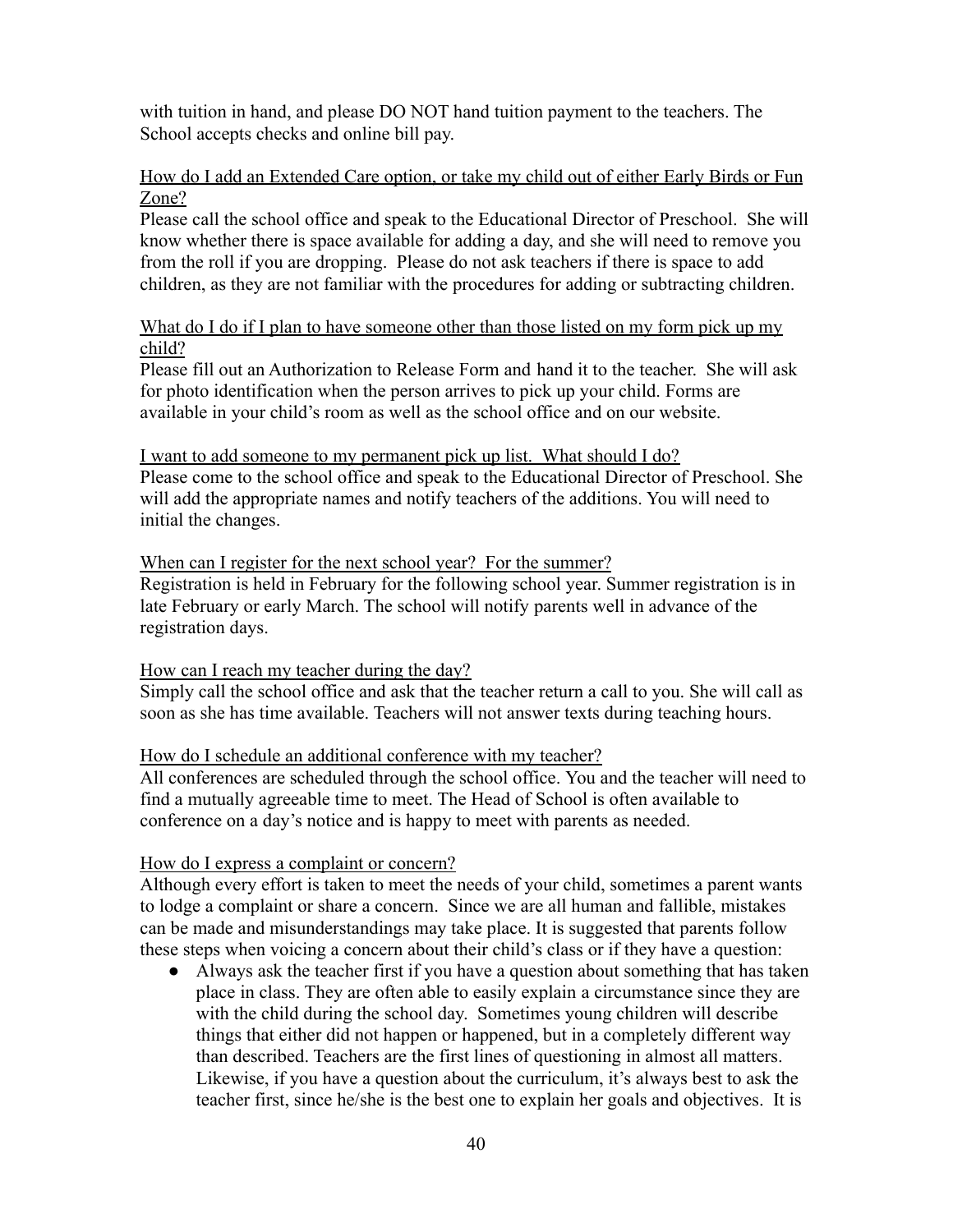the goal of all teachers that you and your child are happy. Therefore they will do everything in their power to correct a situation, if need be.

- If you are not fully satisfied with the answers supplied by your child's teacher then you need to speak to the Head of School. She almost always will refer you first to the teacher if you have not already spoken with her, and then will investigate the matter herself. The HOS will always get back with the parent to put closure on the situation, if at all possible.
- During the course of investigating a parent's complaint or concern, the HOS will interview the parent as well as the teacher and any other parties involved. Parents are often concerned that if the teacher finds out they are complaining, they will somehow treat their child unfairly. In reality, the opposite happens! Teachers want parents to be happy, and children to be happy, and if one or the other is not, they strive to affect change so all will be satisfied.
- If neither the teacher nor the Head of School is able to provide you with a satisfactory conclusion to your concern, then you may take your concern to the Rector, if not satisfied then you can place your concern in writing to the school's board president. The board of directors has the final say in all matters, and they will render a decision and notify the complainant in writing.

Please see an explanation of the complaint procedure described in the section of this handbook titled Grievance Procedures.

## How is the curriculum selected?

The curriculum is designed by the Head of School through the scope and sequence, and information gathered regarding the community the school serves. The teachers take the objectives and tailor them to meet the needs of each age group. Because the school is accredited by NAEYC, we use their guidelines in determining what is developmentally appropriate practice. Teachers have many professional early childhood curriculum guides available for their use, and they meet at least monthly with the Head of School to go over plans and share ideas. All teachers receive a minimum of 30 hours of in-service training each year, much of which is directly related to children's growth and development as well as curriculum content.

# What should my child wear to school?

Your child should wear comfortable play clothes to school; especially clothes that parents are not concerned about getting soiled or paint splattered. Please do not allow your child to wear sandals or cowboy boots to school, as they are a tripping hazard. Also, shoes with slick soles are dangerous and are a slipping hazard in the classroom and on the playground. It is suggested that every child bring a change of clothing in his/her backpack just in case of an accident. Since the class will almost always go outside, remember to send your child in clothing appropriate for the weather.

#### What happens if my child gets sick or is injured at school?

If a child gets sick, the school office or your child's teacher will ask you to pick up your child. Please refer to the "Health" section of this handbook for further information. If your child is injured, the teacher will administer first aid and fill out an accident report. Occasionally an injury is severe enough that the teacher or the school office feels the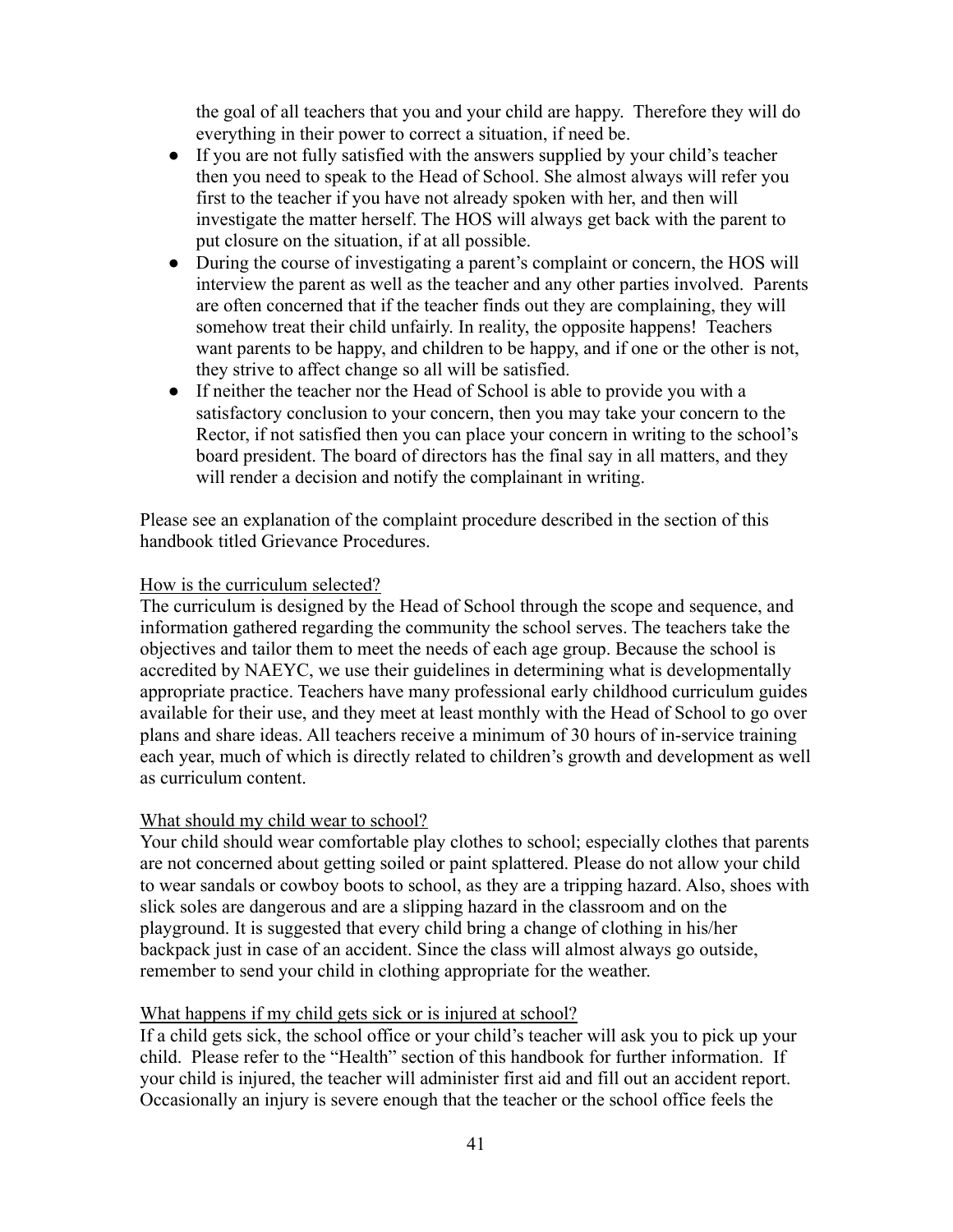parent should be called to pick up the child. If an injury is life threatening the school will call 911.

## What security measures are in place to protect my child?

Teachers are the "eyes and ears" of the school and are the best deterrent to dangerous situations. They are trained in the procedures to safeguard your child in case of fire, dangerous weather, natural disaster or an intruder.

How do I sign up my child for extra-curricular activities, such as Soccer Shots, etc.? All extra- curricular activities are registered through the Vendor. Registration forms are kept in the school office for your convenience. The school does not manage any extracurricular programming.

Will my child loop up to the next class when they have a birthday? Your child will remain in the class they are enrolled for the entire school year and possibly the summer too.

#### What are the hours of operation for the school office?

The school office is open from 8:00AM to 6:00 PM every day Monday - Friday. Please leave a message if calling before or after the business hours, and someone will return a call as soon as they retrieve the message.

## Can teachers babysit?

The school cannot recommend babysitters. All of our teachers are background checked and F.B.I fingerprint checked.